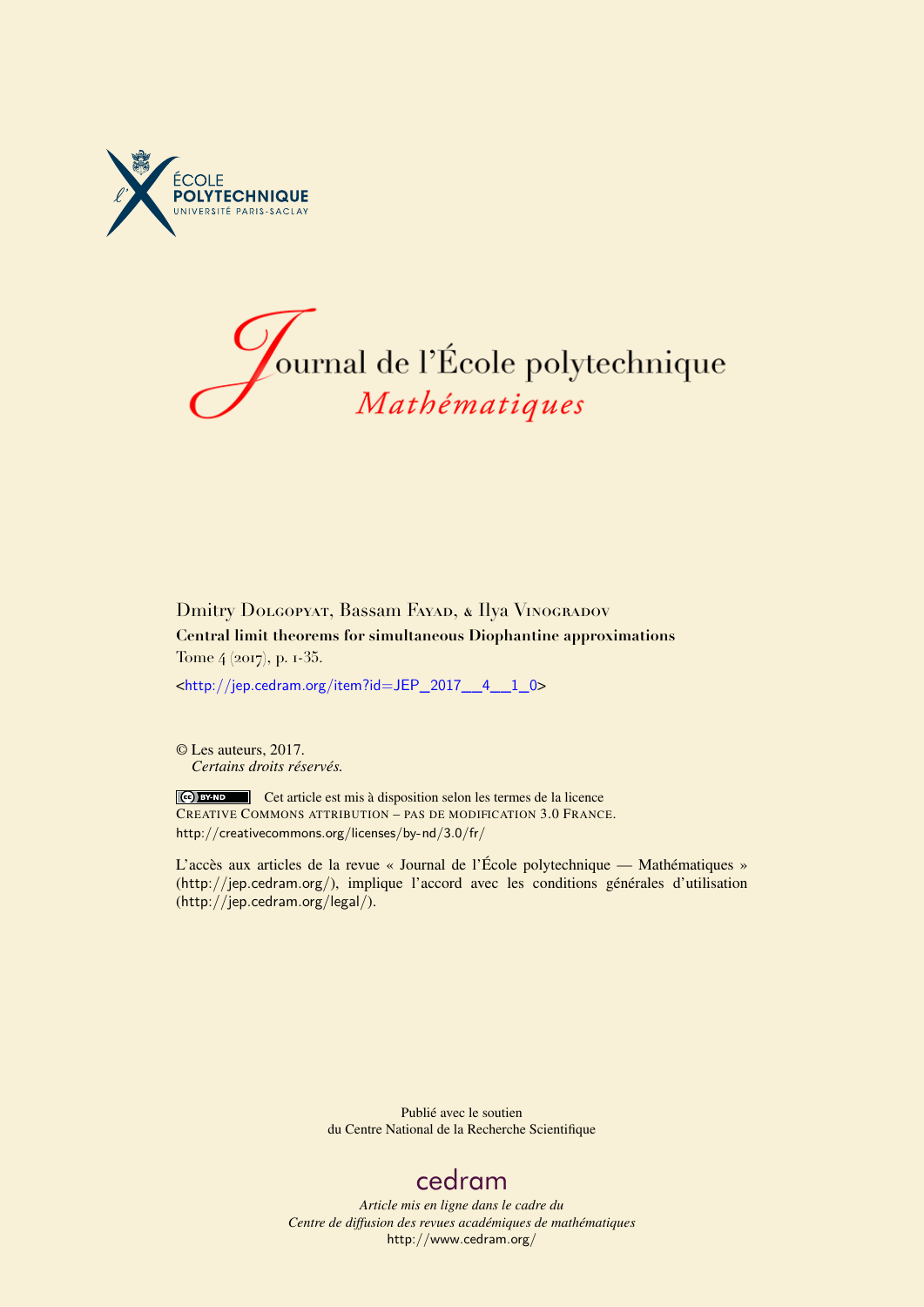# Journal de l'École polytechnique Tome 4, 2017, p. 1–35 DOI: 10.5802/jep.37

## CENTRAL LIMIT THEOREMS FOR SIMULTANEOUS DIOPHANTINE APPROXIMATIONS

by Dmitry Dolgopyat, Bassam Fayad & Ilya Vinogradov

ABSTRACT. — We study the distribution modulo 1 of the values taken on the integers of  $r$  linear forms in d variables with random coefficients. We obtain quenched and annealed central limit theorems for the number of simultaneous hits into shrinking targets of radii  $n^{-r/d}$ . By the Khintchine-Groshev theorem on Diophantine approximations,  $r/d$  is the critical exponent for the infinite number of hits.

Résumé (Théorème central limite pour des approximations diophantiennes simultanées)

Nous étudions la loi de probabilité modulo 1 des valeurs prises sur les entiers par r formes linéaires de d variables à coefficients aléatoires. Nous montrons un théorème central limite, « en moyenne » et « presque sûr », pour le nombre de points atteignant simultanément des cibles de rayon décroissant à une vitesse  $n^{-r/d}$ . D'après le théorème de Khintchine-Groshev sur les approximations diophantiennes,  $r/d$  est le seuil critique à partir duquel le nombre des points tend vers l'infini.

### **CONTENTS**

| 3. Diagonal actions on the space of lattices and Diophantine approximations 7 |  |
|-------------------------------------------------------------------------------|--|
|                                                                               |  |
|                                                                               |  |
|                                                                               |  |
|                                                                               |  |
|                                                                               |  |
|                                                                               |  |
|                                                                               |  |

MATHEMATICAL SUBJECT CLASSIFICATION (2010). - 60F05, 37A17, 11K60.

D.D. was partially supported by the NSF.

KEYWORDS. - Central limit theorem, weakly dependent random variables, diophantine approximation, linear forms, space of lattices.

B.F. was partially supported by ANR-15-CE40-0001 and by the project BRNUH.

I.V. appreciates the support of Fondation Sciences Mathématiques de Paris during his stay in Paris. The research leading to these results has received funding from the European Research Council under the European Union's Seventh Framework Programme (FP/2007–2013) / ERC Grant Agreement no. 291147.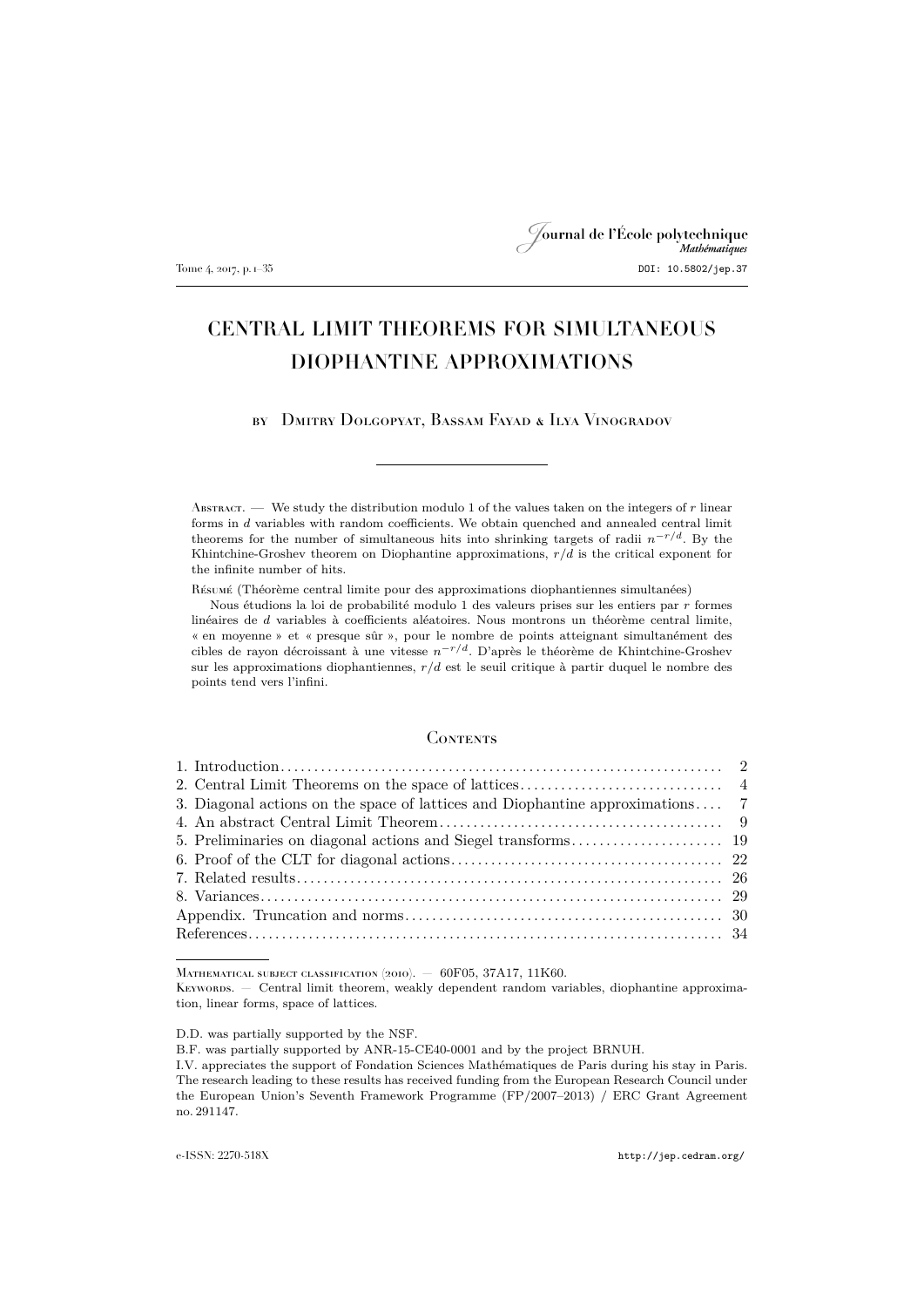#### 1. Introduction

<span id="page-2-0"></span>1.1. Results. — An important problem in Diophantine approximation is the study of the speed of approach to 0 of a possibly inhomogeneous linear form of several variables evaluated at integers points. Such a linear form is given by  $\ell : \mathbb{T} \times \mathbb{T}^d \times \mathbb{Z}^d \to \mathbb{T}$ 

$$
\ell_{x,\alpha}(k) = x + \sum_{i=1}^d k_i \alpha_i \pmod{1}.
$$

More generally, for  $r \geq 1$ , one can consider r linear forms  $\ell_{x^j, \alpha^j}(k)$  for  $j = 1, \ldots, r$ corresponding to  $\boldsymbol{a} := (\alpha_i^j) \in \mathbb{T}^{d \times r}$  and  $\boldsymbol{x} := (x^1, \dots, x^r) \in \mathbb{T}^r$ , where each  $\alpha^j$ ,  $j = 1, \ldots, r$ , is a vector in  $\mathbb{T}^d$ .

Diophantine approximation theory classifies the matrices  $\boldsymbol{a}$  and vectors  $\boldsymbol{x}$  according to how "resonant" they are; i.e., how well the vector  $(\ell_{x^j},\alpha^j(k))_{j=1}^r$  approximates  $\mathbf{0} := (0, \ldots, 0) \in \mathbb{R}^r$  as k varies over a large ball in  $\mathbb{Z}^d$ . One can then fix a sequence of targets converging to 0, say intervals of radius  $r_n$  centered at 0 with  $r_n \to 0$ , and investigate the integers for which the target is *hit*, namely the integers k such that  $\ell^j_{x^j, \alpha^j}(k) \in [-r_{|k|}, r_{|k|}]$  for every  $j = 1, \ldots, r$ . An important class of targets is given by radii following a power law,  $r_n = cn^{-\gamma}$  for some  $\gamma, c > 0$  (see for example [\[18,](#page-35-0) [15,](#page-35-1) [30\]](#page-35-2) or [\[5\]](#page-34-1) for a nice discussion related to the Diophantine properties of linear forms).

Fix a norm  $|\cdot|$  on  $\mathbb{R}^d$ , and let  $\|\cdot\|$  denote the Euclidean norm on  $\mathbb{R}^r$ . For  $c > 0$ , define the following sets

$$
B_1(k, d, r, c) = [0, c|k|^{-d/r}]^r \subset \mathbb{R}^r
$$

and

$$
B_2(k, d, r, c) = \{a \in \mathbb{R}^r : ||a|| \leq c|k|^{-d/r}\}.
$$

For  $\iota = 1$  or 2, we then introduce

<span id="page-2-1"></span>(1.1) 
$$
V_{N,\iota}(\mathbf{a}, \mathbf{x}, c) = \# \left\{ 0 \le |k| < N : (\ell_{x^j, \alpha^j}(k))_{j=1}^r \in B_{\iota}(k, d, r, c) \right\},
$$

$$
U_{N,\iota}(\mathbf{a}, c) = V_{N,\iota}(\mathbf{a}, \mathbf{0}, c).
$$

A matrix  $a \in \mathbb{T}^{d \times r}$  is said to be *badly approximable* if for some  $c > 0$ , the sequence  $U_{N,\iota}(\boldsymbol{a},c)$  is bounded. By contrast, matrices  $\boldsymbol{a}$  for which  $U_{N,\iota}^{\varepsilon}(\boldsymbol{a},c)$  is unbounded for some  $\varepsilon > 0$ , where  $U_{N,\iota}^{\varepsilon}(\boldsymbol{a}, c)$  is defined as  $U_{N,\iota}$ , but with radii  $cn^{-\frac{d}{r}-\varepsilon}$ instead of cn<sup>−</sup>d/r are called *very well approximable* or VWA. The obvious direction of the Borel-Cantelli lemma implies that almost every  $a \in \mathbb{T}^{d \times r}$  is not very well approximable (cf. [\[7,](#page-34-2) Chap. VII]). The celebrated Khintchine-Groshev theorem on Diophantine approximation implies that badly approximable matrices are also of zero measure [\[17,](#page-35-3) [15,](#page-35-1) [12,](#page-34-3) [28,](#page-35-4) [6,](#page-34-4) [4\]](#page-34-5). Analogous definitions apply in the inhomogeneous case of  $V_{N,t}(\boldsymbol{a}, \boldsymbol{x}, c)$ , and similar results hold.

For targets given by a power law, the radii  $cn^{-d/r}$  are thus the smallest ones to yield an infinite number of hits almost surely. A natural question is then to investigate statistics of these hits, which we call *resonances*. In the present paper we address in this context the behavior of the resonances on average over  $\boldsymbol{a}$  and  $\boldsymbol{x}$ , or on average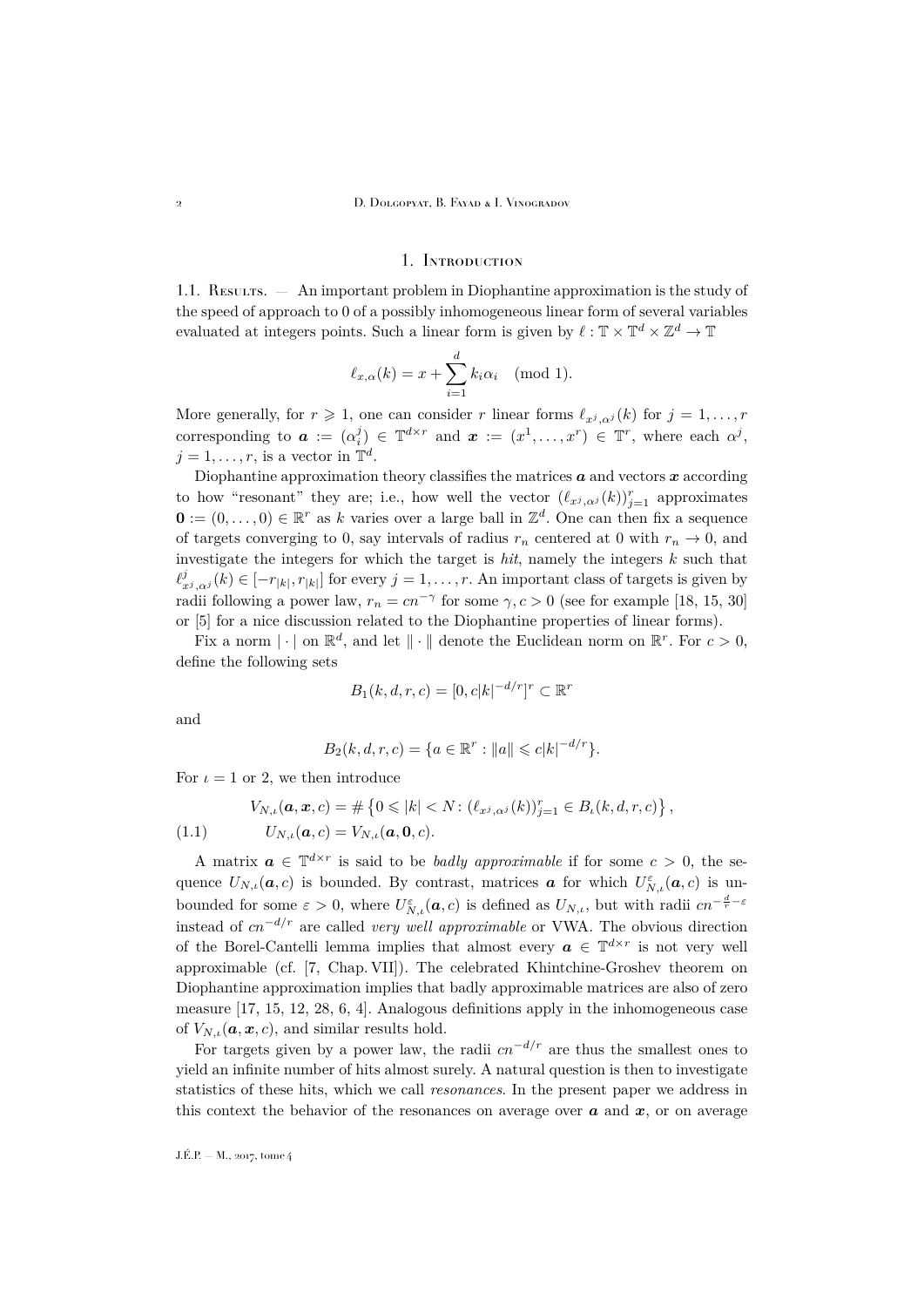over  $\boldsymbol{a}$  while  $\boldsymbol{x}$  is fixed at 0 or fixed at random. Let Vol denote the Euclidean volume and consider the expected number of hits

$$
\widehat{V}_{N,\iota} = \text{Vol}(B_{\iota}(1,d,r,c)) \ln N
$$

when  $\bm{x}$  and  $\bm{a}$  are uniformly distributed on corresponding tori. Let  $\mathcal{N}(m, \sigma^2)$  denote the normal distribution with mean m and variance  $\sigma^2$ .

<span id="page-3-1"></span>THEOREM 1.1.  $-$  Suppose  $(r, d) \neq (1, 1)$ , and let **a** be uniformly distributed on  $\mathbb{T}^{dr}$ . *Then,*

$$
\frac{U_{N,\iota}(\boldsymbol{a},c)-\widehat{V}_{N,\iota}}{\sqrt{\ln N}}
$$

*converges in distribution to*  $\mathcal{N}(0, \sigma_i^2)$  *as*  $N \to \infty$ *, where* 

<span id="page-3-0"></span>(1.2) 
$$
\sigma_1^2 = 2c^r d \frac{\zeta(r+d-1)}{\zeta(r+d)} \text{Vol}(\mathscr{B}), \qquad \sigma_2^2 = \frac{\pi^{r/2}}{\Gamma(\frac{r}{2}+1)} \sigma_1^2,
$$

and  $\mathscr B$  is the unit ball in  $|\cdot|$ -norm.

REMARK 1.2. — The restriction  $(r, d) \neq (1, 1)$  above is necessary. In fact, it is shown in [\[25,](#page-35-5) [27\]](#page-35-6) using continued fractions that in that case the Central Limit Theorem (CLT)  $\sum_{k=1}^{\infty}$  as the continued fractions that in that case the Central Ellint Theorem (CET)<br>still holds for  $U_N$ , but the correct normalization should be  $\sqrt{\ln N \ln \ln N}$  rather than  $\sqrt{\ln N}$ .

<span id="page-3-2"></span>THEOREM 1.3.  $-$  *Let*  $\boldsymbol{a}$  *and*  $\boldsymbol{x}$  *be uniformly distributed in*  $\mathbb{T}^{dr}$ *. Then,* 

$$
\frac{V_{N,\iota}(\boldsymbol{a},\boldsymbol{x},c)-\hat{V}_{N,\iota}}{\sqrt{\hat{V}_{N,\iota}}}
$$

*converges in distribution to*  $\mathcal{N}(0, 1)$  *as*  $N \to \infty$ *.* 

The preceding theorems give CLTs in the cases of  $x$  fixed to be 0 or  $x$  random. The CLT also holds for almost every fixed  $x$ .

<span id="page-3-3"></span>THEOREM 1.4. – Suppose  $(r, d) \neq (1, 1)$ *. For almost every* x, if a is uniformly dis*tributed in*  $\mathbb{T}^{dr}$ , *then*  $(V_{N,\iota}(\boldsymbol{a}, \boldsymbol{x}, c) - \widehat{V}_{N,\iota})/\sqrt{\widehat{V}_{N,\iota}}$  *converges in distribution to a normal random variable with zero mean and variance one.*

1.2. Plan of the paper. — Using a by now standard approach of Dani correspondence (cf. [\[9,](#page-34-6) [23,](#page-35-7) [24,](#page-35-8) [1,](#page-34-7) [2,](#page-34-8) [3,](#page-34-9) [21\]](#page-35-9)) we deduce our results about Diophantine approximations from appropriate limit theorems for homogeneous flows. Namely we need to prove CLTs for Siegel transforms of piecewise smooth functions; these limit theorems are formulated in Section [2.](#page-4-0) The reduction of the theorems of Section [1](#page-2-0) to those of Section [2](#page-4-0) is given in Section [3.](#page-7-0) The CLTs in the space of lattices are in turn deduced from an abstract Central Limit Theorem (Theorem [4.2\)](#page-11-0) for weakly dependent random variables which is formulated and proven in Section [4.](#page-9-0) In order to verify the conditions of Theorem [4.2](#page-11-0) for the problem at hand we need several results about regularity of Siegel transforms which are formulated in Section [5](#page-19-0) and proven in the appendix.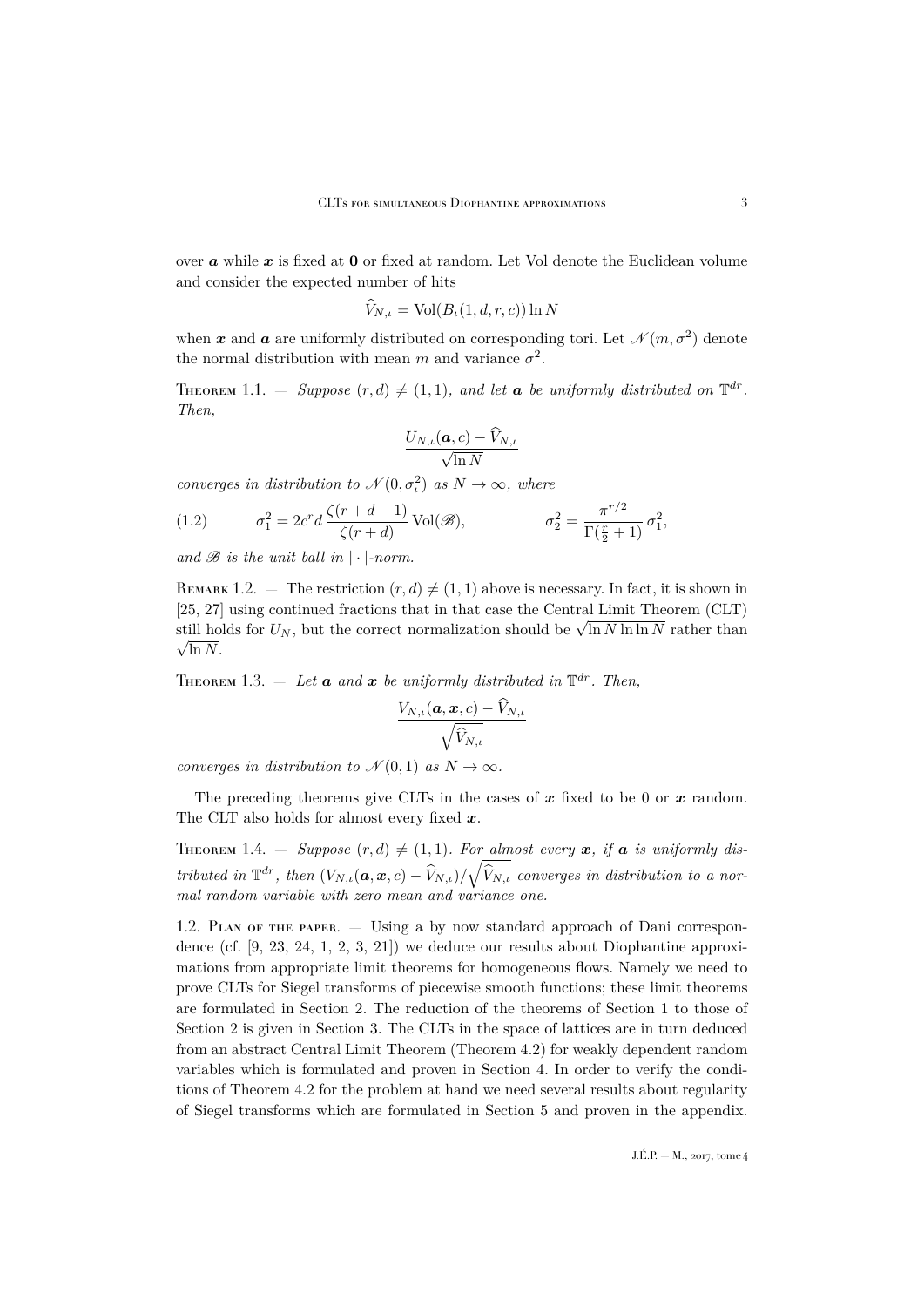In Section [6](#page-22-0) we deduce our Central Limit Theorems for homogeneous flows from the abstract Theorem [4.2.](#page-11-0) Section [8](#page-29-0) contains the proof of the formula [\(1.2\)](#page-3-0) on the variances. Section [7](#page-26-0) discusses some applications of Theorem [4.2](#page-11-0) beyond the subject of Diophantine approximation.

### 2. Central Limit Theorems on the space of lattices

<span id="page-4-1"></span><span id="page-4-0"></span>2.1. Notation. — We let  $\mathbb{G} = SL_{d+r}(\mathbb{R}), \widetilde{\mathbb{G}} = SL_{d+r}(\mathbb{R}) \ltimes \mathbb{R}^{d+r}$ . The multiplication rule in  $\widetilde{G}$  takes form  $(A, a)(B, b) = (AB, a + Ab)$ . We regard G as a subgroup of  $\widetilde{G}$ consisting of elements of the form  $(A, 0)$ . We let  $\mathbb L$  be the abelian subgroup of  $\mathbb G$ consisting of matrices  $\Lambda_{a}$ , and  $\widetilde{\mathbb{L}}$  be the abelian subgroup of  $\widetilde{\mathbb{G}}$  consisting of matrices  $(\Lambda_{\boldsymbol{a}},(0,y))$  where 0 is an origin in  $\mathbb{R}^d$ , y is an r-dimensional vector,  $\boldsymbol{a}$  is a  $d \times r$  matrix and

$$
\Lambda_{\boldsymbol{a}} = \begin{pmatrix} \mathrm{Id}_d & 0 \\ \boldsymbol{a} & \mathrm{Id}_r \end{pmatrix}.
$$

Let M be the space of  $d + r$  dimensional unimodular lattices and  $\widetilde{\mathcal{M}}$  be the space of  $d + r$  dimensional unimodular affine lattices. We identify M and  $\widetilde{\mathcal{M}}$  respectively with  $\mathbb{G}/\operatorname{SL}_{d+r}(\mathbb{Z})$  and  $\widetilde{\mathbb{G}}/\operatorname{SL}_{d+r}(\mathbb{Z}) \ltimes \mathbb{Z}^{d+r}$ .

We will need spaces  $C^{s,r}(\mathbb{R}^p)$ ,  $C^{s,r}(\mathcal{M})$ , and  $C^{s,r}(\mathcal{M})$  of functions which can be well approximated by smooth functions, given  $s, r \geq 0$ . Recall first that the space  $C^{s}(\mathbb{R}^{p})$  consists of functions  $f: \mathbb{R}^{p} \to \mathbb{R}$  whose derivatives up to order s are bounded. To define spaces  $C^s(\mathcal{M})$  and  $C^s(\tilde{\mathcal{M}})$ , fix bases for Lie(G) and Lie( $\tilde{\mathbb{G}}$ ); then,  $C^s(\mathcal{M})$ and  $C^{s}(\mathcal{M})$  consist of functions whose derivatives corresponding to monomials of order up to  $s$  in the basis elements are bounded (see Appendix for precise definitions). Now we define  $C^{s,r}$ -norm on a space equipped with a  $C^s$ -norm and an  $L^1$ -norm by

<span id="page-4-2"></span>(2.1) 
$$
||f||_{C^{s,r}} = \sup_{0 < \varepsilon < 1} \sup_{\substack{f^- \leqslant f \leqslant f^+ \\ ||f^+ - f^-||_{L^1} < \varepsilon}} \varepsilon^r (||f^+||_{C^s} + ||f^-||_{C^s}).
$$

In the examples considered above  $(\mathbb{R}^{d+r}, \mathcal{M} \text{ and } \widetilde{\mathcal{M}})$ , the  $L^1$ -norm is taken with respect to the Haar measure. Some properties of these spaces are discussed in the Appendix.

Given a function f on  $\mathbb{R}^{r+d}$  we consider its Siegel transforms  $\mathscr{S}(f) : \mathscr{M} \to \mathbb{R}$  and  $\widetilde{\mathscr{S}}(f) : \widetilde{\mathscr{M}} \to \mathbb{R}$  defined by

$$
\mathscr{S}(f)(\mathscr{L})=\sum_{e\in \mathscr{L}}f(e),\qquad \qquad \widetilde{\mathscr{S}}(f)(\widetilde{\mathscr{L}})=\sum_{e\in \widetilde{\mathscr{L}}}f(e).
$$

We emphasize that Siegel transforms of smooth compactly supported functions are never bounded but their growth at infinity is well understood, see Subsection [5.3.](#page-21-0)

2.2. RESULTS FOR THE SPACE OF LATTICES. — In this section we present general Central Limit Theorems for Siegel transforms. The reduction of Theorems [1.1,](#page-3-1) [1.3,](#page-3-2) [1.4](#page-3-3) to the results stated here will be performed in Section [3.](#page-7-0)

Let  $f \in C^{s,r}(\mathbb{R}^{d+r})$  be a non-negative function supported on a compact set which does not contain 0. (The assumption that  $f$  vanishes at zero is needed to simplify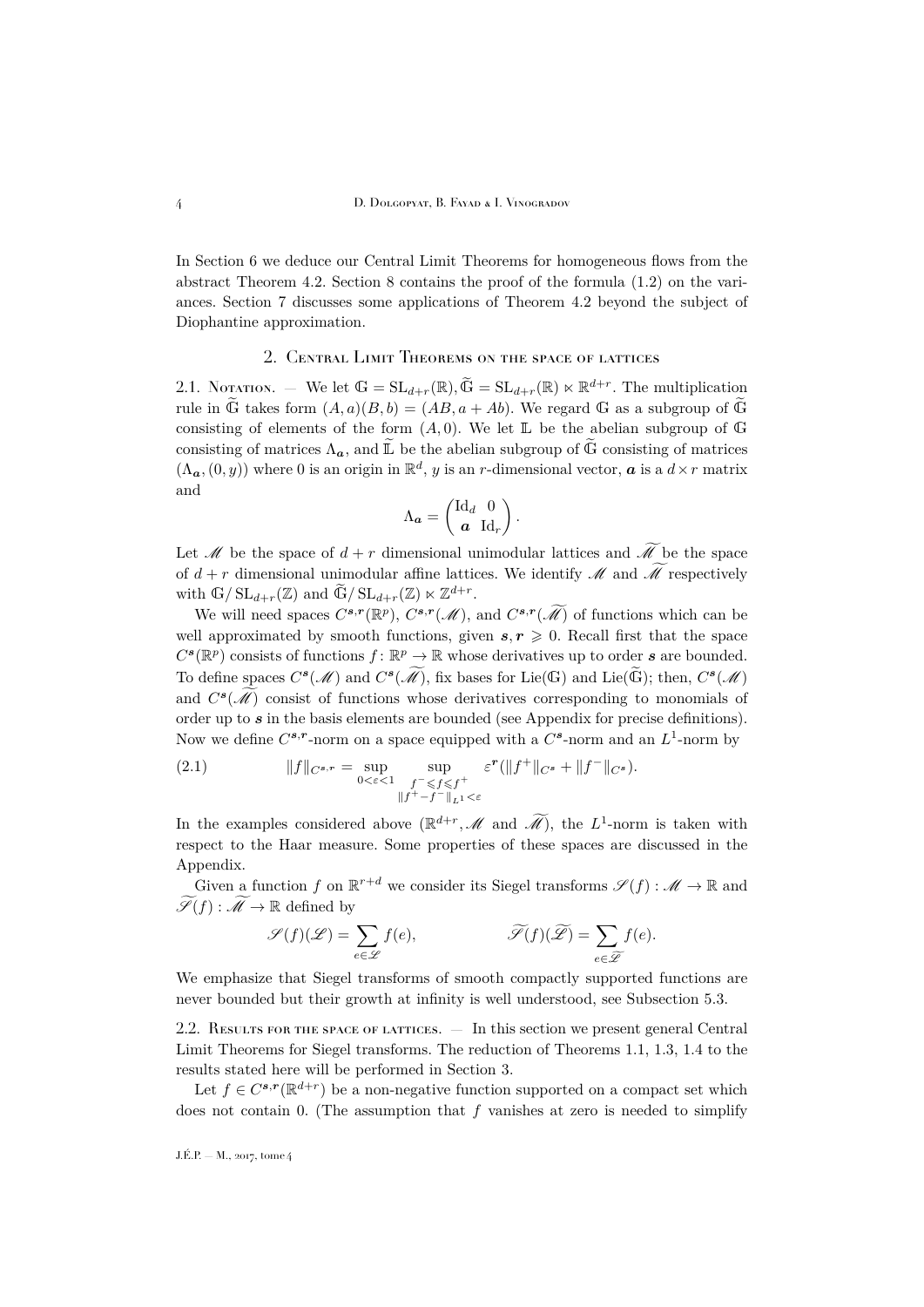the formulas for the moments of its Siegel transform. See Proposition [5.1.](#page-19-1)) Denote  $\overline{f} = \iint_{\mathbb{R}^{d+r}} f(x, y) dx dy.$ 

Given positive numbers K and  $\alpha$  we say that a subset  $S \subset \mathcal{M}$  is  $(K, \alpha)$ -regular if S is a union of codimension 1 submanifolds and there is a one-parameter subgroup  $h_u\subset \mathbb{L}$  such that

$$
\mu(\mathscr{L}: h_{[-\varepsilon,\varepsilon]}\mathscr{L}\cap S\neq\varnothing)\leqslant K\varepsilon^{\alpha},
$$

where  $\mu$  denotes the Haar measure on  $\mathcal{M}$ . We say that a function  $\rho \colon \mathcal{M} \to \mathbb{R}$  is  $(K, \alpha)$ -regular if supp $(\rho)$  has a  $(K, \alpha)$ -regular boundary and the restriction of  $\rho$  to supp $(\rho)$  belongs to  $C^{\alpha}$  with

$$
\|\rho\|_{C^{\alpha}(\text{supp}(\rho))} \leqslant K.
$$

 $(K, \alpha)$ -regular functions on  $\widetilde{\mathcal{M}}$  are defined similarly.

Let A be subgroup of G consisting of diagonal matrices. We use the notation da for Haar measure on A. We say that  $\rho$  is *K*-centrally smoothable if there is a positive function  $\phi$  supported in a unit neighborhood of the identity in A such that  $\int_{\mathbb{A}} \phi(a)da = 1$  and

$$
\rho_\phi(\mathscr{L}):=\int_\mathbb{A}\rho(a\mathscr{L})\phi(a)da
$$

has  $L^{\infty}$  norm less than K. We say that a function  $\rho$  on  $\widetilde{\mathcal{M}}$  is K-centrally smoothable if

$$
\rho^*(\mathscr{L}) = \sup_{\bm{x}} \rho(\mathscr{L},\bm{x})
$$

is a K-centrally smoothable function on  $\mathscr{M}$ . As before, we write  $\mathscr{N}(m, \sigma^2)$  for the normal distribution with m and variance  $\sigma^2$  and "  $\implies$  " stands for convergence in distribution.

For  $p \in \mathbb{N}$  and  $t \in \mathbb{R}$ , we denote the  $p \times p$  diagonal matrix

<span id="page-5-1"></span>
$$
D_p(t) = \begin{pmatrix} 2^t & & \\ & \ddots & \\ & & 2^t \end{pmatrix}
$$

and let

(2.2) 
$$
g = \begin{pmatrix} D_d(-1) & 0 \\ 0 & D_r(d/r) \end{pmatrix}.
$$

<span id="page-5-0"></span>THEOREM 2.1. — *Suppose that*  $(r, d) \neq (1, 1)$ *.* 

(a) *There is a constant*  $\sigma$  *such that if*  $\mathscr L$  *is uniformly distributed on*  $\mathscr M$  *then* 

$$
\frac{\sum_{n=0}^{N-1} \mathcal{S}(f)(g^n \mathcal{L}) - N\overline{f}}{\sigma \sqrt{N}} \implies \mathcal{N}(0, 1)
$$

 $as N \to \infty$ .

(b) *Fix constants*  $C, u, \alpha, \varepsilon$  *with*  $\varepsilon < 1/2$ *. Suppose that*  $\mathscr L$  *is distributed according to a density*  $\rho_N$  *which is*  $(CN^u, \alpha)$ -regular and C-centrally smoothable. Then

$$
\frac{\sum_{n=N^{\varepsilon}}^{N-1} \mathscr{S}(f)(g^n \mathscr{L}) - N\overline{f}}{\sigma \sqrt{N}} \implies \mathscr{N}(0,1)
$$

 $as N \to \infty$ .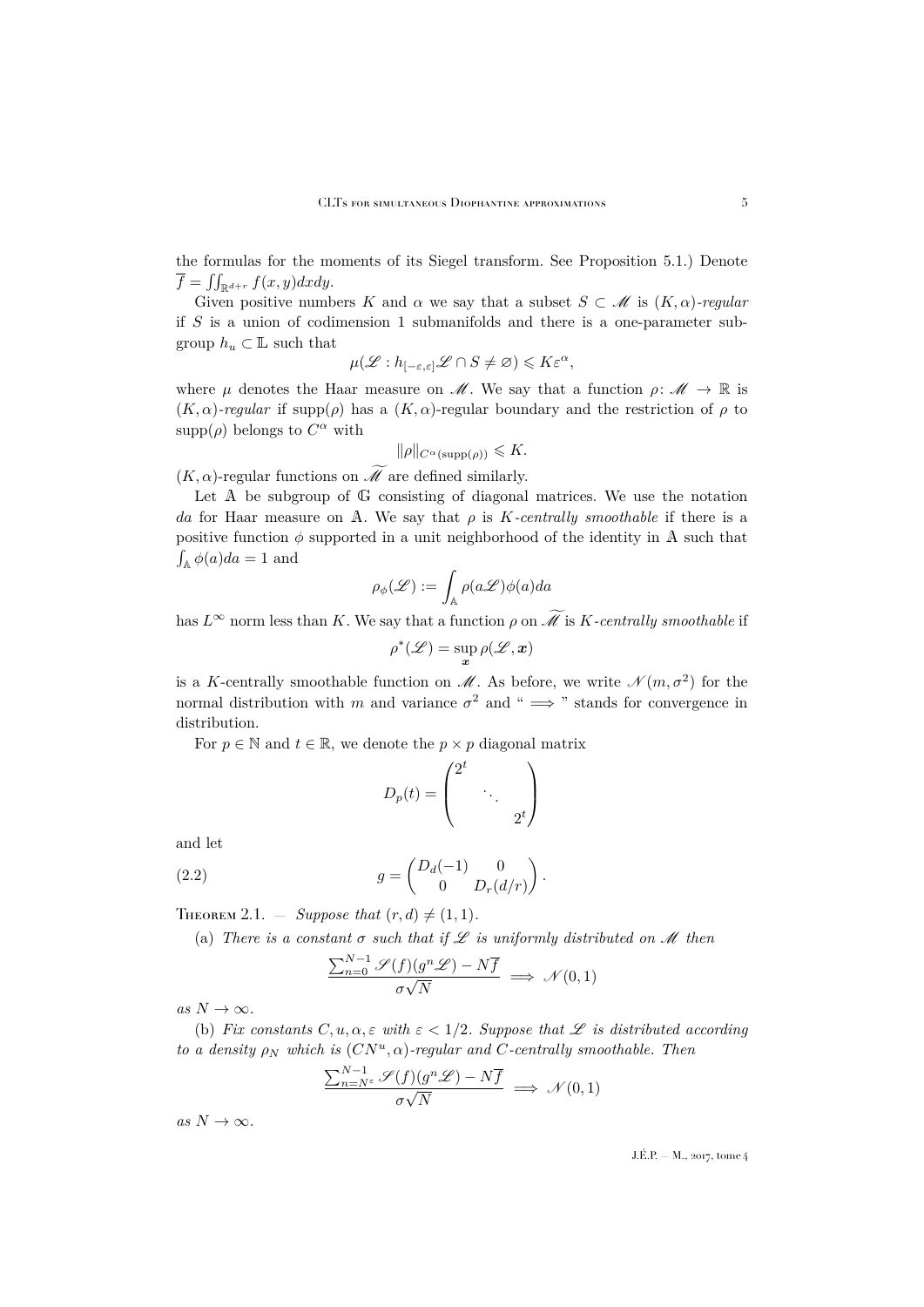6 D. Dolgopyat, B. Fayad & I. Vinogradov

## <span id="page-6-0"></span>THEOREM 2.2

(a) Let  $\widetilde{\mathscr{L}}$  be uniformly distributed on  $\widetilde{\mathscr{M}}$ *. Then there is a constant*  $\widetilde{\sigma}$  *such that* 

$$
\frac{\sum_{n=0}^{N-1} \widetilde{\mathscr{S}}(f)(g^n \widetilde{\mathscr{L}}) - N\overline{f}}{\widetilde{\sigma}\sqrt{N}} \implies \mathscr{N}(0,1)
$$

 $as N \to \infty$ .

(b) *Fix constants*  $C, u, \alpha, \varepsilon$  *with*  $\varepsilon < 1/2$ *. Suppose that*  $\widetilde{\mathscr{L}}$  *is distributed according to a density*  $\rho_N$  *which is*  $(CN^u, \alpha)$ -regular and C-centrally smoothable. Then

$$
\frac{\sum_{n=N^{\varepsilon}}^{N-1} \widetilde{\mathscr{S}}(f)(g^n \widetilde{\mathscr{L}}) - N\overline{f}}{\widetilde{\sigma}\sqrt{N}} \implies \mathscr{N}(0,1)
$$

 $as N \to \infty$ *.* 

Let  $\widetilde{\mathscr{D}}$  be an unstable box, that is

$$
\mathscr{D} = \{(\Lambda_{\boldsymbol{a}},(0,\boldsymbol{x}))\mathscr{L}_0\}_{(\boldsymbol{a},\boldsymbol{x})\in\mathfrak{R}_1\times\mathfrak{R}_2},
$$

where  $\widetilde{\mathscr{L}}_0$  is a fixed affine lattice and  $\mathfrak{R}_1$  and  $\mathfrak{R}_2$  are boxes in  $\mathbb{R}^{d\times r}$  and  $\mathbb{R}^r$  respectively. Consider a partition  $\Pi$  of  $\widetilde{\mathscr{D}}$  into L-boxes. Thus elements of  $\Pi$  are of the form

$$
\{(\Lambda_{\boldsymbol{a}},(0,\boldsymbol{x}_0))\mathscr{L}_0\}_{\boldsymbol{a}\in\mathfrak{R}_1}
$$

for some fixed  $x_0$ .

<span id="page-6-1"></span>**THEOREM** 2.3.  $-$  *Suppose that*  $(r, d) \neq (1, 1)$ *. Then for each unstable cube*  $\widetilde{\mathscr{D}}$  *and for almost every*  $\overline{\mathscr{L}} \in \widetilde{\mathscr{D}}$ *, if*  $\widetilde{\mathscr{L}}$  *is uniformly distributed in*  $\Pi(\overline{\mathscr{L}})$ *, then* 

$$
\frac{\sum_{n=0}^{N-1} \widetilde{\mathscr{S}}(f)(g^n \widetilde{\mathscr{L}}) - N\overline{f}}{\widetilde{\sigma}\sqrt{N}} \implies \mathscr{N}(0,1)
$$

 $as N \to \infty$ .

The explicit calculation of  $\sigma$  and  $\tilde{\sigma}$  when f is an indicator function (the case needed for Theorems [1.1-](#page-3-1)[1.4\)](#page-3-3) will be given in Section [8.](#page-29-0)

REMARK 2.4. — Central Limit Theorems for partially hyperbolic translations on ho-mogeneous spaces are proven in [\[10\]](#page-34-10) (for bounded observables) and in [\[22\]](#page-35-10) (for  $L^4$ observables); see also [\[31,](#page-35-11) [26\]](#page-35-12) for important special cases. It seems possible to prove Theorem [2.1](#page-5-0) for sufficiently large values of  $d + r$  by verifying the conditions of [\[22\]](#page-35-10). Instead, we prefer to present in the next section an abstract result which will later be applied to derive Theorems [2.1,](#page-5-0) [2.2,](#page-6-0) and [2.3.](#page-6-1) We chose this approach for three reasons. First, this will make the paper self contained. Second, we replace the  $L^4$  assumption of [\[22\]](#page-35-10) by a weaker  $L^{2+\delta}$  assumption which is important for small  $d+r$ . Third, our approach allows to give a unified proof for Theorems [2.1,](#page-5-0) [2.2,](#page-6-0) and [2.3.](#page-6-1)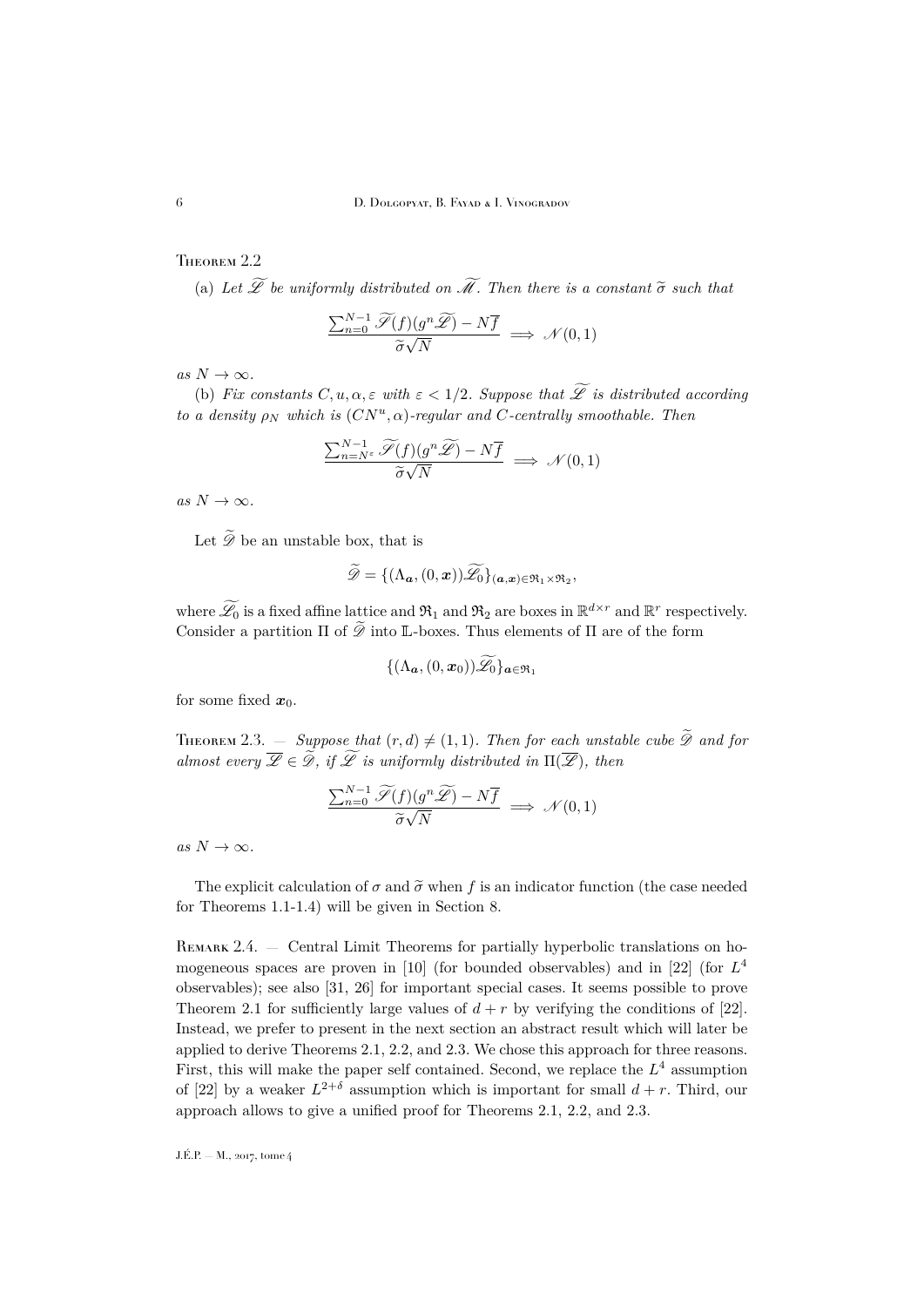## 3. Diagonal actions on the space of lattices and Diophantine approximations

<span id="page-7-0"></span>In this section we reduce Theorem [1.1,](#page-3-1) [1.3,](#page-3-2) and [1.4](#page-3-3) to Theorems [2.1](#page-5-0)[–2.3.](#page-6-1) To fix our notation we consider  $U_{N,1}$  and  $V_{N,1}$ , the analysis of  $U_{N,2}$  and  $V_{N,2}$  being similar. We also drop the extra subscript and write  $U_{N,1}$  and  $V_{N,1}$  as  $U_N$  and  $V_N$ , respectively, until the end of this section.

In Subsections [3.1](#page-7-1) and [3.2](#page-8-0) we explain how to reduce Theorem [1.1](#page-3-1) to Theorem [2.1.](#page-5-0) The reductions of Theorems [1.3](#page-3-2) and [1.4](#page-3-3) to Theorems [2.2](#page-6-0) and [2.3](#page-6-1) require only minor modifications which will be detailed in Section [3.3.](#page-9-1)

<span id="page-7-1"></span>3.1. Dani correspondence. — In this subsection we use the Dani correspondence principle to reduce the problem to a CLT for the action of diagonal elements on the space of lattices of the form  $\Lambda_{\mathbf{a}}$  where  $\boldsymbol{a}$  is random.

Let **a** be the matrix with rows  $\alpha_i \in \mathbb{R}^d$ ,  $i = 1, \ldots, r$ . Let

$$
\Lambda_{\boldsymbol{a}} = \begin{pmatrix} \mathrm{Id}_d & 0 \\ \boldsymbol{a} & \mathrm{Id}_r \end{pmatrix}.
$$

Let  $\phi$  be the indicator of the set

<span id="page-7-5"></span>(3.1) 
$$
E_c := \left\{ (x, y) \in \mathbb{R}^d \times \mathbb{R}^r : |x| \in [1, 2], |x|^{d/r} y_j \in [0, c] \text{ for } j = 1, ..., r \right\}
$$

and consider its Siegel transform  $\Phi = \mathscr{S}(\phi)$ .

Now  $n = (n_1, \ldots, n_d)$  with  $|n| \leq N$  contributes to  $U_N(a, c)$  (from [\(1.1\)](#page-2-1)) precisely when there exists  $(m_1, \ldots, m_r) \in \mathbb{Z}^r$  such that

<span id="page-7-2"></span>(3.2) 
$$
\left(\sum_{i=1}^{d} n_i \alpha_{1,i} + m_1, \ldots, \sum_{i=1}^{d} n_i \alpha_{r,i} + m_r\right) \in B(n, d, r, c).
$$

Clearly such a vector  $(m_1, \ldots, m_r)$  is unique. It is elementary to see that [\(3.2\)](#page-7-2) holds if and only if

<span id="page-7-3"></span>(3.3) 
$$
g^t \Lambda_a(n_1,\ldots,n_d,m_1,\ldots,m_r) \in E_c.
$$

for some integer  $t \leq 2^{[\log_2 N]}$  where g is the diagonal matrix defined in [\(2.2\)](#page-5-1).

Below we will use the notion  $A_N \ll B_N$  to mean that the ratio  $|A_N|/B_N$  is bounded. From  $(3.2)$ – $(3.3)$  we obtain

<span id="page-7-4"></span>LEMMA 3.1. – For each 
$$
\varepsilon > 0
$$
  
\n
$$
U_N(\mathbf{a}, c) = \sum_{t=[(\log_2 N)^{\varepsilon}]}^{\lfloor \log_2 N \rfloor} \Phi \circ g^t(\Lambda_{\mathbf{a}} \mathbb{Z}^{d+r}) + R_N, \quad \text{with} \quad ||R_N||_{L^1(\mathbf{a})} \ll (\log_2 N)^{\varepsilon}
$$

and  $L^1(\mathbf{a})$  denoting the  $L^1$ -norm with respect to the Lebesgue measure on the unit *cube in*  $\mathbb{R}^{d \times r}$ *.* 

*Proof.* — From  $(3.2)$ – $(3.3)$ , it follows that

$$
R_N \leq \#\left\{\n\begin{array}{l}\n2^{\lfloor \log_2 N \rfloor} \leq n < N, \\
\text{or } |n| \leq 2^{\left(\log_2 N \right)^{\varepsilon}}\n\end{array}\n\right\} \cdot (\ell_{0,\alpha^1}(n), \ldots, \ell_{0,\alpha^r}(n)) \in B(n,d,r,c)\n\right\}.
$$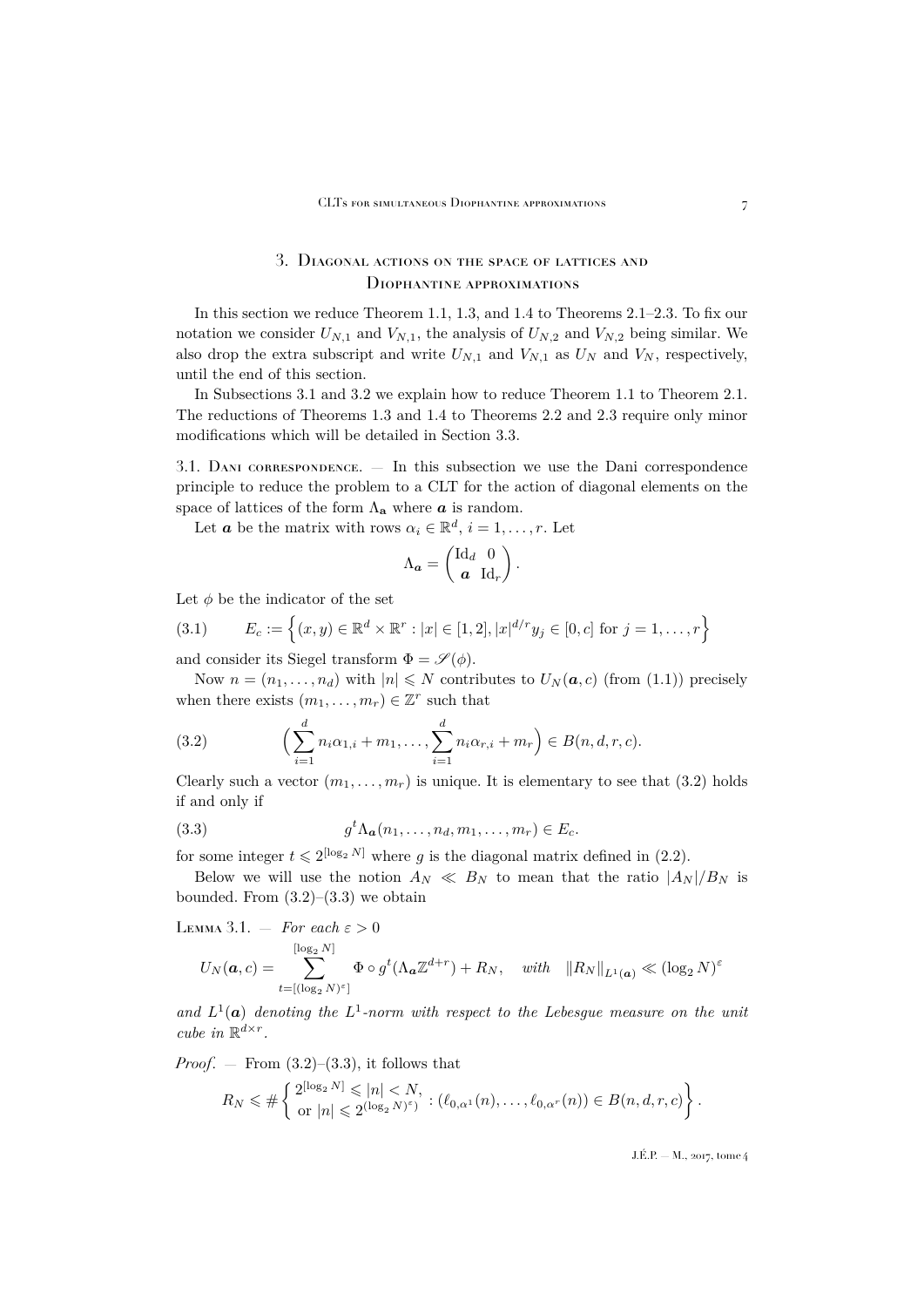Note that for a fixed  $n \in \mathbb{Z}^d$  and  $j \in 1, \ldots, r$ , the form  $\{\ell_j(n, 0, \alpha_j)\}\$ is uniformly distributed on the circle. Hence

Leb 
$$
\{ \boldsymbol{a} \in \mathbb{T}^{rd} : (\ell_{0,\alpha^1}(n), \ldots, \ell_{0,\alpha^r}(n)) \in B(n,d,r,c) \} \ll \frac{1}{|n|^d}
$$

and so

$$
\|R_N\|_{L^1(\mathbf{a})} \ll \sum_{2^{\lceil \log_2 N \rceil} \leqslant |n| \leqslant N} \frac{1}{|n|^d} + \sum_{|n| \leqslant 2^{\lceil \log_2 N \rceil^{\varepsilon}}} \frac{1}{|n|^d} \ll (\log_2 N)^{\varepsilon}.
$$

Hence, to prove Theorem [1.1](#page-3-1) we can replace  $U_N(a, c)$  by

$$
\sum_{t=[(\log_2 N)^{\varepsilon}]}^{[\log_2 N]} \Phi \circ g^t(\Lambda_{\mathbf{a}} \mathbb{Z}^{d+r}).
$$

<span id="page-8-0"></span>3.2. CHANGING THE MEASURE.  $-$  Note that the action of  $g^t$  on the space of lattices  $\mathscr M$ is partially hyperbolic and its unstable manifolds are orbits of the action  $\Lambda_a$  with  $a \in M(d, r)$  ranging in the set of  $d \times r$  matrices. This will allow us to reduce the proof of Theorems [1.1,](#page-3-1) [1.3](#page-3-2) and [1.4](#page-3-3) to CLTs for the diagonal action on the space of lattices. A similar reduction is possible for the  $g<sup>t</sup>$ -action on the space of affine lattices since in that case the unstable manifolds for the action of  $g^t$  are given by  $(\Lambda_{\boldsymbol{a}},(0,\boldsymbol{x}))$ , with  $a \in M(d,r), x \in \mathbb{R}^r$ .

Let  $\eta = 1/k^{10d}$  where  $k = \lfloor \log_2 N \rfloor$ . For  $i = 1, \ldots, r + d - 1$  let  $t_i$  be independent uniformly distributed in  $[-\eta, \eta]$ . Also introduce a random matrix  $\mathbf{b} \in M(r, d)$  where all the entries of **b** are independent uniformly distributed in  $[-1, 1]$ . Let

$$
D_{t} = \text{diag}\left(1 + t_{1}, \ldots, 1 + t_{d+r-1}, \left(\prod_{\ell=1}^{r+d-1} (1 + t_{\ell})\right)^{-1}\right)
$$

and

$$
\overline{\Lambda}_{\boldsymbol{b}} = \begin{pmatrix} \mathrm{Id}_d & \boldsymbol{b} \\ 0 & \mathrm{Id}_r \end{pmatrix}.
$$

Let  $\widetilde{\Lambda}(\boldsymbol{a},\boldsymbol{b},\boldsymbol{t})=D_{\boldsymbol{t}}\overline{\Lambda}_{\boldsymbol{b}}\Lambda_{\boldsymbol{a}}.$ 

It is clear that if  $\boldsymbol{a}$  is distributed uniformly in a unit cube, then  $\widetilde{\Lambda}(\boldsymbol{a},\boldsymbol{b},\boldsymbol{t})$  is distributed according to a  $(Ck^{10d}, 1)$ -regular and C-centrally smoothable density for some constant C. Note that

$$
g^t \widetilde{\Lambda}(\boldsymbol{a}, \boldsymbol{b}, \boldsymbol{t}) = D_t \overline{\Lambda}_{\boldsymbol{b}_t} g^t \Lambda_{\boldsymbol{a}}, \text{ where } |\boldsymbol{b}_t| \leqslant e^{-t}.
$$

Observe also that for  $h \in \mathbb{G}$  and  $E \subset \mathbb{R}^{d+r}$ , we have

$$
\mathscr{S}(\mathbbm{1}_E)(h\mathscr{L})=\mathscr{S}(\mathbbm{1}_{h^{-1}E})(\mathscr{L}),
$$

and thus if  $\varepsilon$  is sufficiently small then for  $t \geq k^{\varepsilon}$  we have

$$
\left|\mathscr{S}(\mathbb{1}_{E_c})(g^t\widetilde{\Lambda}(\boldsymbol{a},\boldsymbol{b},\boldsymbol{t})\mathbb{Z}^{d+r})-\mathscr{S}(\mathbb{1}_{E_c})(g^t\Lambda_{\boldsymbol{a}}\mathbb{Z}^{d+r})\right|\leqslant \mathscr{S}(\mathbb{1}_{\widetilde{E}})(g^t\Lambda_{\boldsymbol{a}}\mathbb{Z}^{d+r}),
$$

where  $\widetilde{E}$  denotes a  $Ck^{-10d}$  neighborhood of the boundary of  $E_c$ . Now the same argument as in Lemma [3.1](#page-7-4) gives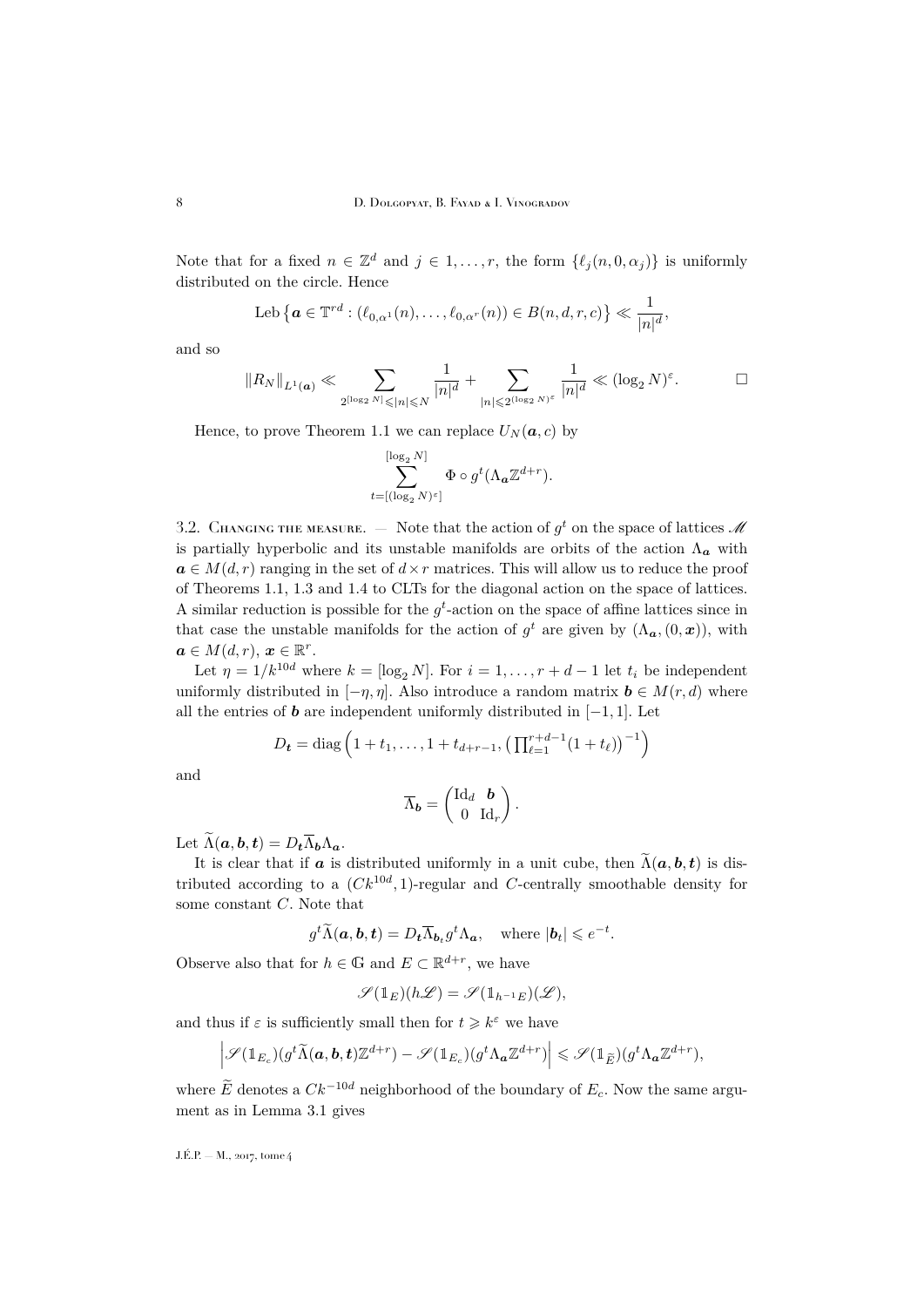<span id="page-9-2"></span>LEMMA 3.2.  $-$  *For each*  $\varepsilon > 0$ *,* 

$$
\sum_{t=[(\log_2 N)^{\varepsilon}]}^{[\log_2 N]} \Phi \circ g^t(\Lambda_{\mathbf{a}} \mathbb{Z}^{d+r}) = \sum_{t=[(\log_2 N)^{\varepsilon}]}^{[\log_2 N]} \Phi \circ g^t(\widetilde{\Lambda}(\mathbf{a}, \mathbf{b}, \mathbf{t}) \mathbb{Z}^{d+r}) + \widetilde{R}_N,
$$

 $with \|\tilde{R}_N\|_{L^1(a,b,t)} \ll 1.$ 

Now Theorem [1.1](#page-3-1) follows from Theorem [2.1](#page-5-0) except for the formula for  $\sigma$  which is derived in Section [8.](#page-29-0)

<span id="page-9-1"></span>3.3. Inhomogeneous case. — The reduction of Theorems [1.3](#page-3-2) and [1.4](#page-3-3) to Theorems [2.2](#page-6-0) and [2.3](#page-6-1) requires only small changes compared to the preceding section. To wit, Lemmas [3.1](#page-7-4) and [3.2](#page-9-2) take the following form.

#### <span id="page-9-3"></span>Lemma 3.3

(a) For each 
$$
\varepsilon > 0
$$
,  
\n
$$
V_N(\mathbf{a}, \mathbf{x}, c) = \sum_{t=[(\log_2 N)^{\varepsilon}]}^{[\log_2 N]} \widetilde{\mathscr{S}}(\mathbb{1}_{E_c})(g^t(\Lambda_{\mathbf{a}}\mathbb{Z}^{d+r} + (0, \mathbf{x}))) + R_N(\mathbf{a}, \mathbf{x}, c),
$$

*where*  $||R_N||_{L^1(\mathbf{a})} \ll (\log_2 N)^{\varepsilon}$ .

(b) Let **b** and **t** have the same distribution as in Subsection [3.2](#page-8-0) and **y** be uniformly *distributed in*  $[-1, 1]^d$ *. Then for each*  $\varepsilon > 0$ 

$$
\sum_{t=[(\log_2 N)^{\varepsilon}]}^{\lfloor \log_2 N \rfloor} \widetilde{\mathscr{S}}(\mathbb{1}_{E_c}) (g^t(\Lambda_{\bm{a}} \mathbb{Z}^{d+r} + (0, \bm{x}))) \\ = \sum_{t=[(\log_2 N)^{\varepsilon}]}^{\lfloor \log_2 N \rfloor} \widetilde{\mathscr{S}}(\mathbb{1}_{E_c}) (g^t(\widetilde{\Lambda}(\bm{a}, \bm{b}, \bm{t}) \mathbb{Z}^{d+r} + (\bm{y}, \bm{x}))) + \widetilde{R}_N(\bm{a}, \bm{b}, \bm{t}, \bm{x}, \bm{y}, c),
$$

 $with \|\tilde{R}_N\|_{L^1(\boldsymbol{a},\boldsymbol{b},\boldsymbol{t},\boldsymbol{y})} \ll 1.$ 

Note that in part (a) the error has small  $L^1(a)$  norm for each fixed x. This follows from the fact that for each x and k,  $ak + x$  is uniformly distributed on  $\mathbb{T}^r$ . This is useful in the proof of Theorem [1.4](#page-3-3) since we want to have a control for each (or at least, most)  $x$ . We also note that part (b) is only needed for Theorem [1.3](#page-3-2) since in Theorem [2.3](#page-6-1) we start with initial conditions supported on a positive codimension submanifold of  $\mathcal{M}$ . (One of the steps in the proof of Theorem [2.3](#page-6-1) consists of fattening the support of the initial measure, see Subsection [6.3,](#page-25-0) however Lemma [3.3\(](#page-9-3)b) is not needed at the reduction stage).

## 4. An abstract Central Limit Theorem

<span id="page-9-0"></span>In this section, we present an abstract Central Limit Theorem for weakly dependent random variables that is well adapted to variables coming from deterministic dynamical systems. In order to make our theorem applicable to mixing flows on non-compact manifolds as well as to non-uniformly hyperbolic systems we allow the variables to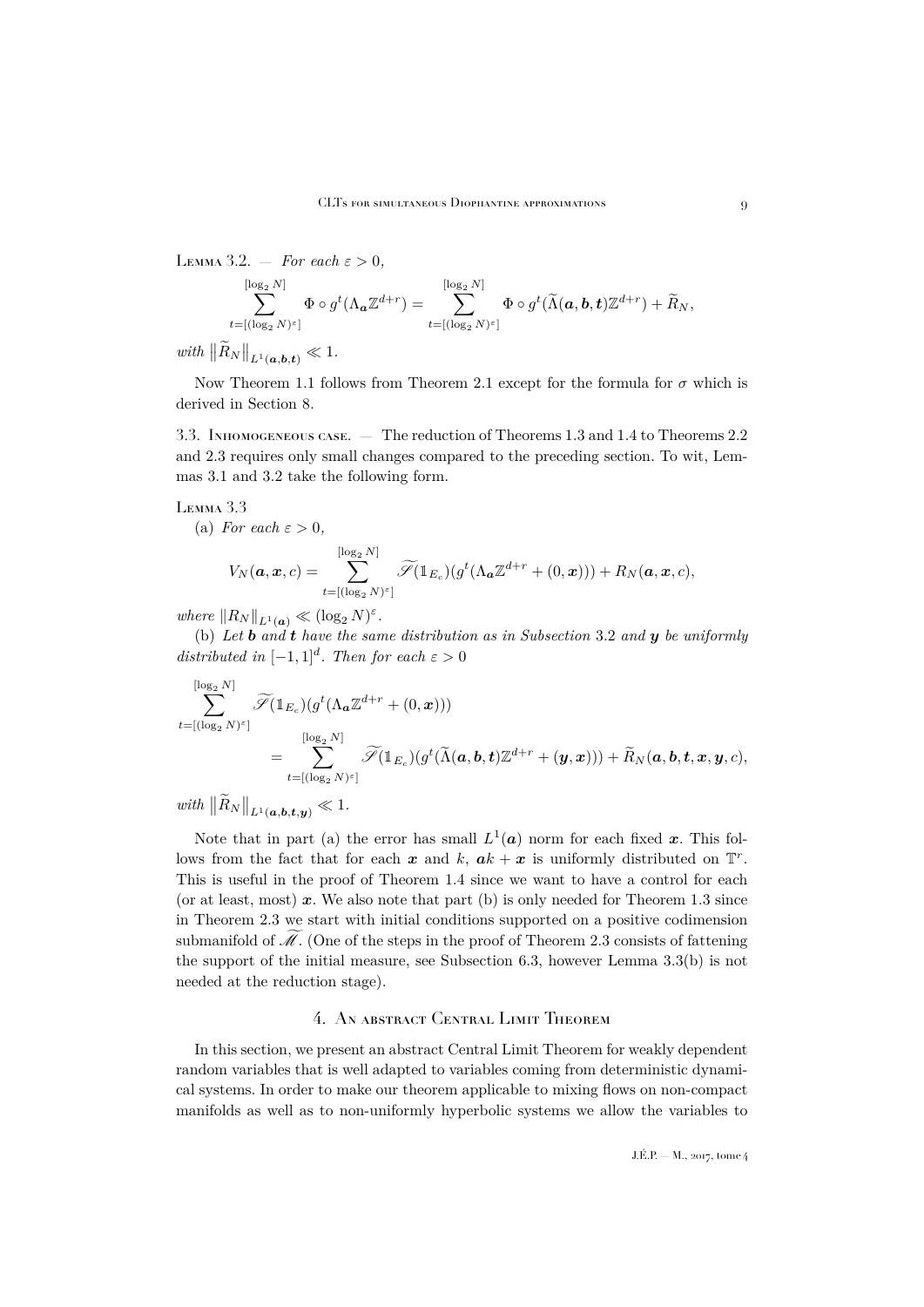be unbounded and take into account the existence of small exceptional "bad sets" on which the variables are not controlled. In Section [6,](#page-22-0) we will use the abstract CLT (The-orem [4.2\)](#page-11-0) to prove Theorems [2.1,](#page-5-0) [2.2,](#page-6-0) [2.3.](#page-6-1) There, we will take the variables  $\xi_{\ell}$  to be  $\xi_{\ell}(\mathscr{L}) = \Phi(g^{\ell}\mathscr{L}), \Phi = \mathscr{S}(f)$  (or  $\widetilde{\mathscr{S}}(f)$ ), for a positive function  $f \in C^{s,r}(\mathbb{R}^{d+r})$  supported on a compact set which does not contain 0. The functions  $\Phi$  are not bounded but, since we excluded the cases of linear lattices with  $r = d = 1$ , they are in  $L^s$  for  $s > 2$ . The latter fact follows from the results of [\[23\]](#page-35-7) and [\[21\]](#page-35-9) (which will be recalled in Section [5.3](#page-21-0) and the Appendix).

4.1. BOUNDED RANDOM VARIABLES.  $-$  Before we state our CLT for variables in  $L^s$ ,  $s > 2$ , we give a simplified version of it in the case of bounded variables.

In what follows  $C, u > 0, \theta \in (0, 1)$  are fixed constants. Let  $\xi_n$  be a sequence of random variables satisfying the following conditions. Write  $\widehat{\xi}_n = \xi_n - \mathbb{E}(\xi_n)$  for the corresponding centered random variable.

(H1) There exists filtration  $\{\mathscr{F}_{\ell}\}_{\ell \geqslant 0}$  such that for every  $\ell, k$  there exists a bounded  $\mathscr{F}_{\ell+k}$ -measurable random variable  $\xi_{\ell,\ell+k}$  with  $\mathbb{E}\xi_{\ell,\ell+k} = \mathbb{E}\xi_{\ell}$  such that

$$
\mathbb{P}(|\xi_{\ell} - \xi_{\ell, \ell + k}| \geqslant \theta^k) \leqslant C(\ell + 1)^u \theta^k.
$$

(H2) For  $\ell, k$ , there exists an event  $G_{\ell,k}$  such that  $\mathbb{P}(G_{\ell,k}^c) \leqslant C\theta^k$  and for  $\omega \in G_{k,\ell}$ 

$$
|\mathbb{E}(\widehat{\xi}_{\ell+k}|\mathscr{F}_{\ell})(\omega)| \leqslant C(\ell+1)^u\theta^k.
$$

(H3) There is a sequence  $b_k$  such that for  $\omega \in G_{k,\ell}$  and  $k' \geq k$ 

$$
\left| \mathbb{E} (\widehat{\xi}_{\ell+k} \widehat{\xi}_{\ell+k'} | \mathscr{F}_{\ell})(\omega) - b_{k'-k} \right| \leqslant C (\ell+1)^u e^{u(k'-k)} \theta^k.
$$

<span id="page-10-0"></span>THEOREM 4.1.  $-$  *If*  $\xi_{\ell}$  *is a bounded sequence satisfying*  $(\widetilde{H1})-(\widetilde{H3})$  *then* 

$$
\frac{\sum_{\ell=0}^{n-1} (\xi_{\ell} - \mathbb{E}(\xi_{\ell}))}{\sqrt{n}}
$$

*converges as*  $n \to \infty$  *to the normal distribution with zero mean and variance* 

$$
\sigma^2 = b_0 + 2 \sum_{k=1}^{\infty} b_k.
$$

Theorem [4.1](#page-10-0) follows from a more general statement (Theorem [4.2\)](#page-11-0) that we now formulate and prove.

4.2. THE GENERAL STATEMENT. — In what follows  $C, u > 0, \theta \in (0, 1)$ , and  $s > 2$  are fixed constants. Let  $\xi_n$  be a sequence of random variables satisfying the following conditions. Write  $\xi_n = \xi_n - \mathbb{E}(\xi_n)$  for the corresponding centered random variable.

- (H1) Given any K, there is a sequences  $\xi_n^K$  of random variables such that
	- (H1a)  $|\xi_n^K| \leqslant K$  almost surely; (H1b)  $\mathbb{E}(|\xi_n^K - \xi_n|) = O(K^{1-s}), \mathbb{E}((\xi_n^K - \xi_n)^2) = O(K^{2-s}).$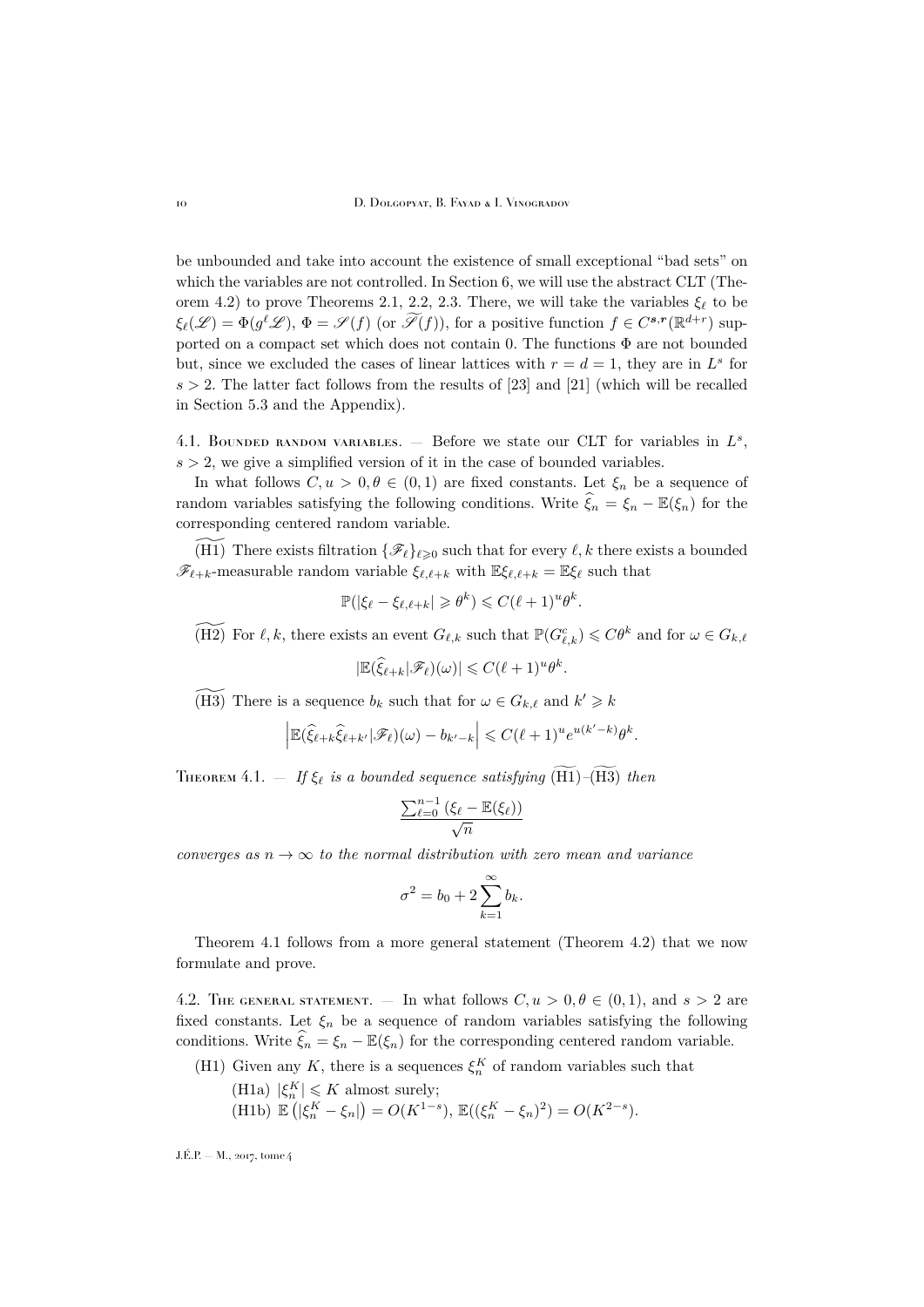(H2) There exists a filtration  $\mathscr{F}_\ell = \mathscr{F}_{\ell,n}$  defined for  $0 \leq \ell \leq n$  such that for every pair of nonnegative numbers  $\ell, k$  with  $\ell + k < n$ , there exists a variable  $\xi_{\ell, \ell + k}^K$  that is  $\mathscr{F}_{\ell+k}$ -measurable,  $|\xi_{\ell,\ell+k}^K| \leqslant K$  almost surely,  $\mathbb{E}\xi_{\ell,\ell+k}^K = \mathbb{E}\xi_{\ell}^K$ , and

$$
\mathbb{P}(|\xi_{\ell}^K - \xi_{\ell,\ell+k}^K| \geqslant \theta^k) \leqslant C K^u (\ell+1)^u \theta^k.
$$

(H3) For  $\ell, k$ , there exists an event  $G_{k,\ell}$  such that  $\mathbb{P}(G_{k,\ell}^c) \leqslant C\theta^k$  and for  $\omega \in G_{k,\ell}$ 

$$
|\mathbb{E}(\widehat{\xi}_{\ell+k}^K|\mathscr{F}_{\ell})(\omega)| \leqslant C(\ell+1)^u K^u \theta^k.
$$

(H4) There exists a numerical sequence  $b_{K,k}$  for  $k \geq 0$  such that for  $\omega \in G_{k,\ell}$  and  $k' \geqslant k$ ,

$$
\left| \mathbb{E} (\widehat{\xi}_{\ell+k}^K \widehat{\xi}_{\ell+k'}^K \vert \mathscr{F}_{\ell})(\omega) - b_{K,k'-k} \right| \leqslant C (\ell+1)^u K^u e^{u(k'-k)} \theta^k.
$$

In the following Theorem, part (a) is sufficient to prove results such as Theorem  $2.1(a)$  $2.1(a)$ , where the distribution of the lattices is given by the Haar measure, while part (b) is tailored to adapt to the case of localized initial conditions such as in Theorem [2.1\(](#page-5-0)b).

#### <span id="page-11-0"></span>THEOREM 4.2

(a) *Under conditions* (H1)–(H4) *if*  $\omega$  *is distributed according to*  $\mathbb P$  *then* 

<span id="page-11-1"></span>
$$
\frac{\sum_{\ell=0}^{n-1} \widehat{\xi}_{\ell}}{\sqrt{n}} \implies \mathcal{N}(0, \sigma^2),
$$

*with*

(4.1) 
$$
\sigma^2 = \sigma_0 + 2 \sum_{j=1}^{\infty} \sigma_j, \quad \sigma_j = \lim_{K \to \infty} b_{K,j}.
$$

(b) *Suppose conditions* (H1)–(H4) *are satisfied. Fix*  $\varepsilon > 0$  *such that*  $\frac{1+\varepsilon}{s} + \varepsilon < 1/2$ and set  $K_n = n^{(1+\varepsilon)/s}$ . Suppose that  $\omega$  is distributed according to a measure  $\mathbb{P}_n$  which *has a density*  $\rho_n = dP_n/dP$  *satisfying* 

(D1)  $\rho_n \leq C n^u;$ 

(D2) *for each* k *there is an*  $\mathscr{F}_k$ -measurable density  $\rho_{n,k}$  such that

$$
\mathbb{P}(|\rho_n - \rho_{n,k}| \geqslant \theta^k) \leqslant Cn^u \theta^k;
$$

(D3) For each  $n^{\varepsilon} \leq \ell \leq n$ ,

$$
\mathbb{E}_n(|\xi_{\ell}-\xi_{\ell}^{K_n}|)\leqslant CK_n^{1-s},
$$

*where*  $\mathbb{E}_n$  *denotes the expectation with respect to*  $\mathbb{P}_n$ *, that is,*  $\mathbb{E}_n(\eta) = \mathbb{E}(\eta \rho_n)$ *. Then,*

$$
\frac{\sum_{\ell=n^{\varepsilon}}^{n-1} \hat{\xi}_{\ell}}{\sqrt{n}} \implies \mathcal{N}(0, \sigma^2).
$$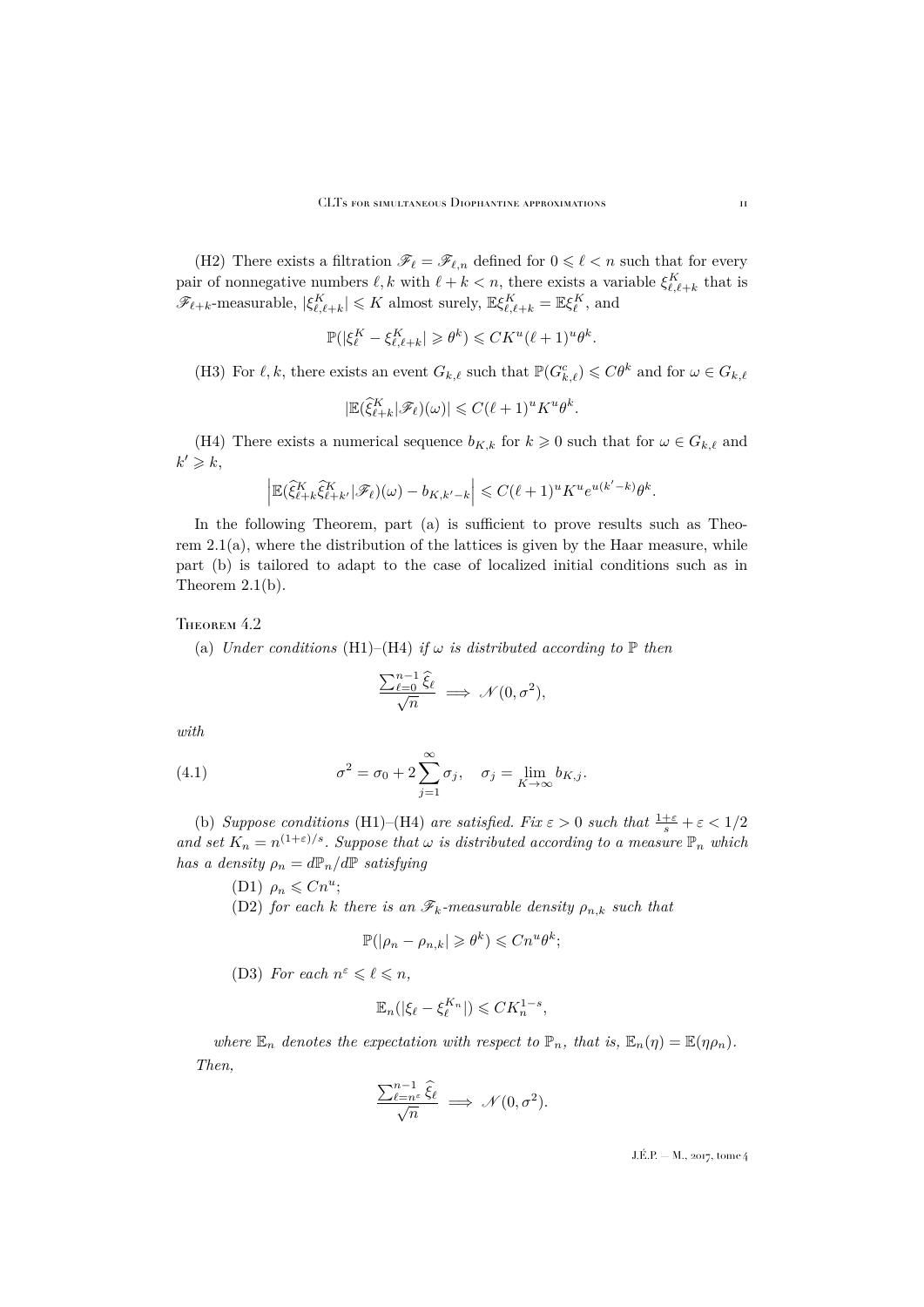4.3. Limiting variance. — Here we show that the normalized variance converges.

<span id="page-12-2"></span>Lemma 4.3. — *Under conditions* (H1)–(H4) *we have that*

$$
\lim_{n \to \infty} \frac{\mathbb{E}((\sum_{\ell=0}^{n-1} \widehat{\xi}_{\ell})^2)}{n} = \sigma^2,
$$

*with*  $\sigma$  *as in* [\(4.1\)](#page-11-1)*.* 

*Proof.* — First we record a property of cross-terms in the sum that lets us pass from  $\xi_n$ to the truncated sequence. We have

<span id="page-12-0"></span>(4.2) 
$$
D := \mathbb{E}(\widehat{\xi}_{m+j}\widehat{\xi}_m) - \mathbb{E}(\widehat{\xi}_{m+j}^K\widehat{\xi}_m^K) = O(K^{2-s}).
$$

Indeed, we have

$$
D = \mathbb{E}(\xi_{m+j}\xi_m) - \mathbb{E}(\xi_{m+j}^K\xi_m^K)
$$
  
\n
$$
- \mathbb{E}(\xi_{m+j})\mathbb{E}(\xi_m) + \mathbb{E}(\xi_{m+j}^K)\mathbb{E}(\xi_m^K)
$$
  
\n
$$
= \mathbb{E}(\xi_{m+j}^K(\xi_m - \xi_m^K)) + \mathbb{E}(\xi_m^K(\xi_{m+j} - \xi_{m+j}^K)) + \mathbb{E}((\xi_m - \xi_m^K)(\xi_{m+j} - \xi_{m+j}^K))
$$
  
\n
$$
- \mathbb{E}(\xi_{m+j}^K)\mathbb{E}(\xi_m - \xi_m^K) - \mathbb{E}(\xi_m^K)\mathbb{E}(\xi_{m+j} - \xi_{m+j}^K) - \mathbb{E}(\xi_m - \xi_m^K)\mathbb{E}(\xi_{m+j} - \xi_{m+j}^K).
$$

Now applying the Cauchy-Schwarz inequality followed by (H1a) and (H1b), we arrive at the bound  $(4.2)$  since  $s > 2$ .

Next, applying (H1), (H3), and (H4) with  $\ell = 0$  gives

<span id="page-12-1"></span>(4.3)  
\n
$$
\mathbb{E}(\hat{\xi}_{m+j}^K \hat{\xi}_m^K) = \mathbb{E}(\hat{\xi}_{m+j}^K \hat{\xi}_m^K 1_{G_{m,0}}) + \mathbb{E}(\hat{\xi}_{m+j}^K \hat{\xi}_m^K 1_{G_{m,0}^c})
$$
\n
$$
= b_{K,j} + O(K^u e^{uj} \theta^m) + O(||\hat{\xi}_{m+j}^K||_{L^\infty} ||\hat{\xi}_m^K||_{L^\infty} \mathbb{P}(G_{m,0}^c))
$$
\n
$$
= b_{K,j} + O(K^u e^{uj} \theta^m) + O(K^2 \theta^m).
$$

Combining  $(4.2)$  and  $(4.3)$  we get

$$
b_{K,j} = \mathbb{E}(\hat{\xi}_{m+j}\hat{\xi}_m) + O(K^{2-s}) + O(K^u e^{uj}\theta^m) + O(K^2\theta^m).
$$

Take a small number  $\widetilde{\varepsilon} > 0$  and assume that  $j \leq \widetilde{\varepsilon}K, K < \widetilde{K} < 2K$ . Taking  $m = K/2$ we see that

$$
b_{K,j} - b_{\widetilde{K},j} = O(K^{2-s}).
$$

Therefore for each  $j$ , the following limits exist,

<span id="page-12-4"></span>
$$
\sigma_j := \lim_{K \to \infty} b_{K,j}.
$$

and moreover

(4.4)  $b_{K,j} = \sigma_j + O(K^{2-s}).$ 

We give now the key estimates on the cross-terms in the variance according to different regimes for  $\ell$  and j.

<span id="page-12-3"></span>Sublemma 4.4. — *We have the following estimates.*

(a) *There exists*  $A > 0$  *such that for all*  $(\ell, \ell + j) \in [0, n]^2$ 

$$
|\mathbb{E}(\widehat{\xi}_{\ell}\widehat{\xi}_{\ell+j})| \leqslant A.
$$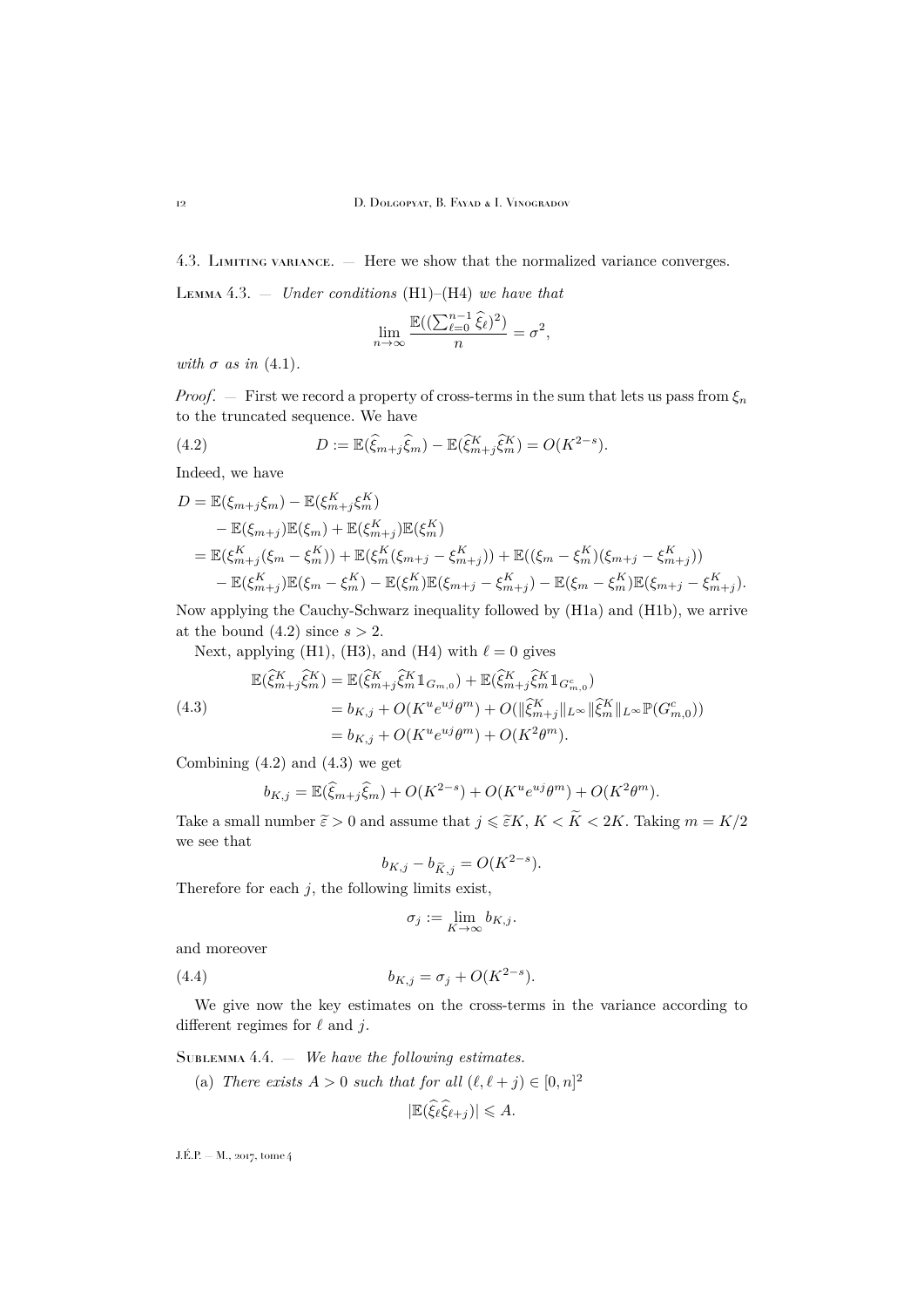- (b) Let  $\eta = \min \left( \frac{3(s-2)}{20(1+y)} \right)$  $\left(\frac{3(s-2)}{20(1+u)},\frac{1}{5}\right)$ *. If*  $j \geqslant \ln n^2$  and  $\ell \leqslant n$ *, then*  $\mathbb{E}(\widehat{\xi}_{\ell}\widehat{\xi}_{\ell+j}) = O(\theta^{\eta j}).$
- (c) If  $j \leq \ln n^2$  and  $\ell \geq \ln n^4$ , then

$$
\mathbb{E}(\widehat{\xi}_{\ell}\widehat{\xi}_{\ell+j}) - \sigma_j = O(n^{-2}).
$$

(d) *There exists*  $C > 0$  *and*  $\nu > 0$  *such that for*  $j \geqslant \ln n^2$ ,

$$
|\sigma_j| \leqslant C\theta^{\nu j}.
$$

Before we prove the sublemma, we show how it implies Lemma [4.3.](#page-12-2) We have

$$
\frac{\mathbb{E}((\sum_{\ell=0}^{n-1} \hat{\xi}_{\ell})^2)}{n} = \frac{1}{n} \left[ \sum_{\ell=0}^{n-1} \mathbb{E}(\hat{\xi}_{\ell}^2) + 2 \sum_{\substack{\ell \in [0, n-2] \\ j \in [1, n-\ell]}} \mathbb{E}(\hat{\xi}_{\ell}^2 \hat{\xi}_{\ell+j}) \right]
$$
  
\n
$$
= \frac{1}{n} \left[ \sum_{\ell=\ln n^4}^{n-1} \mathbb{E}(\hat{\xi}_{\ell}^2) + 2 \sum_{\substack{\ell \in [\ln n^4, n-2] \\ j \in [1, \ln n^2]}} \mathbb{E}(\hat{\xi}_{\ell} \hat{\xi}_{\ell+j}) \right] + o(1)
$$
  
\n
$$
= \sigma_0 + 2 \sum_{j=0}^{\ln n^2} \sigma_j + o(1)
$$
  
\n
$$
= \sigma_0 + 2 \sum_{j=0}^{\infty} \sigma_j + o(1),
$$

where the second equality follows from parts (a) and (b) of Sublemma [4.4,](#page-12-3) the third equality follows from part (c), and the fourth equality from part (d).  $\Box$ 

*Proof of Sublemma* [4.4.](#page-12-3) — Part (a) follows from [\(4.2\)](#page-12-0) and (H1a).

To prove part (b) assume  $j \geqslant \ln n^2$  and let  $K = \theta^{-\delta j}$  with  $\delta = 3/20(1 + u)$ . We claim that

$$
|\mathbb{E}(\widehat{\xi}_{\ell}^K \widehat{\xi}_{\ell+j}^K)| \leqslant C \theta^{j/5}.
$$

This is seen by writing

$$
\mathbb{E}(\widehat{\xi}_{\ell}^{K}\widehat{\xi}_{\ell+j}^{K}) = \mathbb{E}(\widehat{\xi}_{\ell,\ell+j/2}^{K}\mathbb{E}(\widehat{\xi}_{\ell+j}^{K}|\mathscr{F}_{\ell+j/2})) - \mathbb{E}(\widehat{\xi}_{\ell+j}^{K}(\widehat{\xi}_{\ell,\ell+j/2}^{K} - \widehat{\xi}_{\ell}^{K})) = I + I
$$

and then estimating

$$
I\!\!I \leq C K \left[ \theta^{j/2} + K^{1+u} (\ell+1)^u \theta^{j/2} \right] \leq C K^{2+2u} \theta^{j/2}
$$

using (H1a) and (H2), and

$$
I \leqslant CK \times K^u (\ell+1)^u \theta^{j/2} \leqslant C K^{2+2u} \theta^{j/2}
$$

using (H1a) and (H3).

Now [\(4.2\)](#page-12-0) implies that

$$
|\mathbb{E}(\widehat{\xi}_{\ell}\widehat{\xi}_{\ell+j})| \leq C\theta^{j/5} + C\theta^{(s-2)/2uj} = O(\theta^{\eta j})
$$

as needed.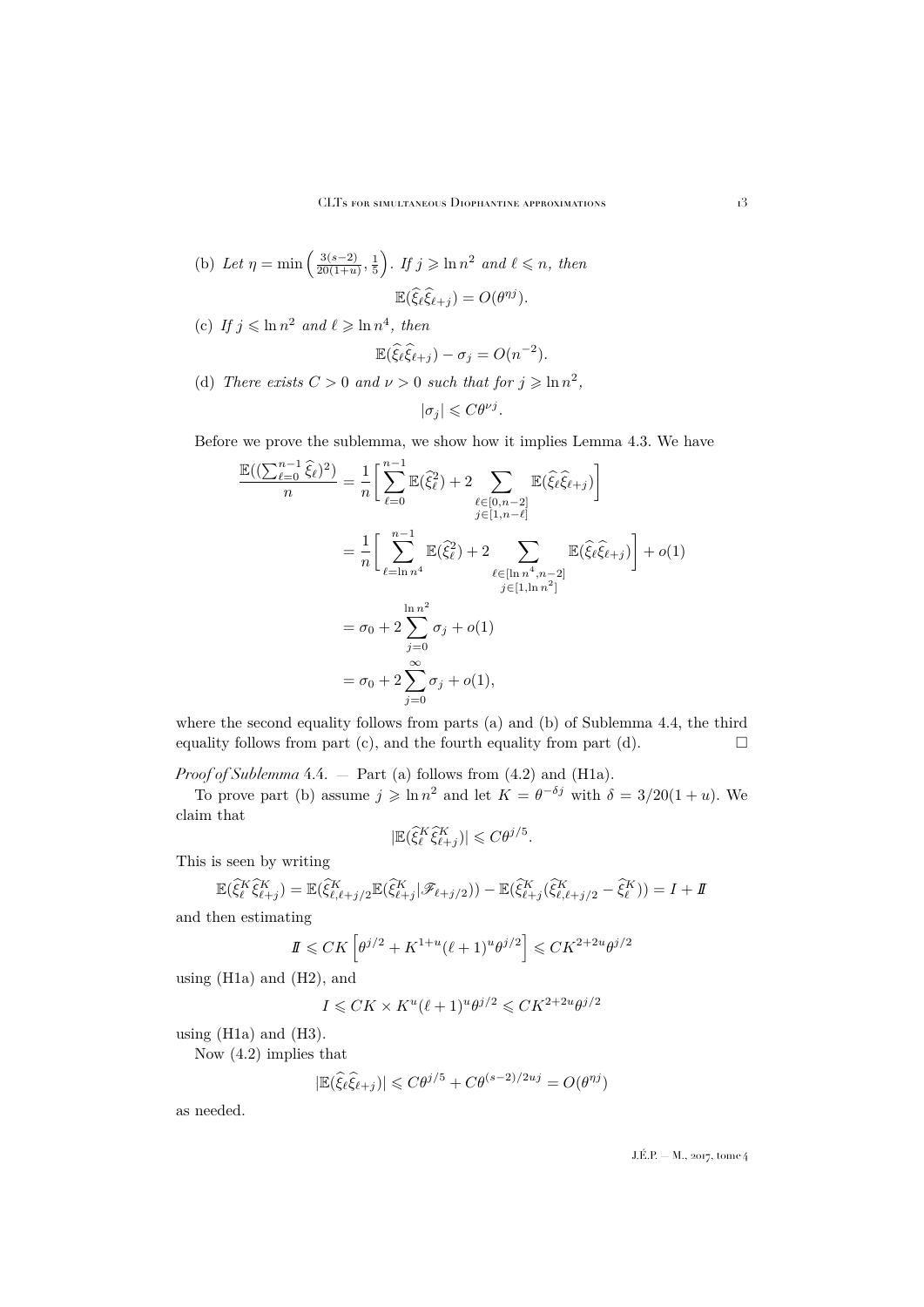To prove part (c) we let  $K = n^{-2/(2-s)}$ . Then [\(4.2\)](#page-12-0) yields  $\mathbb{E}(\widehat{\xi}_{\ell} \widehat{\xi}_{\ell+j}) - \mathbb{E}(\widehat{\xi}_{\ell}^K \widehat{\xi}_{\ell+j}^K) = O(n^{-2}).$ 

Now (H4) and [\(4.4\)](#page-12-4) imply

$$
\mathbb{E}(\widehat{\xi}_{\ell}^K \widehat{\xi}_{\ell+j}^K) - \sigma_j = O(n^{-2}) + O(\theta^{\ln n^3})
$$

and (c) follows.

To prove part (d), fix j, let  $K = \theta^{-\overline{\varepsilon}j}$  where  $\overline{\varepsilon} \ll 1$ , and take  $\ell = j/\overline{\varepsilon}$ . Then (H4) and [\(4.4\)](#page-12-4) imply that

$$
\mathbb{E}(\hat{\xi}_\ell^K \hat{\xi}_{\ell+j}^K) - \sigma_j = O(\theta^{\nu j}),
$$
 with  $\nu = \bar{\varepsilon}(s-2)/2$ . From (4.2) it follows that

$$
\mathbb{E}(\widehat{\xi}_{\ell}\widehat{\xi}_{\ell+j})-\sigma_j=O(\theta^{\nu j}),
$$

which together with (b) yields (d).

4.4. Proof of Theorem [4.2.](#page-11-0) — In our proof, we shall use a standard Bernstein method based on "big block-small block" technique. That is, we divide the interval  $[0, n]$  into big blocks of length  $n^{\varepsilon}$  alternating with small blocks of length  $n^{\varepsilon^2}$ . The big blocks will be almost "independent," each from the preceding ones, due to the buffer zones that are the small blocks, while the contribution of these small blocks can be neglected.

From now on we fix  $\varepsilon > 0$  so that  $\frac{1+\varepsilon}{s} + \varepsilon < \frac{1}{2}$  and let  $K = K_n = n^{(1+\varepsilon)/s}$ . Let  $\ell_m = m[n^{\varepsilon}], m = 0, \ldots, [n^{1-\varepsilon}] := m_n.$  Denote

$$
Z_m = \sum_{\ell=\ell_m+n^{\varepsilon^2}}^{\ell_{m+1}-1} \hat{\xi}_{\ell}^K, \quad \widetilde{Z}_m = \sum_{\ell=\ell_m+n^{\varepsilon^2}}^{\ell_{m+1}-1} \hat{\xi}_{\ell}, \quad \widetilde{\widetilde{Z}}_m = \sum_{\ell=\ell_m}^{\ell_m+n^{\varepsilon^2}-1} \hat{\xi}_{\ell}, \quad \widetilde{Z} = \sum_{\ell=\ell_{m_n}}^{n-1} \hat{\xi}_{\ell},
$$

so that

<span id="page-14-0"></span>
$$
\sum_{\ell=0}^{n-1} \hat{\xi}_{\ell} = \sum_{m=0}^{m_n-1} \tilde{\widetilde{Z}}_m + \sum_{m=0}^{m_n-1} \tilde{Z}_m + \check{Z}.
$$

We claim that

(4.5) 
$$
\frac{\sum_{m=0}^{m_n-1} \tilde{\widetilde{Z}}_m + \check{Z}}{\sqrt{n}} \quad \text{and} \quad \frac{\sum_{m=0}^{m_n-1} (Z_m - \widetilde{Z}_m)}{\sqrt{n}}
$$

converge to 0 in probability; it will therefore suffice for the proof of Theorem [4.2](#page-11-0) (a), to prove the following.

<span id="page-14-1"></span>Lemma 4.5

<span id="page-14-2"></span>
$$
\frac{\sum_{m=0}^{m_n} Z_m}{\sigma \sqrt{n}} \implies \mathcal{N}(0, 1).
$$

We first prove the claim. To begin with, observe that following the proof of Lemma [4.3,](#page-12-2) we have

(4.6) 
$$
\mathbb{E}\bigg(\Big(\sum_{m=0}^{m_n}\widetilde{\widetilde{Z}}_m+\check{Z}\Big)^2\bigg)=O(n^{1-\varepsilon+\varepsilon^2})=o(n).
$$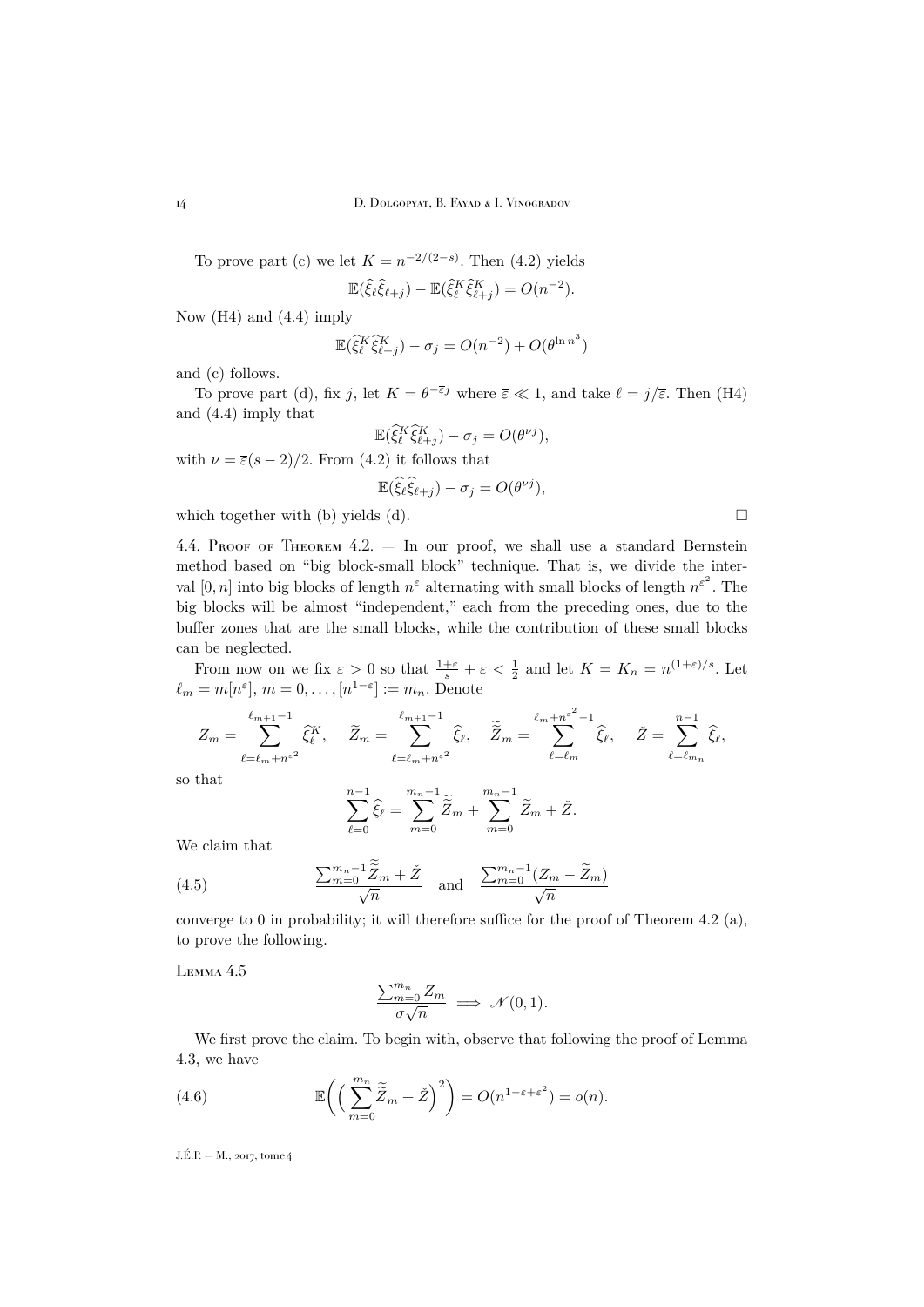As for the second sum in [\(4.5\)](#page-14-0), we write

$$
Z_m - \widetilde{Z}_m = \sum_{\ell=\ell_m+n^{\epsilon^2}}^{\ell_{m+1}-1} \left[ \left( \xi_{\ell}^K - \xi_{\ell} \right) - \left( \mathbb{E}(\xi_{\ell}^K) - \mathbb{E}(\xi_{\ell}) \right) \right].
$$

Condition (H1b) gives

$$
\mathbb{E}|Z_m - \widetilde{Z}_m| \leqslant 2 \sum_{\ell=\ell_m+n^{\varepsilon^2}}^{\ell_{m+1}-1} \mathbb{E}(|\xi_{\ell}^K - \xi_{\ell}|) \leqslant Cn^{\varepsilon} K^{1-s}.
$$

Therefore,

<span id="page-15-1"></span>(4.7) 
$$
\sum_{m=1}^{m_n} \frac{\mathbb{E}|Z_m - \widetilde{Z}_m|}{\sqrt{n}} = O\left(K^{1-s}\sqrt{n}\right) = O\left(n^{\frac{1+\varepsilon}{s}-\frac{1}{2}}\right) = O\left(n^{-\varepsilon}\right) \longrightarrow 0.
$$

We now prepare for the proof of Lemma [4.5.](#page-14-1) We start by defining an exceptional set  $\mathbf{G}_m^c$  on which we will not be able to exploit the almost independence of  $Z_{m+1}$ from  $(Z_1, \ldots, Z_m)$ . The exact reasons for the definition of each condition on the "good set" $\boldsymbol{G}_m$  will become evident in the course of the proof.

Let  $\hat{\ell}_{m+1} = \ell_{m+1} + n^{\varepsilon^2/2}$ . With sets  $G_{\ell,k}$  as in hypotheses (H2)–(H4), we let

$$
G_m^{(1)} = \bigcap_{k=n^{e^2}}^{n^e} \left( G_{\ell_{m+1},k} \cap G_{\widehat{\ell}_{m+1},k} \right)
$$

for  $m \leqslant m_n$ . Next, define for  $\ell \geqslant \ell_{m+1} + n^{\varepsilon^2}$ 

$$
\widetilde{G}_{\ell} = \left\{ \omega : \mathbb{E} \left( \left| \xi_{\ell}^{K} - \xi_{\ell, \ell + n^{\varepsilon^{2}/2}}^{K} \right| \, \left| \mathscr{F}_{\widehat{\ell}_{m+1}} \right) (\omega) \leqslant \theta^{n^{\varepsilon^{2}/10}} \right\}
$$

and set

$$
G_m^{(2)} = \bigcap_{k=n^{\varepsilon^2}}^{n^{\varepsilon}} \widetilde{G}_{\ell_{m+1}+k}.
$$

For  $k, k' \in [n^{\varepsilon^2}, n^{\varepsilon}]$  with  $k' - k \geqslant n^{\varepsilon^2/2}$  define

$$
E_{m,k,k'} = \left\{ \omega' : \left| \mathbb{E}(\widehat{\xi}_{\ell_{m+1}+k'}^K | \mathscr{F}_{\ell_{m+1}+k+n^{\varepsilon^2/2}})(\omega') \right| \geqslant \theta^{n^{\varepsilon^2/10}} \right\}
$$

and let

$$
\overline{G}_{m,k,k'} = \left\{ \omega : \mathbb{E} \left( \mathbb{1}_{E_{m,k,k'}}(\omega') \middle| \mathscr{F}_{\widehat{\ell}_{m+1}} \right) (\omega) \leqslant \theta^{n^{\varepsilon^2/10}} \right\}
$$

and

$$
G_m^{(3)} = \bigcap_{\substack{k,k' \in [n^{\varepsilon^2}, n^{\varepsilon}]}\\k' - k \ge n^{\varepsilon^2/2}} \overline{G}_{m,k,k'}.
$$

Finally define "the good set"

<span id="page-15-0"></span>
$$
G_m = G_m^{(1)} \cap G_m^{(2)} \cap G_m^{(3)}.
$$

Observe that (H2)–(H4) show that

(4.8) P(G<sup>c</sup> <sup>m</sup>) 6 Cθ<sup>n</sup> ε 2/100 .

The main step in the proof of Lemma [4.5,](#page-14-1) and thus of our CLT, is the following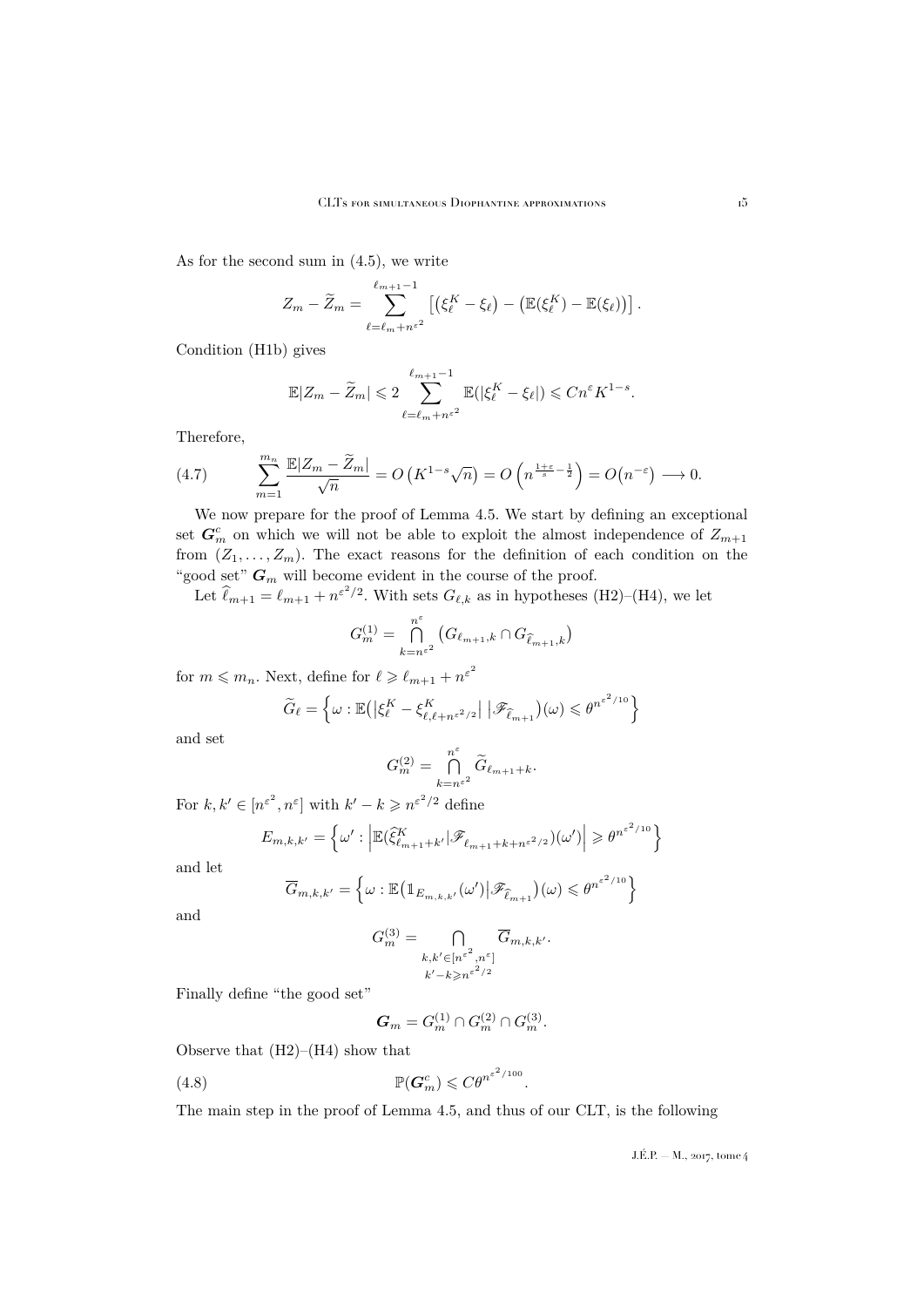<span id="page-16-2"></span>SUBLEMMA 4.6.  $-$  *For*  $\omega \in G_m$ ,

<span id="page-16-0"></span>(4.9) 
$$
\ln \mathbb{E} \big(e^{i\lambda \frac{Z_{m+1}}{\sqrt{n}}}\big|\mathscr{F}_{\widehat{\ell}_{m+1}}\big)(\omega) = -\frac{n^{\varepsilon}}{n}\lambda^2 \sigma^2 (1+o(1)),
$$

*where*  $o(1)$  *is uniform in*  $m = 1, \ldots, m_n$ .

*Proof*. — To prove [\(4.9\)](#page-16-0), we expand the exponential

$$
\mathbb{E}\left(e^{i\lambda \frac{Z_{m+1}}{\sqrt{n}}}\big|\mathscr{F}_{\widehat{\ell}_{m+1}}\right)(\omega) = 1 + i\frac{\lambda}{\sqrt{n}}\mathbb{E}\left(Z_{m+1}|\mathscr{F}_{\widehat{\ell}_{m+1}}\right)(\omega) - \frac{\lambda^2}{2n}\mathbb{E}\left(Z_{m+1}^2|\mathscr{F}_{\widehat{\ell}_{m+1}}\right)(\omega) \n+ O\left(\frac{\lambda^3}{n^{3/2}}\mathbb{E}\left(Z_{m+1}^3|\mathscr{F}_{\widehat{\ell}_{m+1}}\right)(\omega)\right) \n= 1 + i\frac{\lambda}{\sqrt{n}}\mathbb{E}\left(Z_{m+1}|\mathscr{F}_{\widehat{\ell}_{m+1}}\right)(\omega) - \frac{\lambda^2}{2n}\mathbb{E}\left(Z_{m+1}^2|\mathscr{F}_{\widehat{\ell}_{m+1}}\right)(\omega) \n+ o\left(\frac{\lambda^2}{2n}\mathbb{E}\left(Z_{m+1}^2|\mathscr{F}_{\widehat{\ell}_{m+1}}\right)(\omega)\right),
$$

where the last step uses that  $|Z_{m+1}| \leqslant Kn^{\varepsilon} = o(n^{1/2}).$ 

Next, (H3) implies that on  $G_m$  (which is contained in  $G_{\widehat{k}_{m+1},k}$  for each  $k \in [n^{\varepsilon^2}, n^{\varepsilon}]$ ) we have

$$
\mathbb{E}(Z_{m+1}|\mathscr{F}_{\widehat{\ell}_{m+1}})(\omega) = \mathbb{E}\bigg(\sum_{j=n^{\varepsilon}}^{n^{\varepsilon}} \widehat{\xi}_{\ell}^{K} \Big|\mathscr{F}_{\widehat{\ell}_{m+1}}\bigg)(\omega) = o(\theta^{0.5n^{\varepsilon^2}}).
$$

To complete the proof of [\(4.9\)](#page-16-0) it suffices to show that for  $\omega \in G_m$ ,

(4.10) 
$$
\left| \mathbb{E}(Z_{m+1}^2 | \mathscr{F}_{\hat{\ell}_{m+1}})(\omega) - n^{\varepsilon} \sigma^2 \right| = o(n^{\varepsilon}).
$$

Note that

<span id="page-16-1"></span>
$$
\mathbb{E}(Z_{m+1}^2|\mathscr{F}_{\widehat{\ell}_{m+1}})(\omega) = \sum_{k,k'=n^{\varepsilon^2}}^{n^{\varepsilon}} \mathbb{E}(\widehat{\xi}_{\ell_{m+1}+k}^K \widehat{\xi}_{\ell_{m+1}+k'}^K|\mathscr{F}_{\widehat{\ell}_{m+1}})(\omega).
$$

Let us estimate individual terms in this sum. Without loss of generality assume that  $k' \geq k$ . Let R be a large constant and consider two cases.

(a)  $k > R(k'-k)$ . In this case (H4) and [\(4.4\)](#page-12-4) give

$$
\mathbb{E}(\hat{\xi}_{\ell_{m+1}+k}^{K}\hat{\xi}_{\ell_{m+1}+k'}^{K}|\mathscr{F}_{\hat{\ell}_{m+1}})(\omega) + O(\tilde{\theta}^{k}) = b_{K,k'-k} = \sigma_{k'-k} + O\left(K^{2-s}\right) + O(\tilde{\theta}^{k}).
$$
\n(b)  $k \leq R(k'-k)$  and hence  $k'-k > n^{\varepsilon^2}/R$ . Then\n
$$
\mathbb{E}(\hat{\xi}_{\ell_{m+1}+k}^{K}\hat{\xi}_{\ell_{m+1}+k'}^{K}|\mathscr{F}_{\hat{\ell}_{m+1}})(\omega) = \mathbb{E}(\hat{\xi}_{\ell_{m+1}+k,\ell_{m+1}+k+n^{\varepsilon^2/2}}^{K}\hat{\xi}_{\ell_{m+1}+k'}^{K}|\mathscr{F}_{\hat{\ell}_{m+1}})(\omega) + \mathbb{E}\left((\hat{\xi}_{\ell_{m+1}+k}^{K}-\hat{\xi}_{\ell_{m+1}+k,\ell_{m+1}+k+n^{\varepsilon^2/2}}^{K})\hat{\xi}_{\ell_{m+1}+k'}^{K}|\mathscr{F}_{\hat{\ell}_{m+1}}\right)(\omega)
$$

 $= I + I\!\!I.$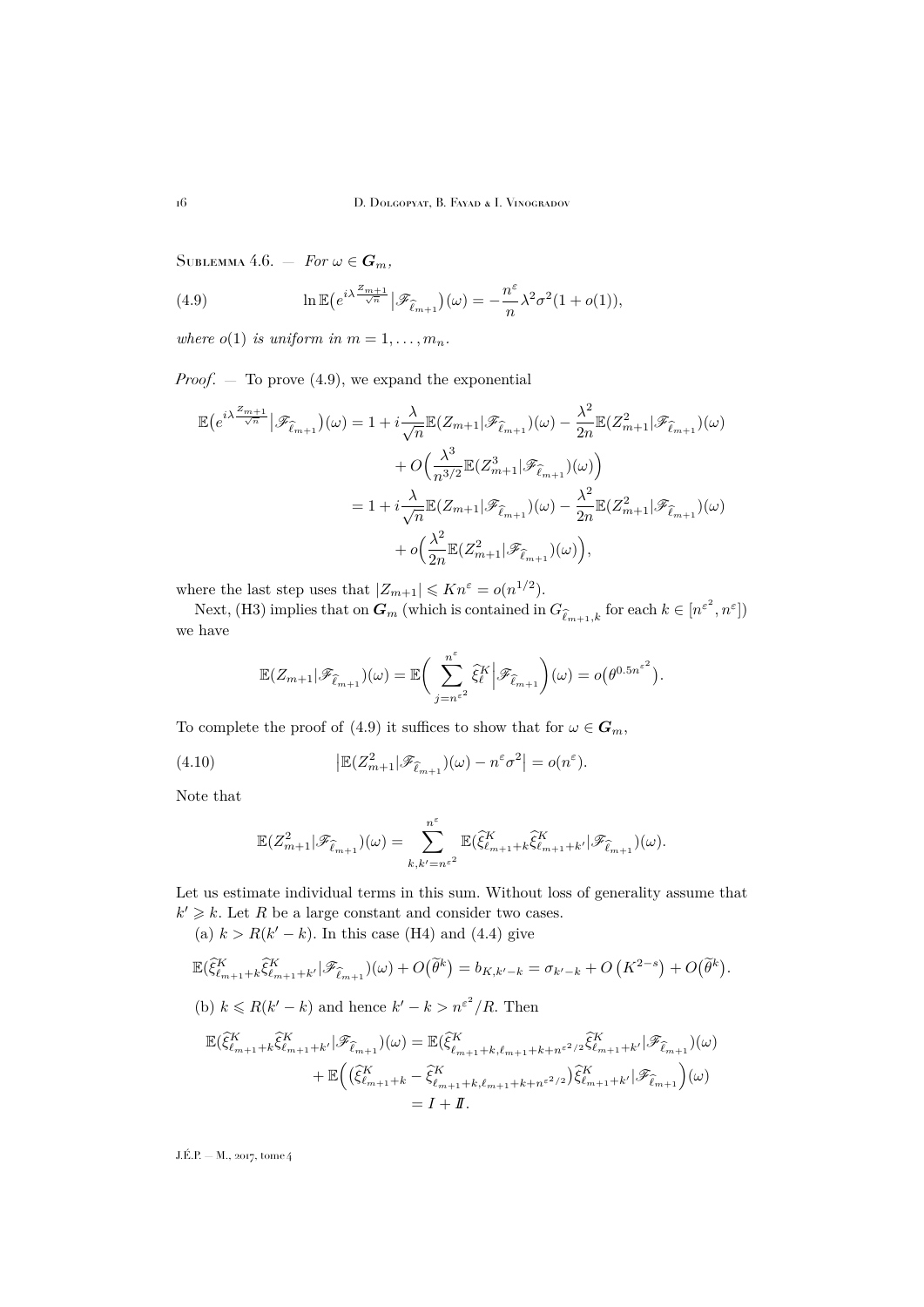The second term is  $O(e^{n^{\varepsilon^2/10}}K)$  since  $\omega \in \widetilde{G}_{\ell_{m+1}+k}$ . For the first term use that  $\omega \in \overline{G}_{m,k,k'}$  to obtain

$$
|I| = \left| \mathbb{E}(\hat{\xi}_{\ell_{m+1}+k,\ell_{m+1}+k+n^{\varepsilon^2/2}}^K \mathbb{E}(\hat{\xi}_{\ell_{m+1}+k'}^K |\mathscr{F}_{\ell_{m+1}+k+n^{\varepsilon^2/2}})|\mathscr{F}_{\hat{\ell}_{m+1}})(\omega) \right|
$$
  

$$
\leq K^2 \mathbb{E}(\mathbb{1}_{E_{m,k,k'}}(\omega')|\mathscr{F}_{\hat{\ell}_{m+1}})(\omega) + K\theta^{n^{\varepsilon^2/10}}
$$
  

$$
\leq K^2 \theta^{n^{\varepsilon^2/10}},
$$

so both  $I$  and  $I\!\!I$  are negligible. Combining the estimates of cases (a) and (b) we obtain  $(4.10)$  completing the proof of  $(4.9)$ .

*Proof of Lemma* [4.5.](#page-14-1) – It now remains to derive Lemma [4.5](#page-14-1) from [\(4.9\)](#page-16-0). For  $j \leq m$ , set

$$
\widehat{Z}_j = \sum_{\ell=\ell_j+n^{\varepsilon^2}}^{\ell_{j+1}} \widehat{\xi}_{\ell,n^{\varepsilon^2/2}}^K.
$$

Then

$$
\mathbb{E}\bigg(\sum_{j=0}^m\big|\widehat{Z}_j-Z_j\big|\bigg)=O\big(\theta^{n^{\varepsilon^2/10}}\big)
$$

and so

<span id="page-17-0"></span>
$$
(4.11) \qquad \mathbb{E}\left(e^{i\frac{\lambda}{\sqrt{n}}\sum_{j=0}^{m+1}Z_j}\right) - \mathbb{E}\left(e^{i\frac{\lambda}{\sqrt{n}}\left(\sum_{j=0}^{m}\widehat{Z}_j\right) + i\frac{\lambda}{\sqrt{n}}Z_{m+1}}\right) = O\left(\theta^{n^{\varepsilon^2/10}}\right),
$$

<span id="page-17-1"></span>(4.12) 
$$
\mathbb{E}\left(e^{i\frac{\lambda}{\sqrt{n}}\sum_{j=0}^{m}Z_j}\right)-\mathbb{E}\left(e^{i\frac{\lambda}{\sqrt{n}}\sum_{j=0}^{m}\hat{Z}_j}\right)=O\left(\theta^{n^{\varepsilon^2/10}}\right).
$$

Therefore,

$$
\mathbb{E}\left(e^{i\frac{\lambda}{\sqrt{n}}\sum_{j=0}^{m+1}Z_j}\right) \stackrel{(4.11)}{=} \mathbb{E}\left(e^{i\frac{\lambda}{\sqrt{n}}\sum_{j=0}^{m}\hat{Z}_j}\mathbb{E}\left(e^{i\frac{\lambda}{\sqrt{n}}Z_{m+1}}|\mathscr{F}_{\hat{\ell}_{m+1}}\right)\right) + O\left(\theta^{n^{\varepsilon^{2}/10}}\right)
$$
\n
$$
\stackrel{(4.8)}{=} \mathbb{E}\left(e^{i\frac{\lambda}{\sqrt{n}}\sum_{j=0}^{m}\hat{Z}_j}\mathbb{1}_{\mathbf{G}_m}\mathbb{E}\left(e^{i\frac{\lambda}{\sqrt{n}}Z_{m+1}}|\mathscr{F}_{\hat{\ell}_{m+1}}\right)\right) + O\left(\theta^{n^{\varepsilon^{2}/100}}\right)
$$
\n
$$
\stackrel{(4.9)}{=} e^{-\frac{\sigma^2\lambda^2n^{\varepsilon}}{2n}}\mathbb{E}\left(e^{i\frac{\lambda}{\sqrt{n}}\sum_{j=0}^{m}\hat{Z}_j}\right) + o\left(n^{\varepsilon}/n\right)
$$
\n
$$
\stackrel{(4.12)}{=} e^{-\frac{\sigma^2\lambda^2n^{\varepsilon}}{2n}}\mathbb{E}\left(e^{i\frac{\lambda}{\sqrt{n}}\sum_{j=0}^{m}\hat{Z}_j}\right) + o\left(n^{\varepsilon}/n\right).
$$

Iterating this recurrence relation  $m_n$  times we obtain

$$
\mathbb{E}\left(e^{i\frac{\lambda}{\sqrt{n}}\sum_{j=0}^{m_n}Z_m}\right)=e^{-\sigma^2\lambda^2/2}+o(1),
$$

completing the proof of Lemma [4.5,](#page-14-1) and thus of part (a) of Theorem [4.2.](#page-11-0)  $\Box$ 

Part (b) of Theorem [4.2](#page-11-0) can be established by a similar argument and we just briefly describe the necessary changes. To extend the proof of the Central Limit Theorem to the setting of part (b) we need to prove [\(4.5\)](#page-14-0) and [\(4.9\)](#page-16-0) with  $\mathbb{E}_n$  instead of  $\mathbb{E}$ . For [\(4.5\)](#page-14-0) we need to prove the analogues of [\(4.6\)](#page-14-2) and [\(4.7\)](#page-15-1).

<span id="page-17-2"></span>We claim the following. First, [\(4.9\)](#page-16-0) still holds with  $\mathbb{E}_n$  instead of  $\mathbb{E}$ . Second,

(4.13) 
$$
\mathbb{E}_n\bigg(\Big(\sum_{m=1}^{m_n}\widetilde{\widetilde{Z}}_m+\check{Z}\Big)^2\bigg)=O(n^{1-\varepsilon+\varepsilon^2})=o(n).
$$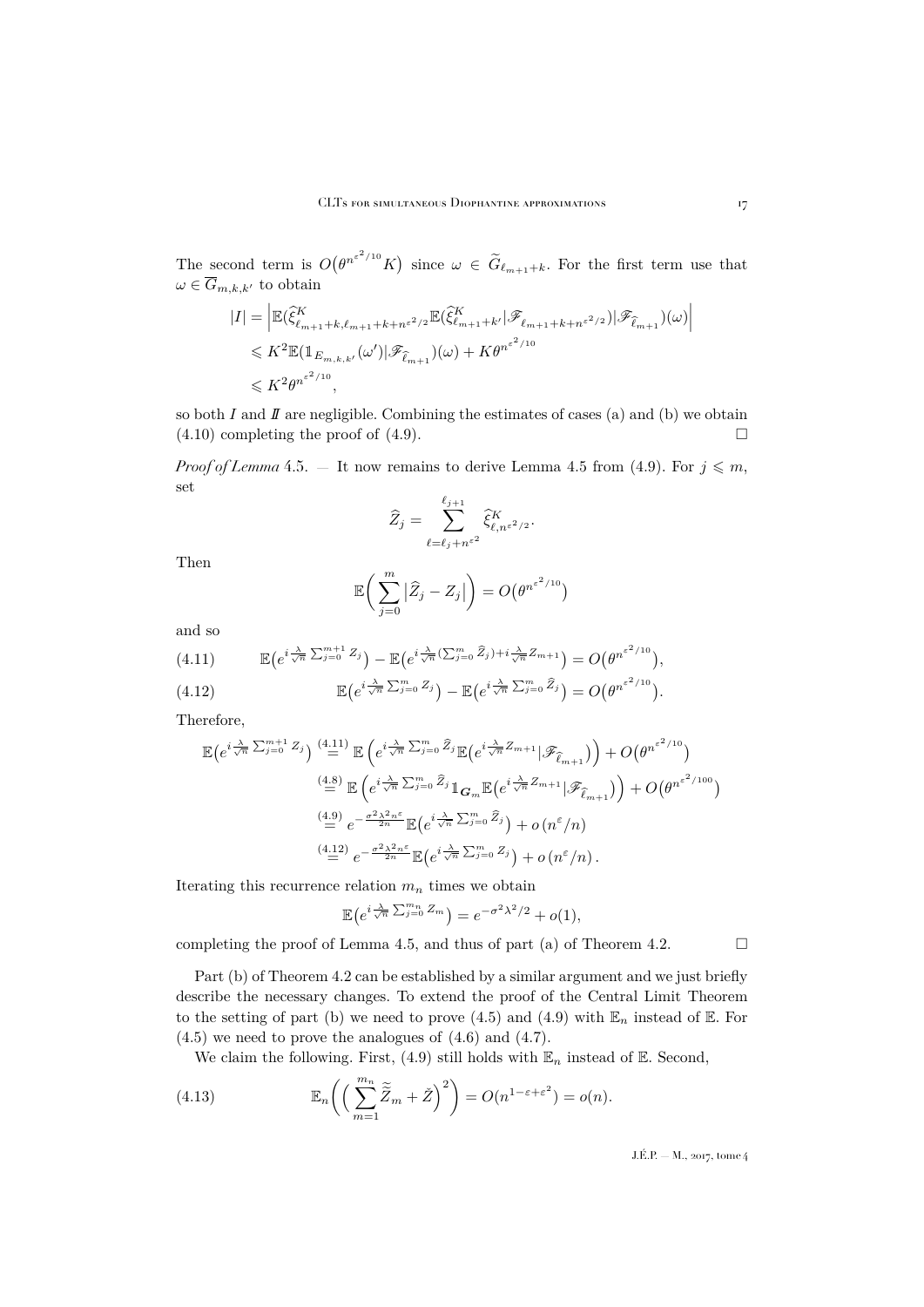(Note that in contrast to [\(4.6\)](#page-14-2) the sum here starts with  $m = 1$ , not  $m = 0$ .) Third,

(4.14) 
$$
\mathbb{P}_n\bigg(\sum_{\ell=n^{\varepsilon}}^{n-1} \xi_{\ell} \neq \sum_{\ell=n^{\varepsilon}}^{n-1} \xi_{\ell}^{K_n}\bigg) \longrightarrow 0,
$$

where  $K_n = n^{(1+\varepsilon)/s}$ . To prove [\(4.14\)](#page-18-0) note that

<span id="page-18-0"></span>
$$
\mathbb{P}_n\bigg(\sum_{\ell=n^{\varepsilon}}^{n-1}\xi_{\ell}\neq \sum_{\ell=n^{\varepsilon}}^{n-1}\xi_{\ell}^{K_n}\bigg) \leqslant n \max_{\ell} \mathbb{P}_n(\xi_{\ell}\neq \xi_{\ell}^{K_n}),
$$

so [\(4.14\)](#page-18-0) follows from (D3). Observe that once these three points of the claim are established, the rest of the proof of part (b) proceeds exactly as in part (a). To obtain the other two points of our claim we will need the following

<span id="page-18-3"></span>SUBLEMMA 4.7.  $-$  *There exists a set*  $\overline{G}_m$  with  $\mathbb{P}(\overline{G}_m^c) \leqslant C \theta^{n^{\varepsilon/100}}$  such that for  $\omega \in \overline{G}_m$ , for  $\ell \geqslant n^{\varepsilon}$  and for  $\eta$  a bounded random variable we have that

$$
|\mathbb{E}_n(\eta|\mathscr{F}_{\ell})(\omega)-\mathbb{E}(\eta|\mathscr{F}_{\ell})(\omega)|\leqslant C\|\eta\|_{\infty}\theta^{n^{\varepsilon/100}}
$$

.

*Proof.* – Let  $\eta$  be a bounded random variable,  $\ell \geq n^{\varepsilon}$  and  $\omega$  be such that

<span id="page-18-1"></span>(4.15) 
$$
\rho_{n,\ell}(\omega) \geq \theta^{\ell/2}, \quad |\mathbb{E}(\widetilde{\rho}_{n,\ell}|\mathscr{F}_{\ell})(\omega)| \leq \theta^{2\ell/3} \quad \text{where} \quad \widetilde{\rho}_{n,\ell} = \rho_n - \rho_{n,\ell}.
$$

Then

$$
\mathbb{E}_n(\eta|\mathscr{F}_{\ell}) = \frac{\mathbb{E}((\rho_{n,\ell} + \widetilde{\rho}_{n,\ell})\eta|\mathscr{F}_{\ell})}{\mathbb{E}((\rho_{n,\ell} + \widetilde{\rho}_{n,\ell})|\mathscr{F}_{\ell})} = \frac{\rho_{n,\ell}\mathbb{E}(\eta|\mathscr{F}_{\ell}) + O(\theta^{2\ell/3})}{\rho_{n,\ell} + O(\theta^{2\ell/3})} = \mathbb{E}(\eta|\mathscr{F}_{\ell}) + O(\theta^{\ell/6}).
$$

We prove now that the set where [\(4.15\)](#page-18-1) fails has measure that is exponentially small in  $\ell$ . The proof consists of two steps. First, it follows from (D1) and (D2) that

(4.16) 
$$
\mathbb{P}_n(|\widetilde{\rho}_{n,\ell}| \geq \theta^{\ell}) \leq Cn^u \mathbb{P}(|\widetilde{\rho}_{n,\ell}| \geq \theta^{\ell}) \leq Cn^{2u}\theta^{\ell},
$$

so  $\mathbb{P}_n(\{|\mathbb{E}(\widetilde{\rho}_{n,\ell}|\mathscr{F}_{\ell})(\omega)| \geq \theta^{2\ell/3}\})$  is exponentially small by Markov's inequality. Second,

<span id="page-18-2"></span>
$$
\mathbb{P}_n(\rho_{n,\ell} < \theta^{\ell/2}, \widetilde{\rho}_{n,\ell} < \theta^{\ell}) \leq \mathbb{P}_n(\rho_n < 2\theta^{\ell/2}) = \mathbb{E}(\rho_n 1_{\rho_n < 2\theta^{\ell/2}}) \leq 2\theta^{\ell/2}
$$

and so  $\mathbb{P}_n(\rho_{n,\ell} < \theta^{\ell/2})$  is exponentially small due to [\(4.16\)](#page-18-2).

Sublemma [4.7,](#page-18-3) together with Sublemma [4.6,](#page-16-2) imply that [\(4.9\)](#page-16-0) holds for  $\mathbb{E}_n$  instead of E provided that we decrease slightly the set  $G_m$  to  $\overline{G}_m \cap G_m$ .

It remains to prove [\(4.13\)](#page-17-2). Note that the arguments used to establish Sublemma [4.4](#page-12-3) in fact give for  $\omega \in \mathbf{G}_m$ 

$$
\mathbb{E}(\xi_m \xi_{m+j}|\mathscr{F}_{n^{\varepsilon/2}})(\omega) = \begin{cases} \sigma_j + O(\theta^m) & \text{if } m > 2uj/|\ln \theta| \\ O(\theta^j) & \text{otherwise.} \end{cases}
$$

Hence Sublemma [4.7](#page-18-3) implies that for  $\omega \in \overline{G}_m \cap \overline{G}_m$ 

$$
\mathbb{E}_n(\xi_m \xi_{m+j}|\mathscr{F}_{n^{\varepsilon/2}})(\omega) = \begin{cases} \sigma_j + O(\theta^m) + O(\theta^{n^{\varepsilon/200}}) & \text{if } m > 2uj/|\ln \theta| \\ O(\theta^j) + O(\theta^{n^{\varepsilon/200}}) & \text{otherwise.} \end{cases}
$$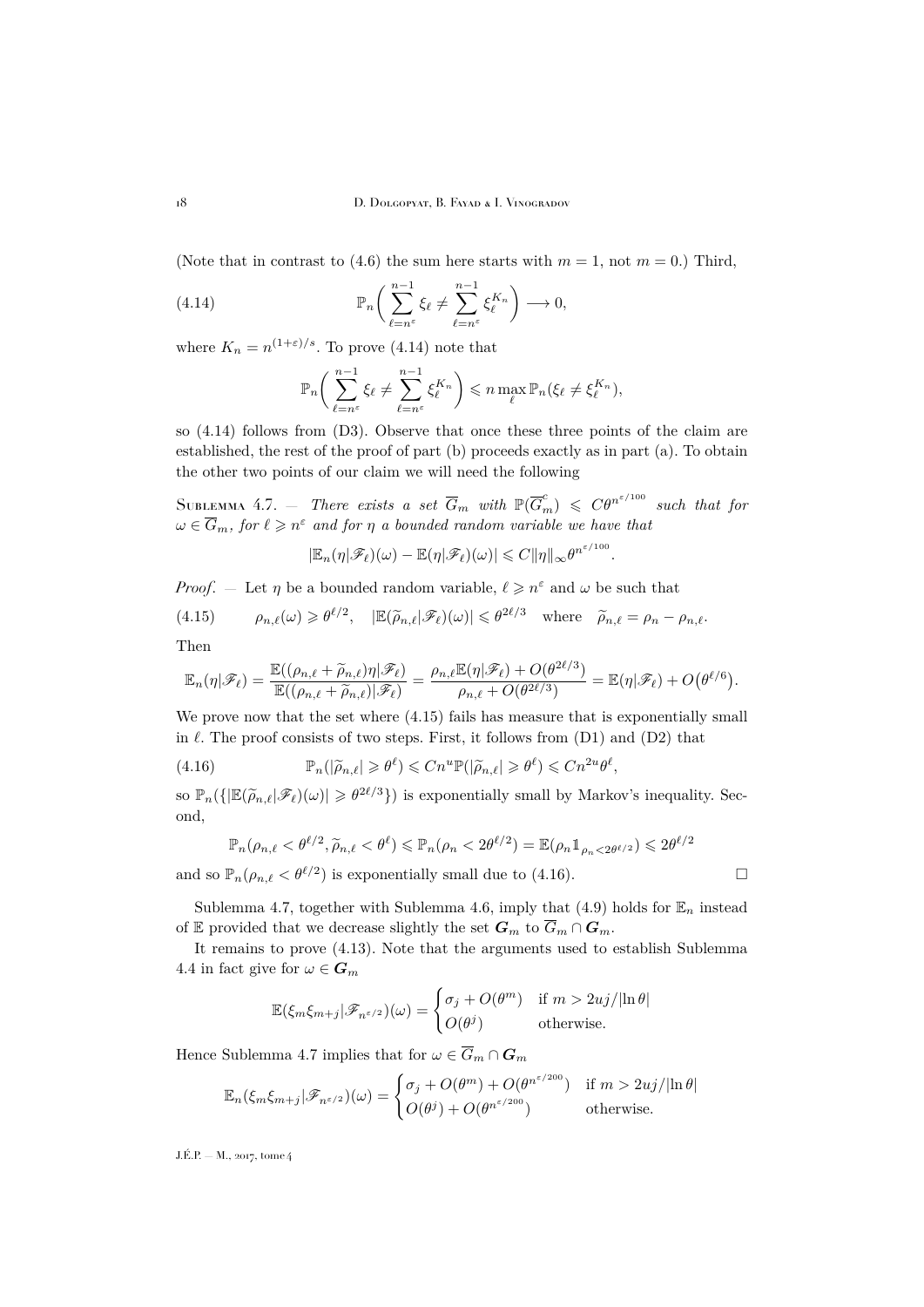This estimate implies [\(4.13\)](#page-17-2) by direct summation. The proof of Theorem [4.2](#page-11-0) is thus completed.

#### 5. Preliminaries on diagonal actions and Siegel transforms

<span id="page-19-0"></span>In Section [6,](#page-22-0) we will use the abstract Theorem [4.2](#page-11-0) to prove Theorem [2.1,](#page-5-0) [2.2,](#page-6-0) [2.3.](#page-6-1) For this, we just have to check  $(H1)$ – $(H4)$  for the case where our probability space is M equipped with the Haar measure and  $\xi_{\ell}(\mathscr{L}) = \Phi(g^{\ell} \mathscr{L}), \Phi = \mathscr{S}(f)$ , where  $f \in C^{s,r}(\mathbb{R}^{d+r})$  is a positive function supported on a compact set which does not contain 0.

Before we construct the filtrations and prove (H1)–(H4) for the sequence  $\xi_{\ell}(\mathscr{L}) =$  $\Phi(g^{\ell}\mathscr{L}),$  we recall and prove preliminary results about functions defined on the space of lattices, on Siegel transforms, and on the action of diagonal matrices. We will cover this in Sections [5.1,](#page-19-2) [5.3,](#page-21-0) and [5.2](#page-19-3) respectively. Then we will prove Theorems [2.1,](#page-5-0) [2.2,](#page-6-0) [2.3](#page-6-1) in Section [6.](#page-22-0) In Section [8,](#page-29-0) we compute the variances in the special case that interests us of f being the characteristic function of  $E_c$  given in [\(3.1\)](#page-7-5). This will finish the proof of Theorems [1.1,](#page-3-1) [1.3,](#page-3-2) [1.4.](#page-3-3)

#### <span id="page-19-2"></span>5.1. Siegel transforms and Rogers' identities

<span id="page-19-1"></span>Proposition 5.1 ([\[23,](#page-35-7) Th. 3.15 and 3.16], [\[14,](#page-34-11) App. B]).  $-$  *Let*  $f: \mathbb{R}^{d+r} \to \mathbb{R}$  *be a piecewise smooth function that is supported on a compact set which does not contain* 0*. Then*

(a) 
$$
\int_{\mathcal{M}} \mathcal{S}(f)(\mathcal{L}) d\mu(\mathcal{L}) = \int_{\mathbb{R}^{d+r}} f(\mathbf{x}) d\mathbf{x};
$$
  
\n(b) If  $d + r > 2$  then  
\n
$$
\int_{\mathcal{M}} [\mathcal{S}(f)]^2 (\mathcal{L}) d\mu(\mathcal{L}) = \left[ \int_{\mathbb{R}^{d+r}} f(\mathbf{x}) d\mathbf{x} \right]^2 + \sum_{\substack{(p,q) \in \mathbb{N}^2 \\ \gcd(p,q)=1}} \int_{\mathbb{R}^{d+r}} [f(p\mathbf{x}) f(q\mathbf{x}) + f(p\mathbf{x}) f(-q\mathbf{x})] dx.
$$

*Suppose that*  $f: \mathbb{R}^{d+r} \to \mathbb{R}$  *is a piecewise smooth function of compact support. Then,* 

(c) 
$$
\int_{\widetilde{\mathcal{M}}} \widetilde{\mathcal{S}}(f)(\widetilde{\mathcal{L}}) d\mu(\widetilde{\mathcal{L}}) = \int_{\mathbb{R}^{d+r}} f(\boldsymbol{x}) d\boldsymbol{x};
$$
  
(d) 
$$
\int_{\widetilde{\mathcal{M}}} \left[ \widetilde{\mathcal{S}}(f) \right]^2 (\widetilde{\mathcal{L}}) d\mu(\widetilde{\mathcal{L}}) = \left[ \int_{\mathbb{R}^{d+r}} f(\boldsymbol{x}) d\boldsymbol{x} \right]^2 + \int_{\mathbb{R}^{d+r}} f^2(\boldsymbol{x}) d\boldsymbol{x}.
$$

<span id="page-19-3"></span>5.2. Rate of equidistribution of unipotent flows and representative partitions

Recall the notation of subsection [2.1.](#page-4-1) Let q be the matrix defined by [\(2.2\)](#page-5-1) Let  $h_u$ be a one parameter subgroup of  $\mathbb{L}$ . For example one can take the matrices with ones on the diagonal, an arbitrary number in the upper left corner and zeros elsewhere. Note that

$$
g^nh_u\mathscr{L}=h_{2^{d/r+1}u}g^n\mathscr{L}.
$$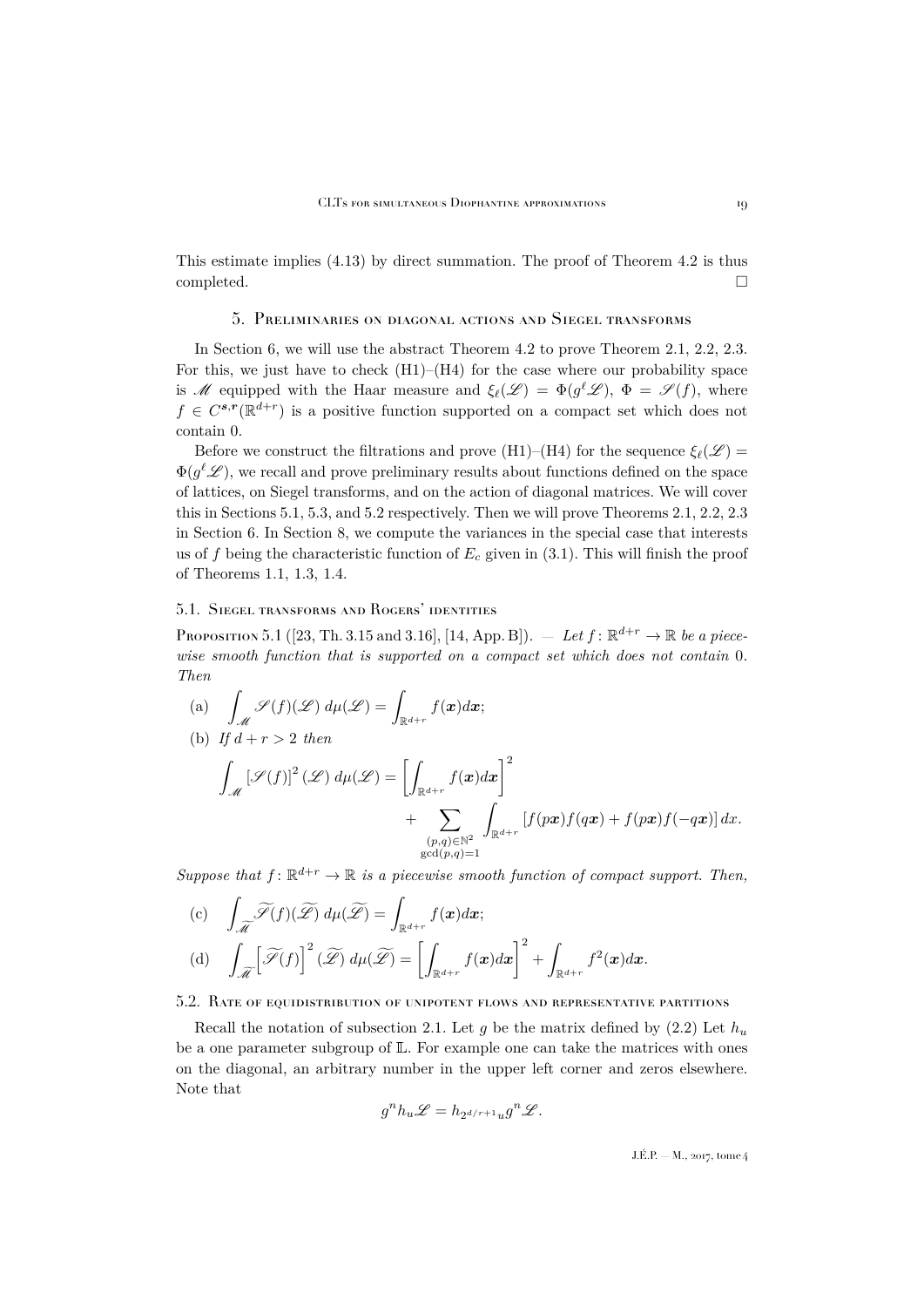20 D. Dolgopyat, B. Fayad & I. Vinogradov

The filtrations for which we will prove (H2)–(H4) for the sequence  $\xi_{\ell}(\mathscr{L})$  =  $\Phi(g^{\ell}\mathscr{L}),$  will consist of small arcs in the direction of the flow of  $h_u$ . The exponential mixing of the G-action will underly the equidistribution and independence properties that are stated in  $(H1)–(H4)$ .

We will need the notion of representative partitions that was already used in [\[11\]](#page-34-12). These will be partitions of  $\mathcal M$  whose elements are segments of  $h_u$  orbits, whose pushforwards by  $g^{\ell}$  will become rapidly equidistributed. To guarantee the filtration property, we would ideally consider an increasing sequence of such partitions with pieces of size  $2^{-\ell}$ ,  $\ell = 0, \ldots, n$ . However, such partitions with fixed size pieces do not exist because  $h_u$  is weak mixing. We overcome this technical difficulty due to the following observations:

(1) Rudolph's Theorem (see [\[8,](#page-34-13) §11.4]) shows that for each  $\bar{\varepsilon}$  we can find a parti-(1) Kudolph s Theorem (see [6, §11.4]) shows that for each  $\varepsilon$  we can find a partition  $\mathscr{P}$  into  $h_u$ -orbits such that the length of each element is either L or  $L/\sqrt{2}$  and if  $\mathscr{P}_u = h_u(\mathscr{P})$  then

 $\mu(\mathscr{L} : \exists u \in [0, L] : \mathscr{P}_u(\mathscr{L})$  has length  $L/\sqrt{2}) \leqslant \overline{\varepsilon}$ .

(2) Given  $n \in \mathbb{N}$ , it suffices to check the properties (H2)–(H4) away from a set of measure less than  $\theta^n$ .

Having fixed  $n$ , we will therefore abuse notation and say that a partition is of size  $L$ if  $\bar{\varepsilon}$  in (1) is less than  $\theta^n$ . In light of this, let  $\mathscr P$  be a partition of size 1 and  $\mathscr P^{\ell}$  be its sub-partition of size  $2^{-\ell}$ . Due to (1) and (2) we can assume without loss of generality that for every fixed  $u \in [0,1]$ , the partitions  $\mathscr{P}_u^{\ell}$  form an increasing sequence and that as a consequence the sequence  $\mathscr{F}_{\ell}$  of  $\sigma$ -algebras generated by  $\mathscr{P}^{\ell}_u$  forms a filtration.

Fix a small constant  $\kappa > 0$ . Given a collection  $\Psi \subset C^{s,r}(\mathcal{M})$ , a set of natural numbers  $\{k_n\}_{n\in\mathbb{N}}$ , and a number L, we call a partition  $\mathscr P$  of size L is *representative* with respect to  $({k_n}, \Psi)$  if for each  $A \in \Psi$  and for each  $n \in \mathbb{N}$ ,

$$
\mu\bigg(\mathscr{L}: \bigg|\int_{g^{k_n}\mathscr{P}(\mathscr{L})} A - \mu(A)\bigg| \geq \|A\|_{C^{s,r}(\mathscr{M})} \left(2^{k_n}L\right)^{-\kappa}\bigg) \leq \|A\|_{C^{s,r}(\mathscr{M})} \left(2^{k_n}L\right)^{-\kappa}.
$$

The curve  $g^{k_n} \mathscr{P}(\mathscr{L})$  is of the form  $h_u \overline{\mathscr{L}}$  with  $u \in [0, 2^{k_n} L]$ , and we use the notation  $\int_{\gamma} A$  for the normalized integral  $\frac{1}{2^{k_n}L} \int_0^{2^{k_n}L} A(h_u \overline{\mathscr{L}}) du$ . Given a finite collection  $\Psi \subset C^{s,r}(\mathcal{M}), \{k_n\}_{n\in\mathbb{N}}, \text{ and } L>0, \text{ we let}$ 

$$
\delta({k_n}, \Psi, L) := \sum_{A \in \Psi} ||A||_{C^{s,r}(\mathcal{M})} \sum_n (2^{k_n} L)^{-\kappa/2}.
$$

Let  $\delta$  be a small number. Then we have as in [\[11,](#page-34-12) Prop. 7.1]

<span id="page-20-0"></span>Proposition 5.2.  $-$  Let  $\mathcal{R}(\{k_n\}, \Psi) \subset [0,1]$  *be the set of u such that*  $\mathcal{P}_u$  *is representative with respect to*  $({k_n}, \Psi)$ *. Then* Leb $(\mathcal{R}({k_n}, \Psi)) \geq 1 - \delta({k_n}, \Psi, L)$ *.* 

*Proof*. — We quickly recall how Proposition [5.2](#page-20-0) can be deduced, exactly as in [\[11,](#page-34-12) Prop. 7.1], from the polynomial mixing of the unipotent flow  $h_u$ . Indeed, assuming that  $\mu(A) = 0$ , polynomial mixing implies implies that

$$
|\mu(A(\cdot)A(h_{u}\cdot))| \leqslant C\mathscr{K}_{A}^{2}u^{-\kappa},
$$

 $J.E.P. = M$ , 2017, tome 4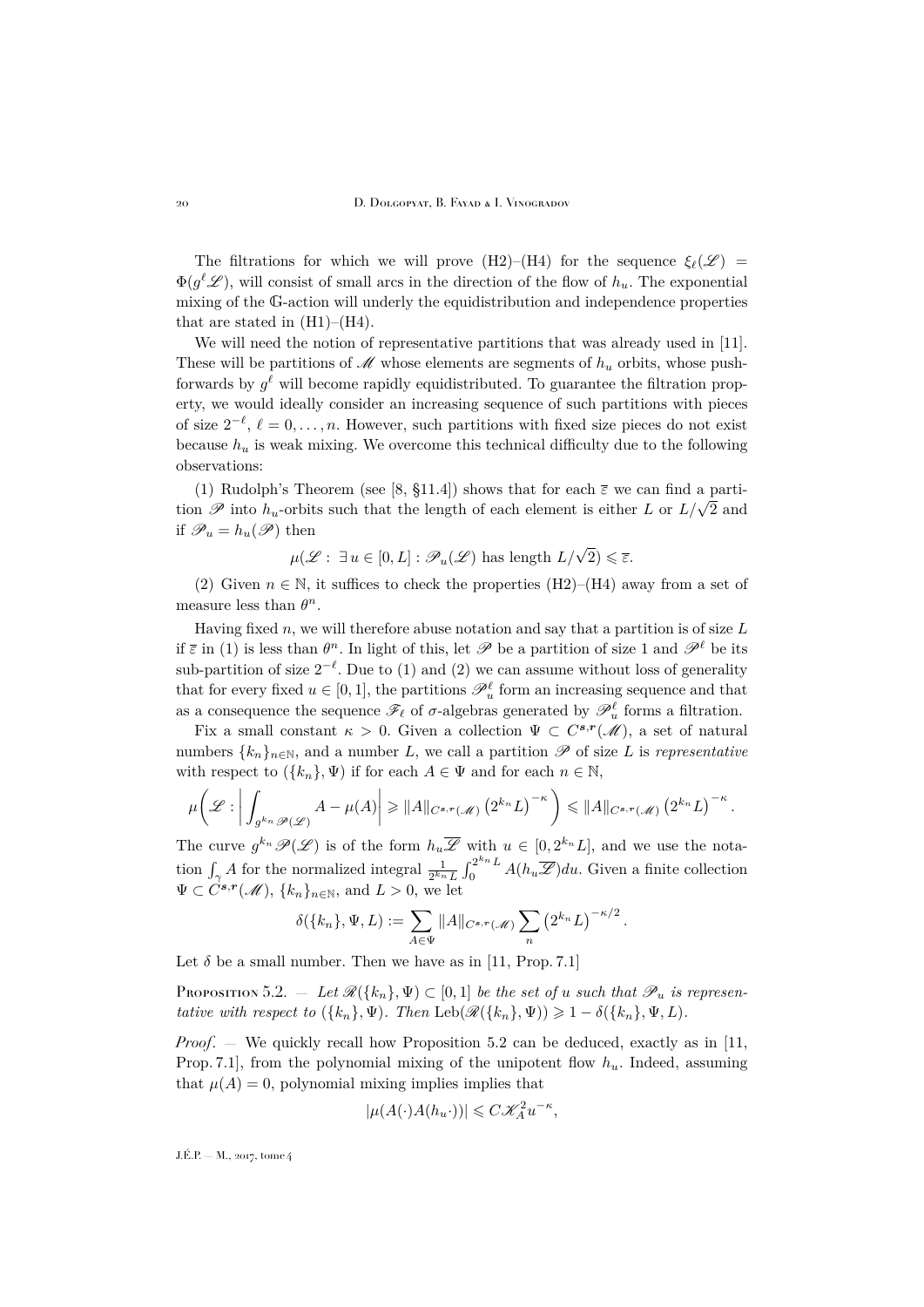with  $\mathscr{K}_A = ||A||_{s,r}$ . Thus for curves  $\gamma(\overline{\mathscr{L}})$  of the form  $h_u\overline{\mathscr{L}}$  with  $u \in [0,L]$  we get that

$$
\mu\bigg(\overline{\mathscr{L}}:\bigg|\int_{\gamma(\overline{\mathscr{L}})}A\bigg|\geqslant \mathscr{K}_{A}L^{-\kappa_{0}}\bigg)\leqslant CL^{-\kappa_{0}},
$$

with  $\kappa_0 := \kappa/3$ . This implies that if we consider a partition  $\mathscr P$  of size L and its corresponding shifted partitions  $\mathscr{P}_u, u \in [0, L]$  we get for the measure  $\overline{\mu} = \mu \times \text{Leb}_{[0,1]}$ that

$$
\overline{\mu}\bigg((\mathscr{L},u)\in \mathscr{M}\times[0,1]:\bigg|\int_{\mathscr{P}_u(\mathscr{L})}A\bigg|>\mathscr{K}_A L^{-\kappa_0}\bigg)\leqslant CL^{-\kappa_0},
$$

where  $\mathscr{P}_u(\mathscr{L})$  denotes the piece of  $\mathscr{P}_u$  that goes through  $\mathscr{L}$ . The claim of Proposition [5.2](#page-20-0) then follows by Markov's inequality.

Remark 5.3. — Proposition [5.2](#page-20-0) will be used in the next section to obtain a partition of  $\mathscr M$  into pieces of  $h_u$  orbits satisfying the condition of Theorem [4.2.](#page-11-0) We could also use a partition into whole L-orbits. The proof of Proposition [5.2](#page-20-0) in that case would be simpler since we could use effective equidistribution of horospherical sub-groups [\[19\]](#page-35-13). We prefer to use  $h_u$  orbits instead since it allows us to give unified proofs of Theorems [2.1,](#page-5-0) [2.2,](#page-6-0) and [2.3](#page-6-1) (as well as Theorem [7.1](#page-26-1) in Section [7\)](#page-26-0).

<span id="page-21-0"></span>5.3. Truncation of Siegel transforms. — In this Section we give some useful results on truncations of a Siegel transform of a compactly supported function  $f \in C^{s,r}(\mathbb{R}^p)$ . These bounds are essential to control the truncated  $\xi_n^K$  that appear in the abstract CLT of Section [4.](#page-9-0) We will leave all the proofs and constructions to the appendix. In particular, we will define  $\mathfrak{h}_{2,K} : \mathcal{M}(\text{or }\mathcal{M}) \to \mathbb{R}$ , with the properties described in Lemma [5.4](#page-21-1) below. We will always use the following notation for  $\Phi = \mathscr{S}(f)$  (or  $\widetilde{\mathscr{S}}(f)$ ):  $\Phi^K = \Phi \mathfrak{h}_{2,K}$ . In the sequel we will consider  $\xi_n^K := \Phi^K \circ g^n$ .

<span id="page-21-1"></span>LEMMA 5.4 ([\[11\]](#page-34-12)).  $-$  *There exists a constant*  $Q > 1$  *such that for each pair of integers* s, r and each R there is a constant  $C = C(R, s, r)$  such that the following holds. Let f be supported on  $B(0, R)$  in  $\mathbb{R}^p$ .

(a) *If*  $f \in C^{s}(\mathbb{R}^p)$  *then* 

$$
\|\Phi^K\|_{C^s(\mathcal{M})} \leqslant C K \|f\|_{C^s(\mathbb{R}^p)}.
$$

(b) *If*  $f \in C^{s,r}(\mathbb{R}^p)$  *then* 

$$
\|\Phi^K\|_{C^{s,r}(\mathcal{M})} \leqslant C K \|f\|_{C^{s,r}(\mathbb{R}^p)}.
$$

(c) If  $f \in C^{s,r}(\mathbb{R}^p)$  then

$$
\|\Phi^K\cdot\left(\Phi^K\circ g^j\right)\|_{C^{s,2r}(\mathcal{M})}\leqslant CK^2\|f\|^2_{C^{s,r}(\mathbb{R}^p)}Q^j.
$$

<span id="page-21-4"></span>LEMMA 5.5. — *For every* r, d there exists  $C > 0$  such that  $\Phi = \mathscr{S}(f)$  or  $\Phi = \widetilde{\mathscr{S}}(f)$ *satisfy*

- <span id="page-21-2"></span>(5.1)  $\mathbb{E}(\Phi - \Phi^K) \leqslant C/K^{d+r-1},$
- <span id="page-21-3"></span>(5.2)  $\mathbb{E}((\Phi - \Phi^{K})^{2}) \leq C/K^{d+r-2}.$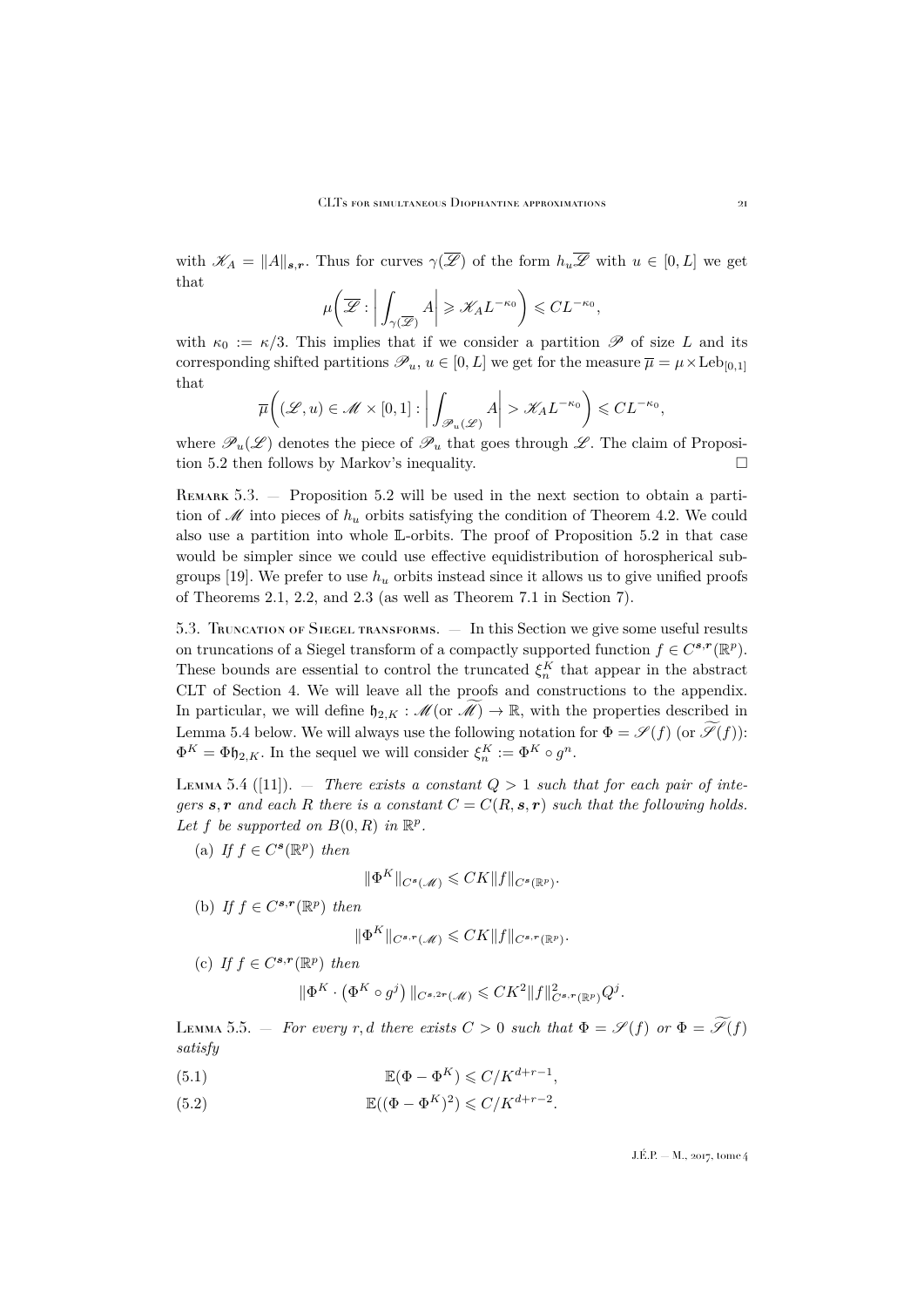*If*  $r = d = 1$ *, then*  $\Phi = \widetilde{\mathscr{S}}(f)$  *satisfies* 

<span id="page-22-3"></span>(5.3) 
$$
\mathbb{E}(\Phi - \Phi^{K}) \leqslant C/K^{2},
$$

<span id="page-22-1"></span>(5.4) 
$$
\mathbb{E}((\Phi - \Phi^{K})^{2}) \leqslant C/K.
$$

*In addition, the same inequalities* [\(5.1\)](#page-21-2)*–*[\(5.4\)](#page-22-1) *hold if the expectation is considered with respect to a measure that has a* C*-centrally smoothable density.*

Recall that an L-box is a set of the form  $\Pi(\mathfrak{R}, \widetilde{\mathscr{L}}) = {\Lambda_{\boldsymbol{a}} \widetilde{\mathscr{L}}}$  where  $\boldsymbol{a}$  belongs to the box  $\mathfrak{R}$  in  $\mathbb{R}^{dr}$ . Also define  $\mathfrak{a} \colon \mathscr{M} \to \mathbb{R}$  by

$$
\mathfrak{a}(\mathscr{L})=\max\{(\mathrm{covol}(\overline{\mathscr{L}}))^{-1}:\overline{\mathscr{L}}\leqslant\mathscr{L}\}.
$$

<span id="page-22-5"></span>LEMMA 5.6. – *For each*  $\overline{\epsilon}$ , L *there exists a constant*  $C > 0$  *such that for any box*  $\Re$ *whose sides are longer than*  $\overline{\epsilon}$  *and which is contained in*  $[-L, L]^{dr}$  *and for any*  $\mathscr L$  *with*  $a(\mathscr{L}) \leq L, \Pi = \Pi(\mathfrak{R}, \mathscr{L})$  *satisfies* 

- <span id="page-22-4"></span>(5.5)  $\mathbb{P}_{\Pi}(|\Phi \circ g^{\ell}| \geqslant K) \leqslant C/K^{d+r},$
- <span id="page-22-6"></span>(5.6)  $\left| \mathbb{E}_{\Pi}(\Phi \circ g^{\ell} - \Phi^{K} \circ g^{\ell}) \right| \leqslant C/K^{d+r-1},$
- <span id="page-22-7"></span>(5.7)  $\mathbb{E}_{\Pi}((\Phi \circ g^{\ell} - \Phi^{K} \circ g^{\ell})^{2}) \leqslant C/K^{d+r-2},$

*where*  $\mathbb{P}_{\Pi}$  *is a restriction of the Haar measure on*  $\mu_{\mathbb{L}}$  *to*  $\Pi$  *and*  $\mathbb{E}_{\Pi}$  *is expectation with respect to*  $\mathbb{P}_{\Pi}$ *.* 

#### 6. Proof of the CLT for diagonal actions

<span id="page-22-0"></span>We are ready now to prove Theorem [2.1,](#page-5-0) [2.2,](#page-6-0) [2.3](#page-6-1) using Theorem [4.2.](#page-11-0)

6.1. CLT FOR LATTICES. PROOF OF THEOREM [2.1.](#page-5-0)  $-$  For f as in the statement of Theo-rem [2.1](#page-5-0) (that is,  $f \in C^{s,r}(\mathbb{R}^{d+r})$  non-negative and supported on a compact set which does not contain  $0 \in \mathbb{R}^{d+1}$ , recall that we defined the Siegel transform  $\Phi = \mathscr{S}(f)$  and  $\xi_{\ell}(\mathscr{L}) = \Phi(g^{\ell}\mathscr{L})$ . Recall also the notation  $\Phi^K = \Phi \mathfrak{h}_{2,K}$  and  $\xi_{\ell}^K := \Phi^K \circ g^{\ell}$ . We will now prove (H1)–(H4) for the sequence  $\{\xi_n\}$ .

6.1.1. *Property* (H1). — Fix any  $s \in (2, d+r)$ . Property (H1) follows from inequali-ties [\(5.1\)](#page-21-2) and [\(5.2\)](#page-21-3) of Lemma [5.5.](#page-21-4) The fact that (H1) fails to hold when  $d = r = 1$  is the reason why the CLT does not hold in this case.

6.1.2. *Constructing filtrations. —* We will use the notion of representative partitions of Section [5.2](#page-19-3) to construct the desired filtrations.

First of all, note that to prove (H4) we need to deal with function of the form  $\Phi^{K_n} \cdot \Phi^{K_n} \circ g^j$ . Therefore we define for every  $j \leq n$  the collection of functions

<span id="page-22-2"></span>
$$
\boldsymbol{\Phi}^{(j)} := \{\Phi, \Phi^{K_n}, \Phi^{K_n} \cdot \Phi^{K_n} \circ g^j\}
$$

Fix constants  $R_1 \gg R_2 \gg R_3 \gg 1$ , and define for every  $\ell \leq n$  the following collection of functions and sequences of integers

(6.1) 
$$
\bigcup_{j\leq n}\big(\{k+\ell\}_{k\geq R_3(\log_2 K_n+j)},\boldsymbol{\Phi}^{(j)}\big).
$$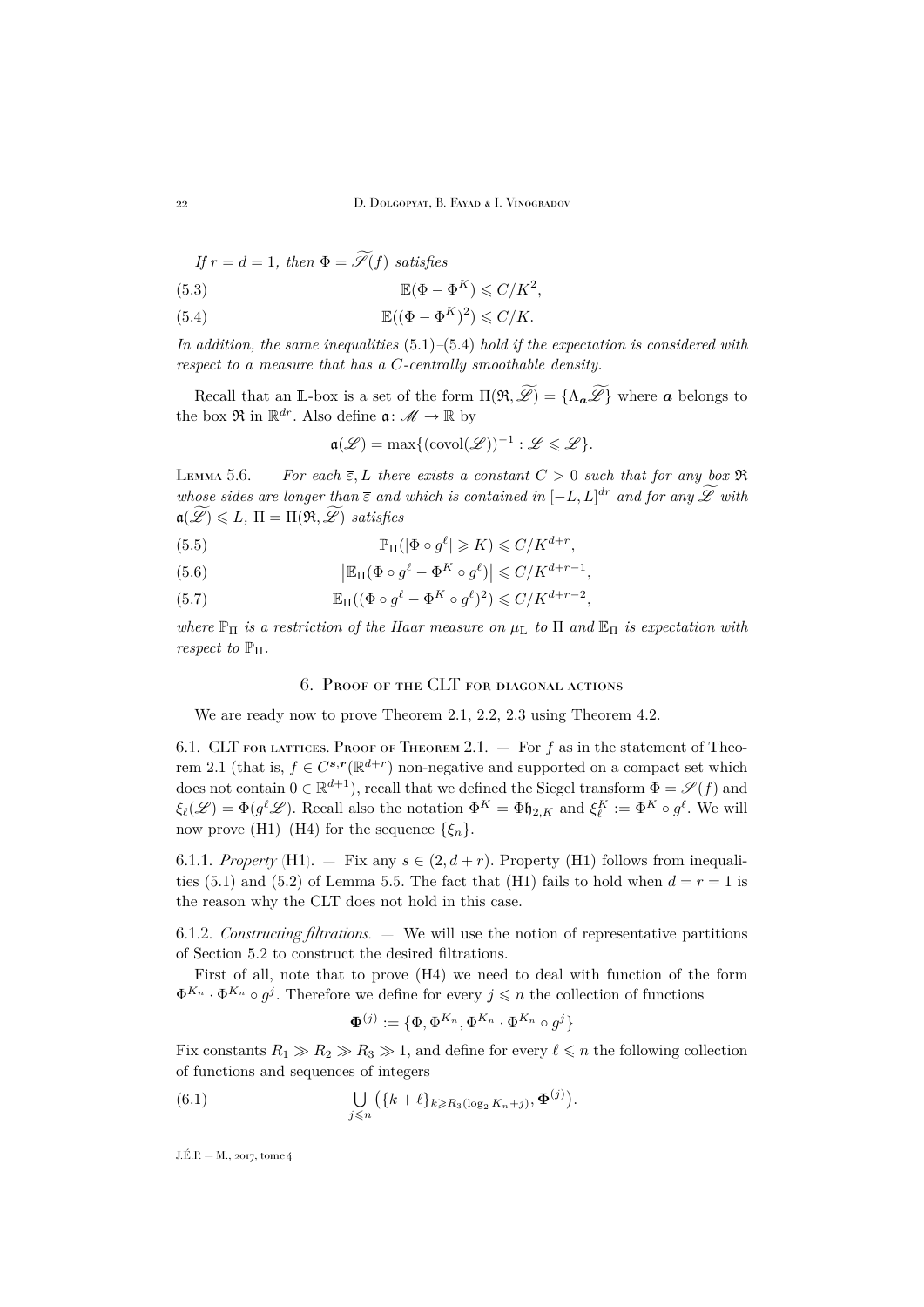Next let  $\mathscr P$  be a partition of size 1 and  $\mathscr P^\ell$  be its subpartition of size  $2^{-\ell}$ . By Propo-sition [5.2](#page-20-0) and [5.4](#page-21-1) there is u such that for each  $0 \leq \ell \leq n$ ,  $\mathscr{P}_u^{\ell}$  is representative with respect to the collections of integers and functions in [\(6.1\)](#page-22-2). Let  $\mathscr{F}_{\ell}$  be the filtration of  $\sigma$ -algebras generated by  $\mathscr{P}_u^{\ell}$ . Denote  $\xi_{\ell,\ell+k}^K = \mathbb{E}(\xi_{\ell}^K | \mathscr{F}_{k+\ell}).$ 

We claim that  $(\xi_{\ell}^{K}, \{\mathscr{F}_{\ell}\})$  satisfies (H1)–(H4) with  $u = 2s$  provided that  $\theta$  is sufficiently close to 1. Since (H1) has been checked above it remains to verify (H2)–(H4).

6.1.3. *Property* (H2).  $\overline{=}$  If  $k \leq C \log_2 K$  then (H2) holds if we take u sufficiently large. By Lemma [5.4](#page-21-1) there are functions  $\Phi^{\pm}$  such that

$$
\Phi^- \leqslant \Phi^K \leqslant \Phi^+, \quad \|\Phi^+ - \Phi^-\|_{L^1} \leqslant 2^{-\varepsilon k}, \quad \|\Phi^\pm\|_{C^1} \leqslant C K 2^{\varepsilon r k}.
$$

Then

$$
\xi_{\ell}^- - \xi_{\ell,k}^+ \leqslant \xi_{\ell}^K - \xi_{\ell,k}^K \leqslant \xi_{\ell}^+ - \xi_{\ell,k}^-,
$$

where  $\xi_{\ell}^{\pm}$  and  $\xi_{\ell,k}^{\pm}$  are defined analogously to  $\xi_{\ell}^{K}$  and  $\xi_{\ell,k}^{K}$  with  $\Phi^{K}$  replaced by  $\Phi^{\pm}$ . Since  $\Phi^{\pm}$  are Lipschitz, we have

$$
|\xi_{\ell}^{\pm}-\xi_{\ell,k}^{\pm}|\leqslant CK2^{(\varepsilon r-1)k}.
$$

So if  $2^{\varepsilon r-1} \leq \theta^2$  and C is sufficiently large then  $|\xi_{\ell}^K - \xi_{\ell,k}^K| \geq \theta^k$  implies  $\xi_{\ell}^+ - \xi_{\ell}^- \geq \theta^k/3$ . Hence Markov's inequality gives

$$
\mathbb{P}\left(\left|\xi_{\ell}^K - \xi_{\ell,k}^K\right| \geqslant \theta^k\right) \leqslant C \left(2^{-\varepsilon}/\theta\right)^k.
$$

This proves  $(H2)$  provided that u is large enough and

$$
2^{(\varepsilon r - 1)/2} < \theta < 2^{-\varepsilon}.
$$

6.1.4. *Properties* (H3) *and* (H4). — Property (H3) follows from the definition of representative partition if  $k \ge R_3 \log_2 K_n$  while for  $k < R_3 \log_2 K_n$ ,

$$
\mathbb{E}(\xi_{k+\ell}^K|\mathscr{F}_\ell) \leqslant K \leqslant K^u\theta^k
$$

provided that  $\theta$  is sufficiently close to 1.

Likewise, if  $k > R_1(\log_2 K_n + k' - k)$  then (H4) holds by the definition of the representative partition with

<span id="page-23-0"></span>
$$
b_{K,k} = \mathbb{E}(\xi_k^K \xi_0^K) - (\mathbb{E}(\xi_0^K))^2.
$$

If  $k \le R_1(\ln K_n + k' - k)$  we consider two cases.

(a)  $k' - k \le R_2 \log_2 K_n$  and so  $k < 2R_1^2 \log_2 K_n$ . In this case (H4) trivially holds similarly to (H3).

(b)  $k' - k \ge R_2 \log_2 K_n$  and so  $k < 2R_1(k' - k)$ . Accordingly to establish (H4) with  $b_{K,k} = 0$  it suffices to show that there is a constant  $\widetilde{\theta} < 1$  such that

(6.2) 
$$
\mathbb{P}\left(\left|\mathbb{E}(\widehat{\xi}_{\ell+k}^K\widehat{\xi}_{\ell+k'}^K|\mathscr{F}_{\ell})(\omega)\right|\geqslant \widetilde{\theta}^j\right)\leqslant \widetilde{\theta}^j.
$$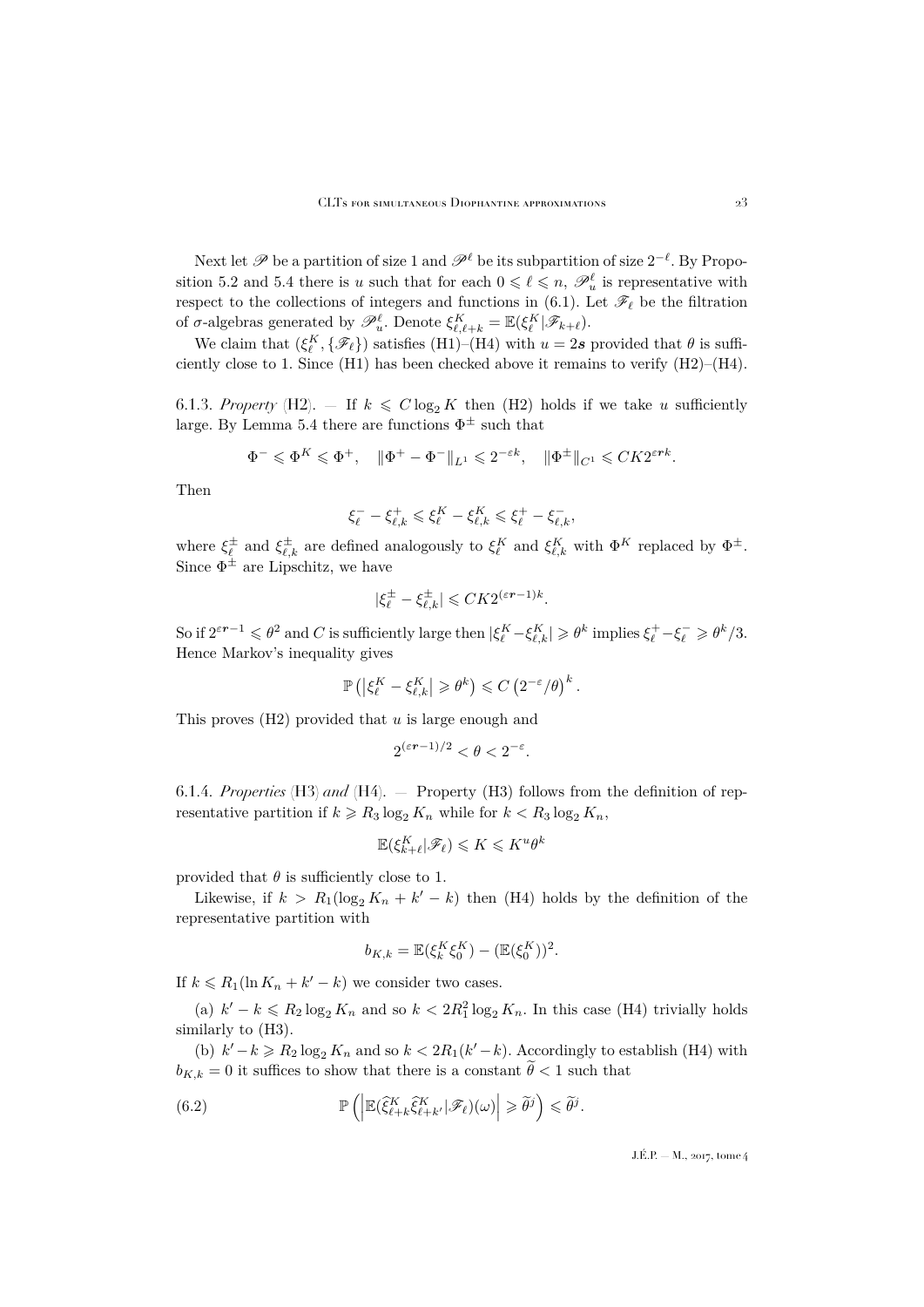24 D. Dolgopyat, B. Fayad & I. Vinogradov

We are going to show that  $(6.2)$  follows from already established  $(H1)–(H3)$ . The argument is similar to the proof of Sublemma [4.4.](#page-12-3) Namely, denoting by  $j = k' - k$ we get

$$
\mathbb{E}(\widehat{\xi}_{\ell+k}^K, \widehat{\xi}_{\ell+k}^K | \mathscr{F}_{\ell}) = \mathbb{E}(\widehat{\xi}_{\ell+k+j}^K \widehat{\xi}_{\ell+k,\ell+k+j/2}^K | \mathscr{F}_{\ell}) + \mathbb{E}(\widehat{\xi}_{\ell+k+j}^K (\widehat{\xi}_{\ell+k,\ell+k+j/2}^K - \widehat{\xi}_{\ell+k}^K) | \mathscr{F}_{\ell})
$$
  
=  $I + II$ .

(H1a) and (H2) imply that  $\mathbb{P}(|I| \geq K\theta^j) \leq \theta^j$ . Next,

$$
|I| = \left| \mathbb{E}\left( \left[ \widehat{\xi}_{\ell+k,\ell+k+j/2}^K \mathbb{E}(\widehat{\xi}_{\ell+k+j}^K | \mathscr{F}_{\ell+k+j/2}) \right] | \mathscr{F}_{\ell} \right) \right|
$$

and (H3) shows that the expected value of the RHS is  $O(K^{2u}\theta^{j/2})$ . Now Markov's inequality shows that  $\mathbb{P}(|I| \geq K^{2u} \theta^{j/4}) \leq \theta^{j/4}$ . Combining the estimates of I and II we obtain [\(6.2\)](#page-23-0).

Having checked  $(H1)$ – $(H4)$ , we have established Theorem [2.1\(](#page-5-0)a) via Theorem  $4.2(a)$  $4.2(a)$ .

6.1.5. *Starting from localized initial conditions*. — To prove Theorem [2.1\(](#page-5-0)b) we just need to check condition (D1)–(D3) of Theorem [4.2\(](#page-11-0)b) for  $\rho_N$ .

Property (D1) follows from  $(CN^u, \alpha)$ -regularity since  $\|\rho_N\|_{L^\infty} \leq \|\rho_N\|_{C^{\alpha}(\text{supp}(\rho))}$ . To check (D2) let  $\rho_{N,\ell} = \mathbb{E}(\rho_N | \mathscr{F}_{\ell}).$  If

(6.3) 
$$
h_{[-2^{-\ell},2^{-\ell}]} \mathscr{L} \cap \partial(\mathrm{supp}(\rho)) = \varnothing
$$

then  $\rho_N$  is Hölder on the element of  $\mathscr{P}_u^{\ell}$  containing  $\mathscr{L}$ , so

<span id="page-24-0"></span>
$$
|\rho_N - \rho_{N,\ell}| \leqslant C N^u 2^{-\alpha \ell},
$$

and so the exceptional set for  $(D2)$  consists of points violating  $(6.3)$ . This set has a small measure since  $\partial(\text{supp}(\rho))$  is  $(CN^u, \alpha)$ -regular.

Finally (D3) follows from inequalities [\(5.1\)](#page-21-2) and [\(5.2\)](#page-21-3) of Lemma [5.5](#page-21-4) applied to the centrally smoothable density  $\rho_N$ .

The proof of Theorem [2.1](#page-5-0) is thus complete.  $\Box$ 

6.2. CLT FOR AFFINE LATTICES. PROOF OF THEOREM [2.2.](#page-6-0)  $-$  For f as in the statement of Theorem [2.2](#page-6-0) we define  $\Phi = \mathscr{S}(f)$  and  $\xi_{\ell}(\mathscr{L}) = \Phi(g^{\ell}\mathscr{L}),$  with  $\mathscr{L} \in \mathscr{M}$  distributed according to Haar measure. We also use  $\Phi^K = \Phi \mathfrak{h}_{2,K}$  and  $\xi_{\ell}^K := \Phi^K \circ g^{\ell}$ .

If  $(r, d) \neq (1, 1)$  the analysis is exactly the same as in the case of linear lattices.

If  $(r, d) = (1, 1), (5.1)$  $(r, d) = (1, 1), (5.1)$  and  $(5.2)$  of Lemma [5.5](#page-21-4) are not sufficient anymore to prove Property  $(H1)$ , and we replace them by  $(5.3)$  and  $(5.4)$ . The proof of properties  $(H2)$ – (H4) proceeds exactly as in the case of linear lattices.

Theorem  $2.2(a)$  $2.2(a)$  thus follows from Theorem  $4.2(a)$  $4.2(a)$ .

The changes needed for Theorem  $2.2(b)$  $2.2(b)$  are the same as for for Theorem  $2.1(b)$  $2.1(b)$ . Observe that  $(D3)$  and  $(H1)$  hold since  $(5.1)$ – $(5.4)$  are valid if Haar measure is replaced with measures having centrally-smoothable densities.  $\Box$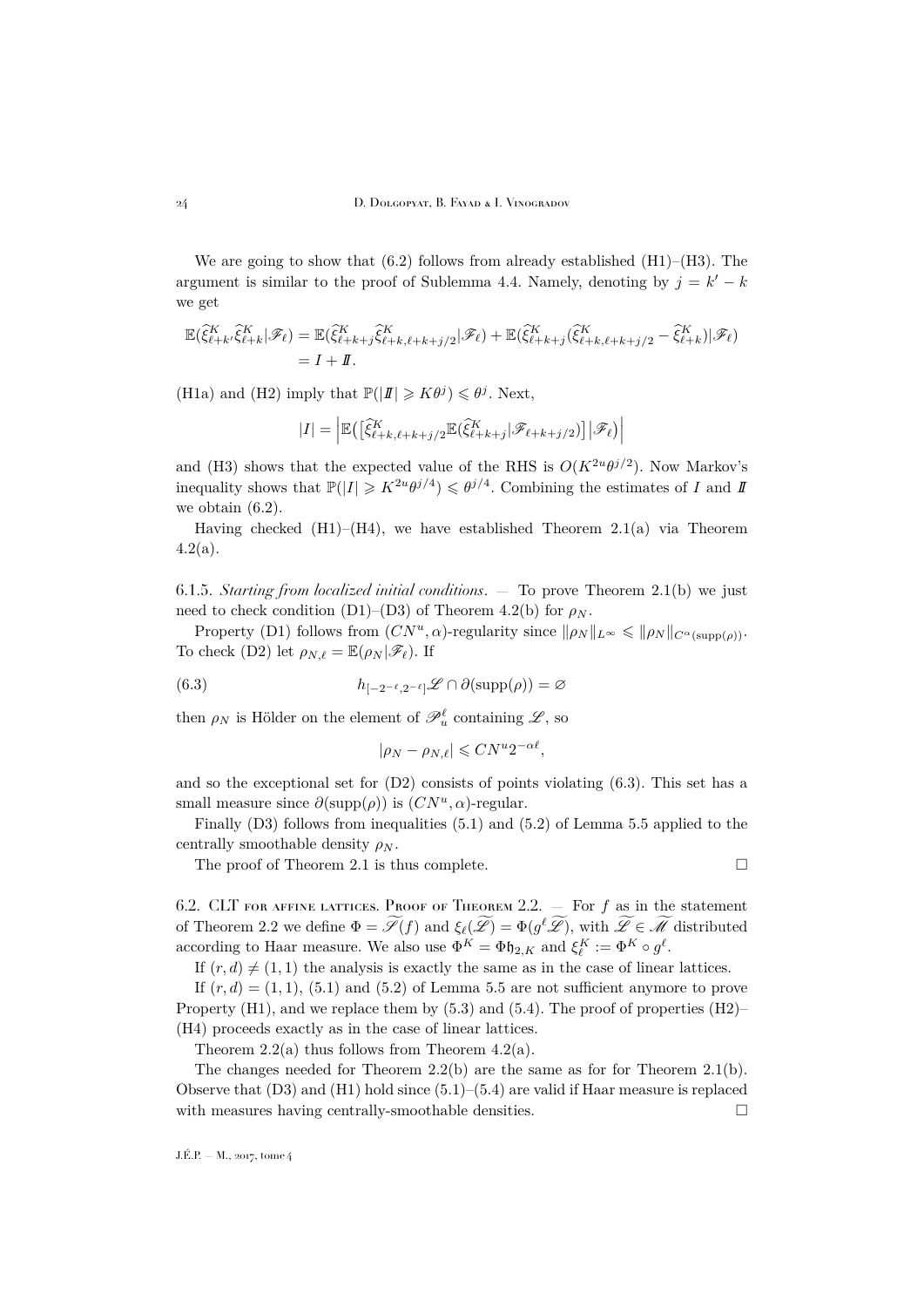<span id="page-25-0"></span>6.3. FIXED  $x$ . Proof of Theorem [2.3.](#page-6-1) — Here we deduce Theorem [2.3](#page-6-1) from a refined version of Theorem [2.2.](#page-6-0) Using [\(5.5\)](#page-22-4) we conclude that it is sufficient to prove the Central Limit Theorem for sums with a shorter range of summation,

$$
\frac{\sum_{n=N^{\varepsilon}}^{N-1}\widetilde{\mathscr{S}}(f)(g^{n}\widetilde{\mathscr{L}}) - N\overline{f}}{\widetilde{\sigma}\sqrt{N}}.
$$

Next, take a large constant  $\beta$  and for  $\mathscr{L} \in \mathscr{D}$  let

$$
\mathscr{V}(\widetilde{\mathscr{L}}) = \{ (D_t \overline{\Lambda}_b, (\boldsymbol{y}, 0)) \widetilde{\mathscr{L}} \}_{|t| \leq N^{-\beta}, |b| \leq N^{-\beta}, |y| \leq N^{-\beta}}.
$$

Let  $\mathscr{D} = \bigcup_{\mathscr{L}\in\widetilde{\mathscr{D}}} \mathscr{V}(\mathscr{L})$ . We have a partition  $\Pi$  of  $\mathscr{D}$  so that each element of the partition is of the form  $\widehat{\Pi}(\mathscr{L}^*)$  for some  $\mathscr{L}^* \in \mathscr{M}$ , where  $\widehat{\Pi}(\mathscr{L}^*) := \bigcup_{\mathscr{L} \in \Pi(\mathscr{L}^*)} \mathscr{V}(\mathscr{L})$ .

<span id="page-25-1"></span>Lemma 6.1.  $-$  *If*  $\beta$  *is sufficiently large large then there is a constant*  $\overline{\delta} > 0$  *such that* 

$$
\mathbb{P}_{\widehat{\Pi}(\widetilde{\mathscr{L}}^*)}\bigg(\sum_{n=N^{\varepsilon}}^{N-1}\big|\widetilde{\mathscr{S}}(f)(g^n\widetilde{\mathscr{L}})-\widetilde{\mathscr{S}}(f)(g^n(D_t\overline{\Lambda}_b,(\boldsymbol{y},0))\widetilde{\mathscr{L}})\big|\geqslant 1\bigg)\leqslant N^{-(1+\overline{\delta})}
$$

*except possibly for a set of*  $\widetilde{\mathscr{L}}^*$  *of measure*  $O(N^{-10})$ *.* 

*Proof.* – In accordance with notation of Theorem [4.2\(](#page-11-0)b) we will use notation  $K_N =$  $N^{(1+\varepsilon)/(r+d)}$ . Also denote  $\mathscr{L} = (D_t \overline{\Lambda}_b, (\boldsymbol{y}, 0))\mathscr{L}$ . First we replace  $\mathscr{S}(f)$  by  $\Phi^{K_N}$ . This can be done in view of the following estimate those proof will be given in the appendix.

<span id="page-25-2"></span>Lemma 6.2

$$
\mathbb{P}_{\widehat{\Pi}(\widetilde{\mathscr{L}}^*)}\left(\widetilde{\mathscr{S}}(f)(g^n\widetilde{\mathscr{L}})\neq \Phi^K(g^n\widetilde{\mathscr{L}})\quad or \quad \widetilde{\mathscr{S}}(f)(g^n\widehat{\mathscr{L}})\neq \Phi^K(g^n\widehat{\mathscr{L}})\right)\leqslant C/K^{d+r}.
$$

Hence denoting  $\varepsilon_N := N^{-20}$  we get functions  $\Phi^{\pm}$  such that

$$
\Phi^- \leqslant \Phi^{K_N} \leqslant \Phi^+, \quad \|\Phi^+ - \Phi^-\| \leqslant \varepsilon_N, \quad \text{and} \quad \|\Phi^\pm\|_{C^s} \leqslant C\varepsilon_N^{-r}.
$$

We claim that

$$
\left|\Phi^{K_N}(g^n\widetilde{\mathscr{L}}) - \Phi^{K_N}(g^n\widehat{\mathscr{L}})\right| \leqslant \left|\Phi^+(g^n\widehat{\mathscr{L}}) - \Phi^-(g^n\widehat{\mathscr{L}})\right| + CK_N \varepsilon_N^{-r} N^{-\beta} = I_n + I\!\!I_n.
$$

Consider for example the case where  $\Phi^{K_N}(g^n\widehat{\mathscr{L}}) \geq \Phi^{K_N}(g^n\widetilde{\mathscr{L}})$ , the opposite case being similar. Then

$$
0 \leqslant \Phi^{K_N}(g^n\widehat{\mathscr{L}}) - \Phi^{K_N}(g^n\widetilde{\mathscr{L}}) \leqslant \Phi^+(g^n\widehat{\mathscr{L}}) - \Phi^-(g^n\widetilde{\mathscr{L}})
$$
  

$$
\leqslant \Phi^+(g^n\widehat{\mathscr{L}}) - \Phi^-(g^n\widehat{\mathscr{L}}) + |\Phi^-(g^n\widehat{\mathscr{L}}) - \Phi^-(g^n\widetilde{\mathscr{L}})|.
$$

The second term can be estimated by

$$
\|\Phi^-\|_{C^1}d(g^n\widehat{\mathscr{L}},g^n\widetilde{\mathscr{L}})\leqslant CK_N\varepsilon^{-r}N^{-\beta}
$$

proving our claim. Next if  $\beta$  is sufficiently large then  $|\sum_n I_n| \leq 1/2$  while

$$
\left\| \sum_{n} I_n \right\|_{L^1} \leqslant C \varepsilon_N N.
$$

Now the lemma follows from Markov's inequality.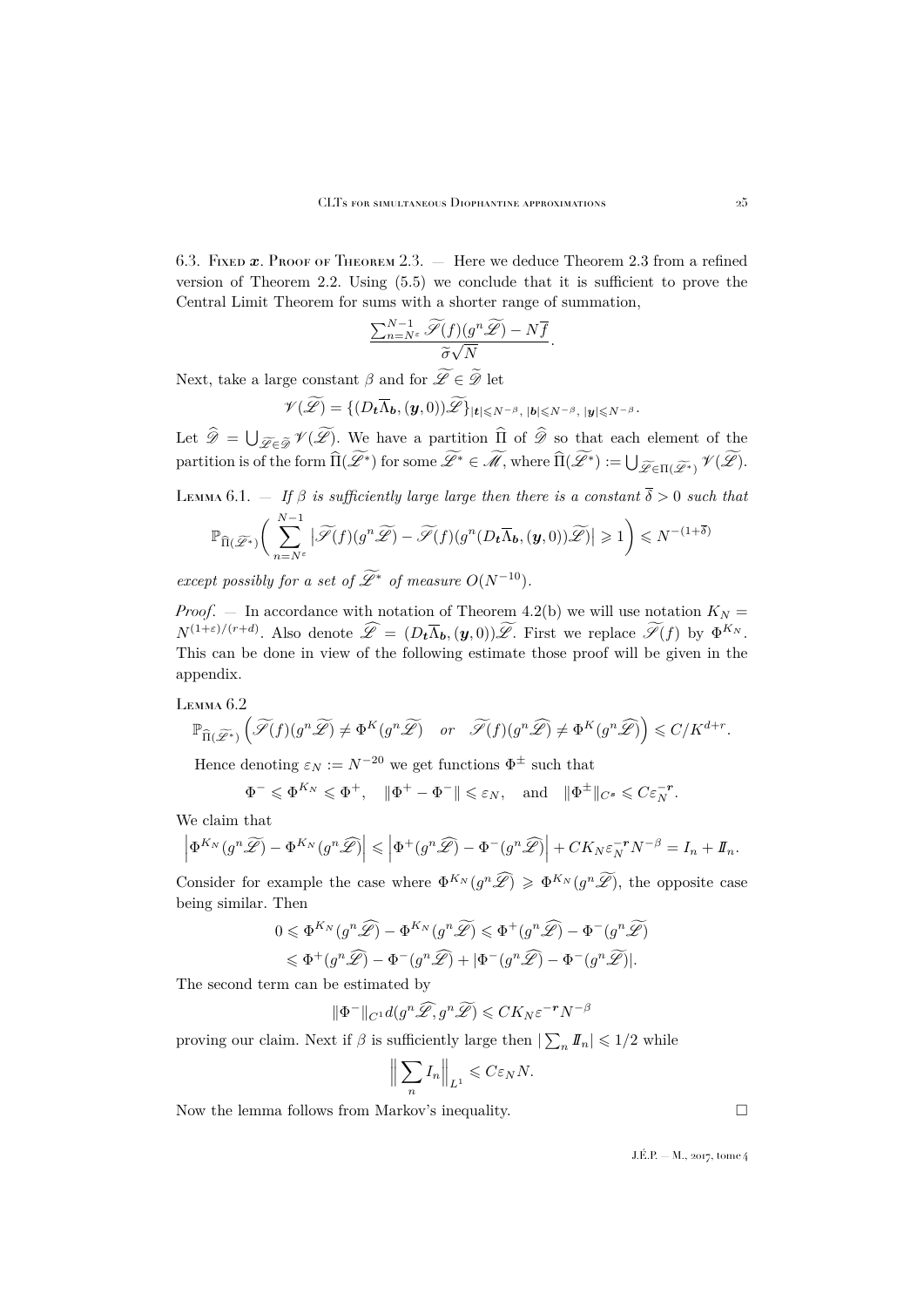26 D. Dolgopyat, B. Fayad & I. Vinogradov

Lemma [6.1](#page-25-1) allows to reduce Theorem [2.3](#page-6-1) to the following result.

<span id="page-26-2"></span>**THEOREM** 6.3.  $-$  *Suppose that*  $(r, d) \neq (1, 1)$ *. For each*  $r > 0$  *and each*  $\varepsilon > 0$  *the*  $f$ *ollowing holds. If*  $\mathbb{P}_{\widetilde{\mathscr{L}}^*}$  *denotes the uniform distribution on*  $\widehat{\Pi}(\widetilde{\mathscr{L}}^*)$  *then* 

$$
\mathbb{P}\left(\widetilde{\mathscr{L}}^* : \sup_z \left| \mathbb{P}_{\mathscr{L}^*}\left(\frac{\sum_{n=N^{\varepsilon}}^{N-1} \widetilde{\mathscr{S}}(f)(g^n \widetilde{\mathscr{L}}) - N\overline{f}}{\widetilde{\sigma}\sqrt{N}} \leq z\right) - \frac{1}{\sqrt{2\pi}} \int_{-\infty}^z e^{-s^2/2} ds \right| \geqslant \varepsilon \right) = O\left(N^{-r}\right).
$$

The proof of Theorem [6.3](#page-26-2) is also very similar to the proof of Theorem [2.1.](#page-5-0) Let us describe the necessary modifications.

The property (H1) follows from Lemma [5.6](#page-22-5) instead of [\(5.1\)](#page-21-2) and [\(5.2\)](#page-21-3). To define the required filtration of (H2)–(H4) we need to adapt Proposition [5.2](#page-20-0) as follows. Take  $\delta_N$ going to 0 sufficiently slowly, for example,  $\delta_N = 1/N$ . We let  $\mathscr P$  be a partition into segments of  $h_u$  orbits of size  $\delta_N$  and  $\mathscr{P}^{\ell}$  the corresponding subpartitions of pieces with length  $\delta_N 2^{-\ell}$ . We let  $\mathscr{P}_u^{\ell}$  be the translates by  $h_u$  of these partitions and denote by  $\mathscr{P}_u^{\ell}(\mathscr{L}^*)$  the collection of pieces of  $\mathscr{P}_u^{\ell}$  which are contained in  $\widehat{\Pi}(\mathscr{L}^*)$ . We say that  $\mathscr{L}^*$ is N-good if there exists  $u \in [0, 1/N]$  such that for each  $N^{\varepsilon} \leq \ell \leq N$ ,  $\mathscr{P}_u^{\ell}(\widetilde{\mathscr{L}}^*)$  is representative with respect to the families [\(6.1\)](#page-22-2). The proof of Proposition [5.2](#page-20-0) also shows the following.

## <span id="page-26-3"></span>LEMMA 6.4.  $-$  *Given*  $r \in \mathbb{N}$ *, if we take*  $R_3$  *in* [\(6.1\)](#page-22-2) *sufficiently large then*  $\mathbb{P}(\widetilde{\mathscr{L}}^* \text{ is not } N\text{-good}) \leqslant C/N^r.$

On the other hand if  $\mathscr{L}^*$  is N-good then the filtration generated by the partitions  $\mathscr{P}_u^{\ell}(\widetilde{\mathscr{L}}^*)$  satisfies (H2)-(H4). Theorem [6.3](#page-26-2) thus follows from Theorem [4.2.](#page-11-0)

REMARK  $6.5.$  — The argument given above does not tell us for which x Theorem [1.4](#page-3-3) holds. Of course rational  $x$  have to be excluded due to Theorem [1.1.](#page-3-1) Now a simple Baire category argument shows that Theorem [1.4](#page-3-3) also fails for very Liouvillian  $x$ . It is of interest to provide explicit Diophantine conditions which are sufficient for Theorem [1.4.](#page-3-3) The papers [\[13,](#page-34-14) [32\]](#page-35-14) provide tools which may be useful in attacking this question.

### 7. Related results

<span id="page-26-0"></span>The arguments of the previous section are by no means limited to the space  $SL_{d+r}(\mathbb{R})/SL_{d+r}(\mathbb{Z})$ . In particular, we have the following result.

<span id="page-26-1"></span>THEOREM 7.1.  $-$  Let  $\mathscr G$  be a C<sup>r</sup> diffeomorphism,  $r \geqslant 2$ , of a manifold M and let  $\mathscr{H} = {\mathscr{H}_u}_{u \geq 0}$  be a C<sup>r</sup> flow on that space. Suppose that

(i) *both* G and H *preserve* a probability measure  $\mu$  and there exists  $c > 0$  such that

$$
\mathscr{G}^n\mathscr{H}_u=\mathscr{H}_{e^{cn}u}\mathscr{G}^n.
$$

(ii) *There are constants*  $\overline{K} > 0$  *and*  $Q > 1$  *such that* 

$$
\|A\circ \mathscr G^j\|_{C^r}\leqslant \overline KQ^j\|A\|_{C^r}.
$$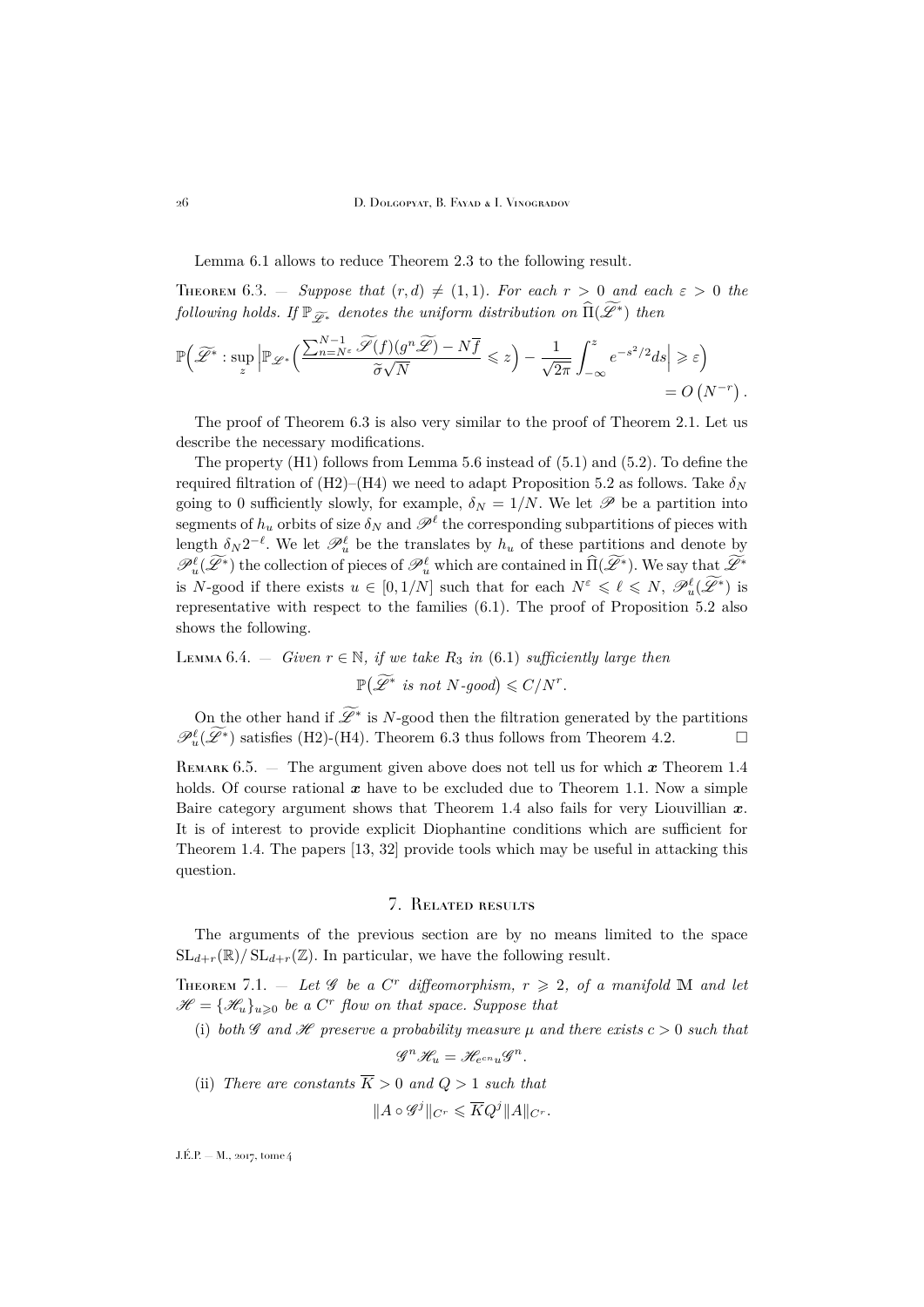(iii) H is polynomially mixing, that is, there exist  $\alpha \in (0, r]$ ,  $\kappa > 0$ , and  $K > 0$ *such that if*

(7.1) 
$$
A \in C^{\alpha}(\mathbb{M}) \text{ and } \mu(A) = 0
$$

*then*

(7.2) 
$$
|\mu(AA \circ \mathscr{H}_u)| \leqslant \frac{K \|A\|_{C^{\alpha}}^2}{u^{\kappa}}.
$$

*Fix* L > 0 *and let* U *be a random variable uniformly distributed on* [0, L]*. Let* A *satisfy* [\(7.1\)](#page-27-0)*. Then for*  $\mu$  *almost all*  $x \in M$ 

<span id="page-27-3"></span><span id="page-27-0"></span>
$$
\frac{\sum_{n=0}^{N-1} A(\mathscr{G}^n \mathscr{H}_U x)}{\sqrt{N}}
$$

*converges as*  $N \to \infty$  *to a normal random variable*  $\mathscr L$  *with zero mean and variance* 

$$
\sigma^2 = \sum_{n=-\infty}^{\infty} \int_{\mathbb{M}} A(y) A(\mathscr{G}^n y) d\mu(y).
$$

*Moreover for each* ε, D *there is a constant* C *such that*

$$
\mu\Big(x:\sup_{z\in\mathbb{R}}\Big|\mathbb{P}\Big(\frac{\sum_{n=0}^{N-1}A(\mathscr{G}^n\mathscr{H}_Ux)}{\sqrt{N}}\leqslant z\Big)-\mathbb{P}(\mathscr{Z}\leqslant z)\Big|>\varepsilon\Big)\leqslant C/N^D.
$$

*The constant* C *can be chosen uniformly when* L *varies over an interval*  $[\underline{L}, \overline{L}]$  *for some*  $0 < \underline{L} < \overline{L}$ .

We note that (ii) is automatic if M is compact. For non-compact manifolds this assumption means that  $\mathscr G$  is compatible with the chosen  $C^r$  norm on M in the sense that the composition with  $\mathscr G$  is a bounded operator.

The proof of Theorem [7.1](#page-26-1) is similar to but easier than the proof of Theorems [2.3](#page-6-1) and [6.3.](#page-26-2) Namely since A is bounded we only need to check conditions  $(H1)$ – $(H3)$  of Theorem [4.1.](#page-10-0)

Fix a partition  $\Pi$  of M into  $\mathcal{H}_u$  orbit segments of size L. Given x the element of  $\Pi$ containing x is of the form  $\{\mathcal{H}_v x\}_{-u(x)\leqslant v\leqslant w(x)}$  for some positive numbers  $u(x), w(x)$ . Let  $\Pi_x$  denote the partition of M of the form  $\mathscr{H}_{u(x)}\Pi$ . As in Section [6.3](#page-25-0) we let  $\mathscr{P}_x^{\ell}$ be the subpartition of  $\Pi_x$  into segments of size  $\delta_n 2^{-\ell}$ .

Consider the following collections:

(7.3) 
$$
(\lbrace k+\ell \rbrace_{k \geq R_1(\log_2 n+j)}, [A \cdot (A \circ \mathcal{G}^j)])
$$

and

(7.4) 
$$
(\{k+\ell\}_{k\geq R_3 \log_2 n}, \{A\}).
$$

We say that x is N-good if for each  $\ell \leqslant N$  the partition  $\mathscr{P}_x^{\ell}$  is representative with respect to families  $(7.3)$  and  $(7.4)$ . Lemma [6.4](#page-26-3) easily extends to show that for each D,

<span id="page-27-2"></span><span id="page-27-1"></span>
$$
\mathbb{P}(x \text{ is not } N\text{-good}) \leqslant C/N^D
$$

provided that  $R_1, R_3$  are large enough. Hence almost every x is N-good for all sufficiently large N. Next let  $\mathscr{F}_{\ell}^x$  be the filtration corresponding to  $\mathscr{P}_{x}^{\ell}$ . If x is N-good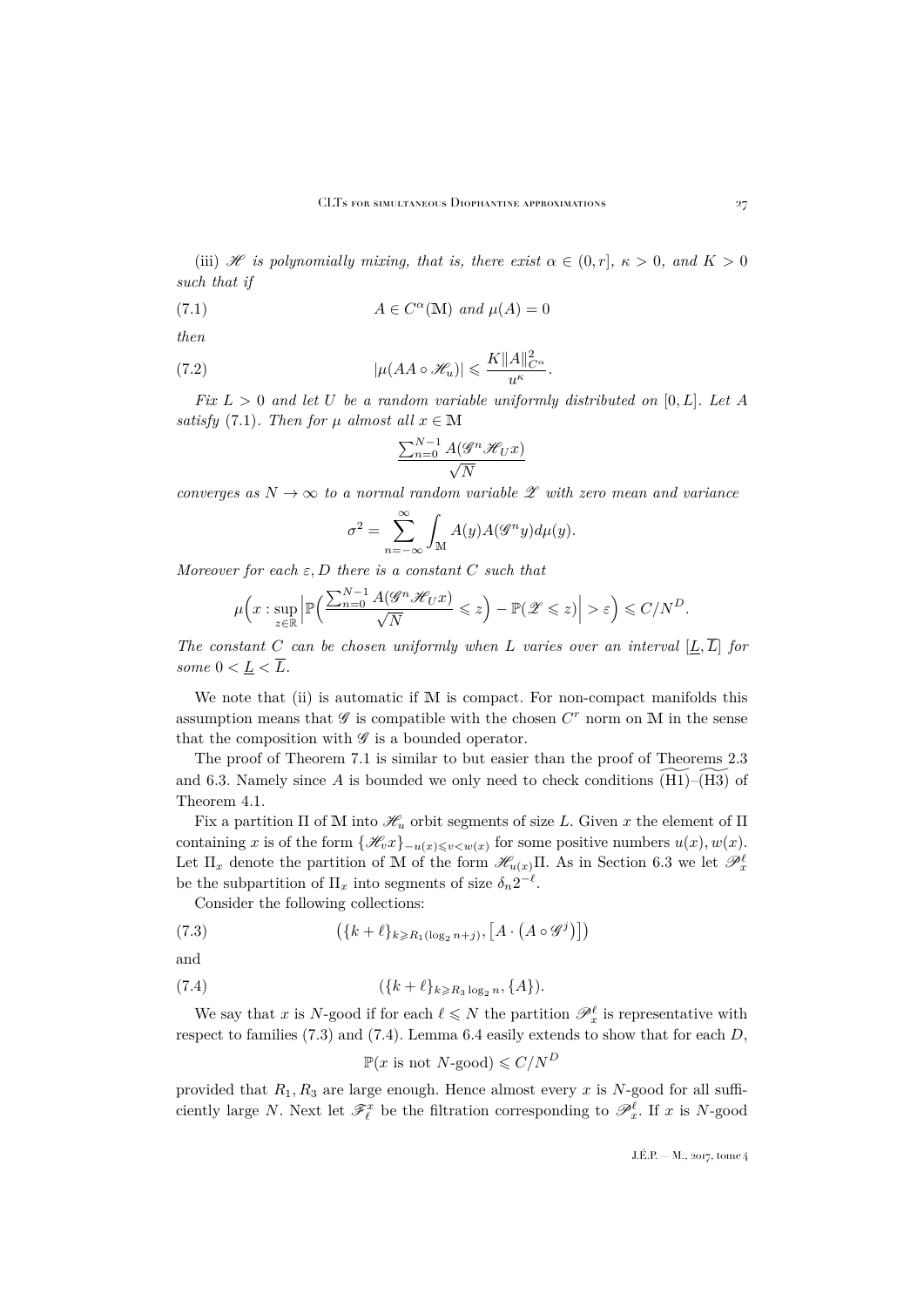then  $\{\mathscr{F}_{\ell}^x\}_{\ell \leq N}$  satisfies the conditions  $\widetilde{\text{ (H1)}}$ – $\widetilde{\text{ (H3)}}$  of Theorem [4.1](#page-10-0) which implies the CLT in view of Theorem [4.2.](#page-11-0)

We note the following consequence of Theorem [7.1.](#page-26-1)

<span id="page-28-0"></span>Corollary 7.2. — *Let* G *be a semisimple Lie group without compact factors, and*  $\Gamma \subset G$  *be an irreducible lattice. Let*  $h_u$  *be a unipotent subgroup which is expanded by an element*  $g \in G$  *in the sense that* 

$$
g^n h_u = h_{e^{cn} u} g^n
$$

*for some*  $c > 0$ *. Fix*  $L > 0$  *and let* U *be a random variable uniformly distributed on* [0, L]. Let A be a  $C^{\alpha}$  function for some  $\alpha > 0$  with zero mean. Then for Haar almost *all*  $g_0 \in G/\Gamma$ 

$$
\frac{\sum_{n=0}^{N-1} A(g^n h_U g_0)}{\sqrt{N}}
$$

*converges as*  $N \to \infty$  *to a normal random variable*  $\mathscr X$  *with zero mean and variance* 

$$
\sigma^2 = \sum_{n=-\infty}^{\infty} \int_{G/\Gamma} A(g_0) A(g^n g_0) d\mu(g_0).
$$

*Moreover for each* ε, D *there is a constant* C *such that*

$$
\mu\Big(g_0: \sup_{z\in\mathbb{R}}\Big|\mathbb{P}\Big(\frac{\sum_{n=0}^{N-1}A(g^nh_Ug_0)}{\sqrt{N}}\leqslant z\Big)-\mathbb{P}(\mathscr{Z}\leqslant z)\Big|>\varepsilon\Big)\leqslant C/N^D.
$$

*The constant* C *can be chosen uniformly when* L *varies over an interval*  $[L, \overline{L}]$  *for some*  $0 < L < \overline{L}$ *.* 

Corollary [7.2](#page-28-0) follows from Theorem [7.1](#page-26-1) with  $\mathbb{M} = G/\Gamma$  and  $\mathscr{H}$  and  $\mathscr{H}$  actions of g and  $h$  respectively. To apply the Theorem we need to check the polynomial mixing for  $C^{\alpha}$  functions. If  $r_0$  is large enough (namely  $r_0 = 2\ell$  where  $\ell$  is the constant from [\[20,](#page-35-15) Th. 3.4]) then [\(7.2\)](#page-27-3) with  $C^{r_0}$  functions follows from [\[20\]](#page-35-15). For  $\alpha < r_0$  we use a standard approximation argument. Let  $\mathfrak g$  be the Lie algebra of  $G, k = \dim(G)$ , and  $\phi: \mathfrak{g} \to \mathbb{R}$  be a nonnegative  $C^{\infty}$  function with integral 1. Set

$$
A_{\varepsilon}(x) = \int_{\mathfrak{g}} A(\exp(z)x) \phi(z/\varepsilon) \frac{dz}{\varepsilon^k}
$$

.

Then,

$$
||A_{\varepsilon}-A||_{C^0}\leqslant C_1\varepsilon^{\min\{1,\alpha\}}||A||_{C^{\min\{1,\alpha\}}},\quad ||A_{\varepsilon}||_{C^{r_0}}\leqslant C_2||A||_{C^0}\varepsilon^{-r_0}.
$$

Therefore we have

$$
|\mu(AA \circ \mathcal{H}_u)| \le |\mu(A_\varepsilon A_\varepsilon \circ \mathcal{H}_u)| + C_3 \varepsilon^{\min\{1,\alpha\}} \|A\|_{C^\alpha}^2
$$
  

$$
\le C_4 \left( \varepsilon^{-2r_0} u^{-\kappa} + \varepsilon^{\min\{1,\alpha\}} \right) \|A\|_{C^\alpha}^2.
$$

Choosing  $\varepsilon$  appropriately as a function of  $u^{\kappa}$  we obtain [\(7.2\)](#page-27-3) with smaller  $\kappa$ .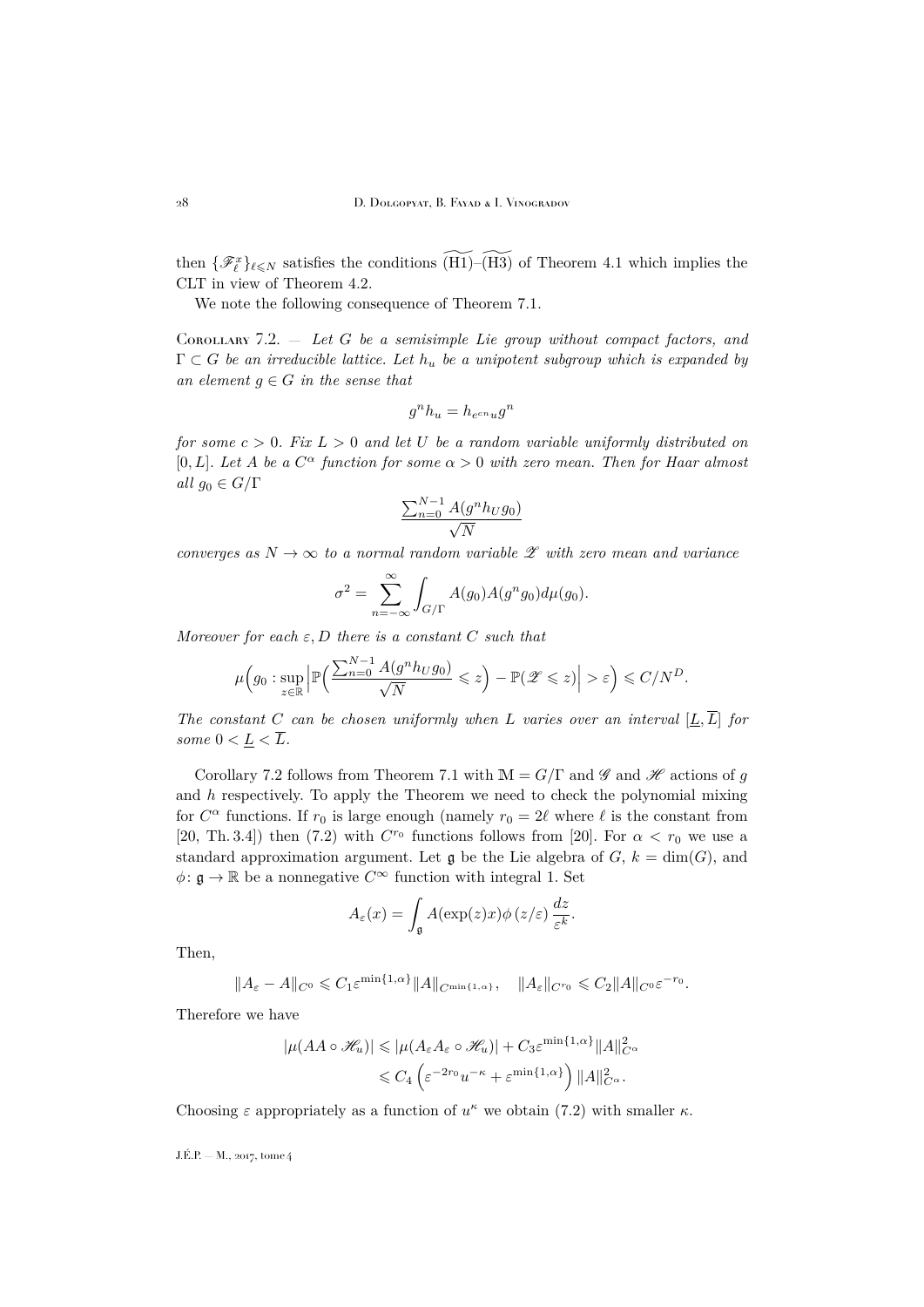## 8. Variances

<span id="page-29-1"></span><span id="page-29-0"></span>8.1. VARIANCE OF  $U_N$ . – Here we establish [\(1.2\)](#page-3-0). We prove the formula for  $\sigma_1^2$ , the computation for  $\sigma_2^2$  is the same. By Lemma [4.3](#page-12-2) it suffices to compute

$$
\sigma_1^2 = \lim_{N \to \infty} \frac{1}{\ln N} \operatorname{Var}\bigg(\sum_{n=0}^{\lfloor \log_2 N \rfloor - 1} \mathscr{S}(\mathbb{1}_{E_c})(g^n \mathscr{L})\bigg),\,
$$

where the variance is taken with respect to the Haar measure on the space of lattices. Note that  $\sum_{n=0}^{\lfloor \log_2 N \rfloor - 1} \mathscr{S}(\mathbb{1}_{E_c})(g^n \mathscr{L})$  can be replaced by  $\mathscr{S}(\mathbb{1}_{E_c(N)})(\mathscr{L})$  where

$$
E_c(N) = \{(x, y) \in \mathbb{R}^d \times \mathbb{R}^r : |x| \in [1, N], |x|^{d/r} y_j \in [0, c] \}.
$$

Now Proposition [5.1\(](#page-19-1)b) gives

$$
\sigma_1^2 = \lim_{N \to \infty} \frac{1}{\ln N} \sum_{\substack{\gcd(p,q)=1}} \int_{\mathbb{R}^{d+r}} \mathbb{1}_{E_c(N)}(px, py) \mathbb{1}_{E_c(N)}(qx, qy) dx dy
$$

$$
= 2 \lim_{N \to \infty} \frac{1}{\ln N} \sum_{\substack{\gcd(p,q)=1 \\ p < q}} \int_{\mathbb{R}^{d+r}} \mathbb{1}_{E_c(N)}(px, py) \mathbb{1}_{E_c(N)}(qx, qy) dx dy
$$

Since  $p < q$ , the last integral equals to

$$
\int_{\mathbb{R}^{d+r}} 1_{[1,N]}(|px|) 1_{[1,N]}(|qx|) \prod_{j} \left( 1_{[0,c]}(p^{1+d/r} |x|^{d/r} y_j) 1_{[0,c]}(q^{1+d/r} |x|^{d/r} y_j) \right) dx dy
$$
\n
$$
= \int_{\mathbb{R}^{d+r}} 1_{[1/p,N/q]}(|x|) \prod_{j} \left( 1_{[0,c]}(q^{1+d/r} |x|^{d/r} y_j) \right) dx dy = \frac{c^r}{q^{d+r}} \int_{\mathbb{R}^d} 1_{[1/p,N/q]}(|x|) \frac{dx}{|x|^d}.
$$

To evaluate the last integral we pass to the polar coordinates  $x = \rho s$  where s is a unit vector in the Euclidean norm. Then,

$$
\int_{\mathbb{R}^d} \mathbb{1}_{[1/p, N/q]}(|x|) \frac{dx}{|x|^d} = \int_{\mathbb{S}^{d-1}} ds \int_{1/p|s|}^{N/q|s|} \frac{\rho^{d-1} d\rho}{|s|^d \rho^d} = \ln (Np/q) \int_{\mathbb{S}^{d-1}} \frac{ds}{|s|^d}.
$$

The second factor here equals to

$$
\int_{\mathbb{S}^{d-1}} \frac{ds}{|s|^d} = d \int_{\mathbb{S}^{d-1}} ds \int_0^{1/|s|} \rho^{d-1} d\rho = d \int_{|x| < 1} dx = d \text{ Vol}(\mathcal{B}).
$$

Therefore,

$$
\sigma_1^2 = 2c^r d \sum_{q=1}^{\infty} \frac{\varphi(q)}{q^{d+r}} \operatorname{Vol}(\mathscr{B}).
$$

By [\[16,](#page-35-16) Th. 288]

$$
\sum_{q=1}^{\infty}\frac{\varphi(q)}{q^{d+r}}=\frac{\zeta(d+r-1)}{\zeta(d+r)},
$$

so

$$
\sigma_1^2 = 2c^rd\frac{\zeta(d+r-1)}{\zeta(d+r)}\operatorname{Vol}(\mathscr{B})
$$

as claimed in Theorem [1.1.](#page-3-1)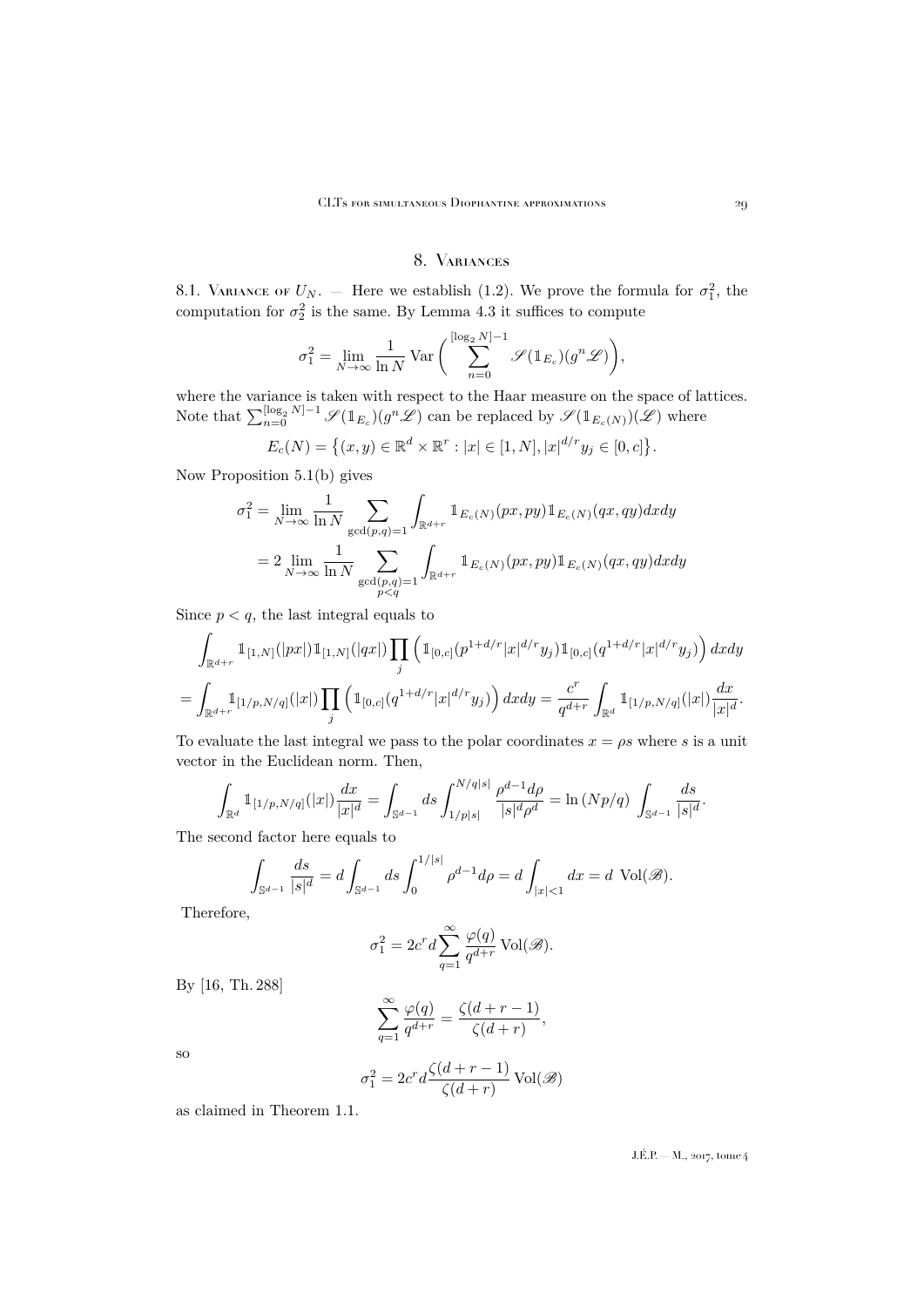8.2. VARIANCE OF  $V_N$ . — Here we compute the limiting variance for  $V_N$ . As in Section [8.1](#page-29-1) we consider the case of boxes, the computations for balls being similar.

The same computation as in Section [8.1](#page-29-1) shows that we need to compute

$$
\lim_{N \to \infty} \frac{1}{\widehat{V}_N} \text{Var}\left(\mathcal{S}(\mathbb{1}_{E_c(N)})(\widetilde{\mathcal{L}})\right),\,
$$

where the variance is taken with respect to the Haar measure on the space of affine lattices. By Proposition [5.1\(](#page-19-1)d) this variance equals to

$$
\int_{\mathbb{R}^{d+r}} \left[\mathbb{1}_{E_c(N)}\right]^2(x,y)dxdy = \int_{\mathbb{R}^{d+r}} \mathbb{1}_{E_c(N)}(x,y)dxdy = \widehat{V}_N.
$$

REMARK 8.1.  $-$  The fact that the variance of  $V_N$  has a simpler form than the variance of  $U_N$  has the following explanation. Let

$$
\eta_k = \mathbb{1}_{B(k,d,r,c)}(k\boldsymbol{a}), \quad \widetilde{\eta}_k = \mathbb{1}_{B(k,d,r,c)}(\boldsymbol{x} + k\boldsymbol{a}),
$$

so that

$$
U_N = \sum_{|k| < N} \eta_k, \quad V_N = \sum_{|k| < N} \widetilde{\eta}_k.
$$

Then  $\tilde{\eta}_k$ 's are pairwise independent (even though triples  $\tilde{\eta}_{k'}, \tilde{\eta}_{k''}, \tilde{\eta}_{k'''}$  are strongly dependent) and hence uncorrelated (see e.g. [\[29\]](#page-35-17)) while  $\eta_k$ 's are not pairwise independent.

## <span id="page-30-0"></span>Appendix. Truncation and norms

For a fixed dimension  $p \in \mathbb{N}$ , we denote by M the space of p dimensional lattices. We let  $C^{s}(\mathcal{M})$  denote the space of smooth functions on  $\mathcal{M}$ . Namely, let  $\mathfrak{U}_1, \mathfrak{U}_2, \ldots, \mathfrak{U}_{p^2-1}$  be a basis in the space of left invariant vector fields on  $\mathcal{M}$ . We let

$$
\|\Phi\|_{C^{\mathbf{s}}} = \max_{0 \leq k \leq \mathbf{s}} \max_{i_1, i_2, \dots, i_k} \max_{\mathscr{L} \in \mathscr{M}} \left| \partial_{\mathfrak{U}_{i_1}} \partial_{\mathfrak{U}_{i_2}} \dots \partial_{\mathfrak{U}_{i_k}} \Phi(\mathscr{L}) \right|.
$$

 $C^{s}(\mathcal{M})$  is the space of functions with finite  $\|\cdot\|_{C^{s}}$ -norm. The space  $C^{s}(\mathcal{M})$  of smooth functions on the space of r-dimensional affine lattices is defined similarly.

We have the following inequality:

$$
\|\Psi\Phi\|_{C^s}\leqslant C\|\Psi\|_{C^s}\|\Phi\|_{C^s}.
$$

Below we provide an extension to approximately smooth functions.

<span id="page-30-2"></span>LEMMA A.1.  $-$  *There is a constant* C such that if  $\Phi_1, \Phi_2$  are  $C^{s,r}$  functions on  $\mathcal M$ *or*  $\hat{\mathcal{M}}$  then  $\Phi_1 \Phi_2$  *is a*  $C^{s,2r}(\mathcal{M})$  *function and* 

(A.1) 
$$
\|\Phi_1 \Phi_2\|_{C^{s,2r}} \leqslant C \|\Phi_1\|_{C^{s,r}} \|\Phi_2\|_{C^{s,r}}.
$$

*Proof.* – Suppose first that  $1 \leqslant \Phi_j \leqslant 2$ . Given  $\varepsilon$  let  $\Phi_j^{\pm}$  be the functions such that

<span id="page-30-1"></span>
$$
\Phi_j^-\leqslant \Phi_j\leqslant \Phi_j^+, \quad \|\Phi_j^\pm\|_{C^s}\leqslant 2\varepsilon^{-r}, \quad \|\Phi_j^+-\Phi_j^-\|_{L^1}\leqslant \varepsilon.
$$

Without the loss of generality we may assume that

$$
0\leqslant \Phi_j^-, \quad \Phi_j^+\leqslant 3,
$$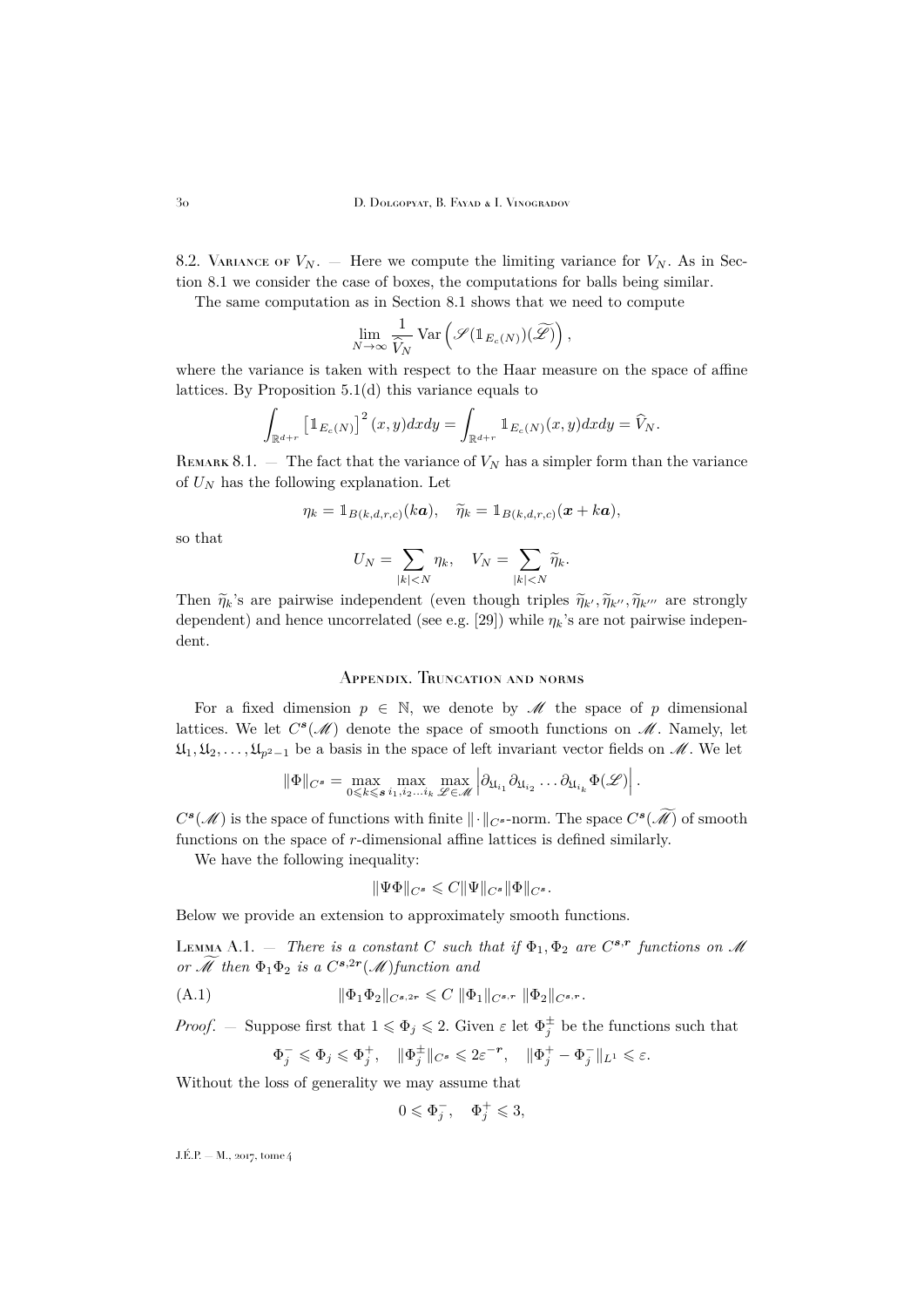since otherwise we can replace  $\Phi_j^{\pm}$  by  $\chi(\Phi_j^{\pm})$  where  $\chi$  is an appropriate cutoff function. Then

$$
\Phi_1^- \Phi_2^- \leqslant \Phi_1 \Phi_2 \leqslant \Phi_1^+ \Phi_2^+, \quad \|\Phi_1^+ \Phi_2^+ - \Phi_1^- \Phi_2^- \| \leqslant 6\varepsilon, \quad \|\Phi_1^{\pm} \Phi_2^{\pm}\|_{C^s} \leqslant C \varepsilon^{-2r}.
$$

This proves the result in case  $1 \leq \Phi_j \leq 2$ . To obtain the result without this assumption we may suppose without the loss of generality that

<span id="page-31-0"></span>
$$
\|\Phi_1\|_{C^{s,r}} = \|\Phi_2\|_{C^{s,r}} = \frac{1}{2}.
$$

Split  $\Phi_j = \tilde{\Phi}_j - \tilde{\Phi}_j$  where  $\tilde{\Phi}_j = \frac{3}{2}, \tilde{\Phi}_j = \frac{3}{2} - \Phi_j$ . Then both  $\tilde{\Phi}_j$  and  $\tilde{\Phi}_j$  are between 1 and 2. Thus we could apply the foregoing discussion to each term of the product  $(\widetilde{\Phi}_1 - \widetilde{\Phi}_1)(\widetilde{\Phi}_2 - \widetilde{\Phi}_2)$  and obtain  $(A.1)$  in the general case

Let  $\mathfrak{a}(\mathscr{L}) = \max\{(\mathrm{covol}(\overline{\mathscr{L}}))^{-1} : \overline{\mathscr{L}} \subset \mathscr{L}\}.$  The role of this function is explained by the following lemmata.

<span id="page-31-3"></span>Lemma A.2.  $-$  *For each sufficiently large* R there is a constant  $C_1 = C_1(R)$  such that *if* f *is supported on the ball of radius* R *centered at the origin, then*

$$
(A.2) \t\t \mathscr{S}(f)(\mathscr{L}) \leqslant C_1 \mathfrak{a}(\mathscr{L})
$$

*and*

(A.3) 
$$
\widetilde{\mathscr{S}}(f)(\mathscr{L}+x) \leqslant C_1 \mathfrak{a}(\mathscr{L}).
$$

*Also*

(A.4) 
$$
\mathfrak{a}(\mathscr{L}) \leqslant C_1 \mathscr{I}(\mathbb{1}_{B(0,R)})(\mathscr{L}).
$$

*Proof.* – [\(A.2\)](#page-31-0) and [\(A.4\)](#page-31-1) are taken from ([\[21,](#page-35-9) Lem. 5.1]). [\(A.3\)](#page-31-2) follows from (A.2). Indeed suppose that  $\widetilde{\mathscr{S}}(f)(\mathscr{L} + x) \neq 0$ . Then there exists  $\overline{e} \in \mathscr{L} + x$  such that  $f(\overline{e})\neq 0$ . Now we have

<span id="page-31-2"></span><span id="page-31-1"></span>
$$
\widetilde{\mathscr{S}}(f)(\mathscr{L}+\boldsymbol{x})=\mathscr{S}(\tau_{\overline{e}}f)(\mathscr{L}),
$$

where  $\tau_{\overline{e}}(f)(e) = f(e + \overline{e})$ . Applying [\(A.2\)](#page-31-0) to  $\tau_{\overline{e}}(f)$  we get [\(A.3\)](#page-31-2).

<span id="page-31-5"></span> $LEMMA A.3.$  — *There is a constant*  $C_2$  *such that* 

$$
\mu(\mathscr{L}:\mathfrak{a}(\mathscr{L})>t)\leqslant C_2/t^{d+r}.
$$

*Proof.* — The proof follows from  $(A.4)$  and the estimate

$$
\mu(\mathcal{L} : \mathcal{S}(\mathbb{1}_{B(0,R)}) > t) \leqslant C_2 / t^{d+r}
$$

given in [\[23,](#page-35-7) Th. 4.5].

<span id="page-31-4"></span>LEMMA A.4.  $-$  [\[20,](#page-35-15) [11\]](#page-34-12) *For each s there are constants*  $C_3$ ,  $C_4$  *such that for each*  $K \geq 1$ *there is a function*  $\mathfrak{h}_{1,K} : \mathcal{M} \to \mathbb{R}$  *such that* 

- $(C1)$   $0 \leqslant \mathfrak{h}_{1,K} \leqslant 1$ ,  $(C2)$   $\mathfrak{h}_{1,K}(\mathscr{L}) = 1$  *if*  $\mathfrak{a}(\mathscr{L}) \geq K$ ,  $(C3)$   $\mathfrak{h}_{1,K}(\mathscr{L}) = 0$  *if*  $\mathfrak{a}(\mathscr{L}) \leq C_3K$ ,
- $(C4)$   $\|\mathfrak{h}_{1,K}\|_{C^{s}(\mathcal{M})} \leq C_4.$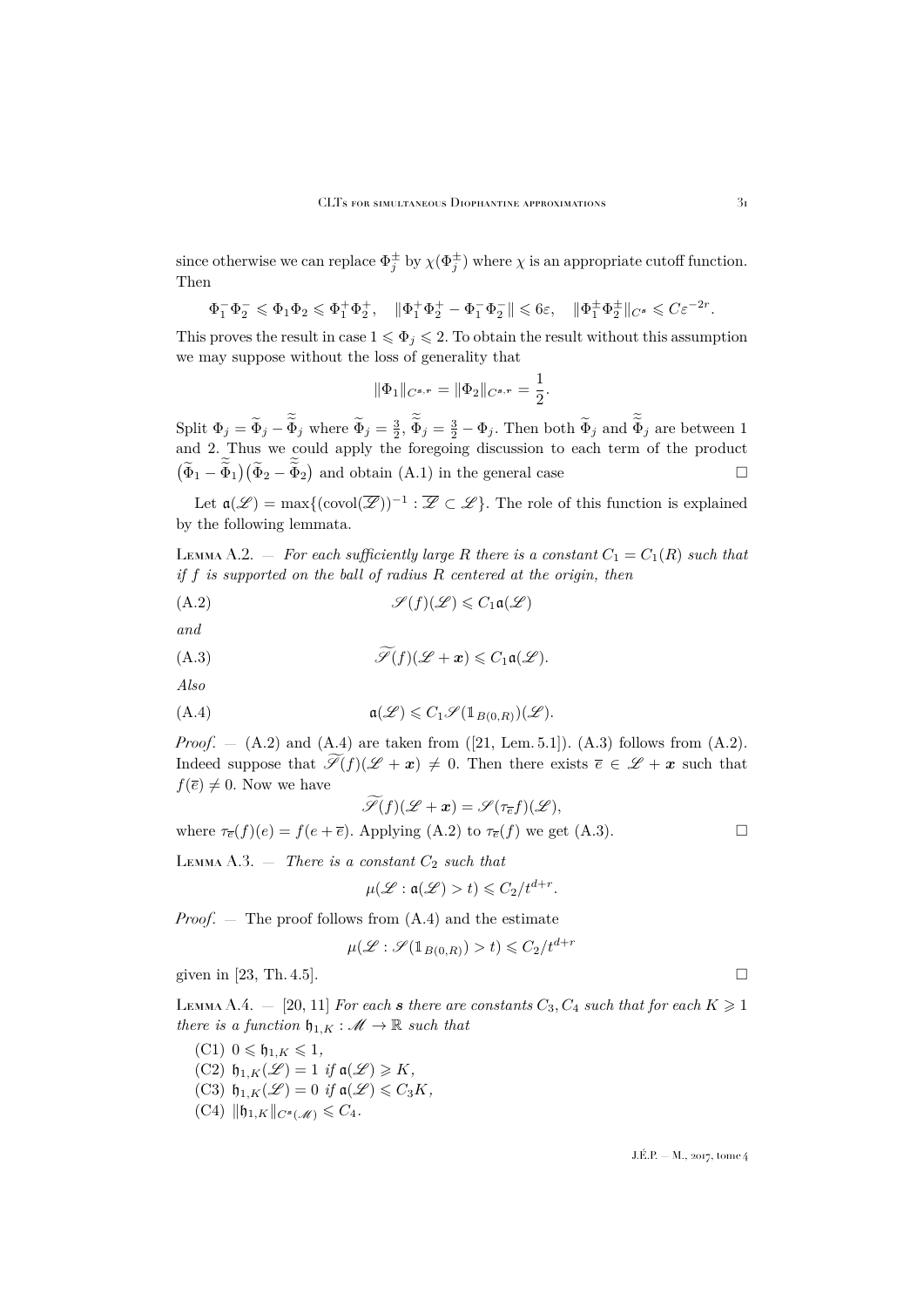For example, one can take

$$
\mathfrak{h}_{1,K} = \int_{\mathrm{SL}_p(\mathbb{R})} G(g) \mathbb{1}_{\mathfrak{a}(gL) > C_3 K}(g\mathscr{L}) \, d\mu(g),
$$

where  $G$  is a non-negative function with integral one supported on the set  $C_3^{-1} \leqslant ||g|| \leqslant C_3$ . We write  $\mathfrak{h}_2 = 1 - \mathfrak{h}_1$ . We can also regard  $\mathfrak{h}_j$  as functions on  $\widetilde{\mathscr{M}}$  defined by the formula  $\mathfrak{h}_j (\mathscr{L}, \mathbf{x}) = \mathfrak{h}_j (\mathscr{L}).$  We are ready now to give the proofs of the statements from Section [5.3.](#page-21-0)

*Proof of Lemma* [5.4.](#page-21-1) — We prove the estimates for  $\mathscr{S}$ , the estimates for  $\widetilde{\mathscr{S}}$  are similar. (a) We have

$$
|\mathscr{S}(f)(\mathscr{L})|\mathfrak{h}_{2,K}(\mathscr{L})\leqslant\mathbbm{1}_{\mathfrak{a}(\mathscr{L})\leqslant K}|\mathscr{S}(f)|( \mathscr{L})\leqslant CK,
$$

where the last step uses Lemma [A.2\(](#page-31-3)a). The derivatives of  $\mathscr{S}(f)$  are estimated similarly using the formula

$$
\partial_{\mathfrak{U}}(\mathscr{S}(f)) = \mathscr{S}(\partial_{\overline{\mathfrak{U}}}f) \text{ where } (\partial_{\overline{\mathfrak{U}}}f)(x) = \frac{d}{dt}\big|_{t=0} f(e^{t\mathfrak{U}}x).
$$

(b) Given  $\varepsilon$  consider functions  $f^{\pm}$  such that  $f^{-} \leqslant f \leqslant f^{+}$  and [\(2.1\)](#page-4-2) holds. Then  $\mathscr{S}(f^-)\mathfrak{h}_{2,K} \leqslant \mathscr{S}(f)\mathfrak{h}_{2,K} \leqslant \mathscr{S}(f^+) \mathfrak{h}_{2,K}$  so the result follows from already established part (a) and Proposition [5.1\(](#page-19-1)a).

(c) We already know from part (b) that

$$
\|\mathscr{S}(f)\mathfrak{h}_{2,K}\|_{C^{s,r}} = O(K).
$$

A similar argument shows that

$$
\| \left[ \mathscr{S}(f) \mathfrak{h}_{2,K} \right] \circ g^j \|_{C^{s,r}} = O(2^{js} K).
$$

Now the result follows by Lemma [A.1.](#page-30-2)

*Proof of Lemma* [5.5.](#page-21-4) — Property (C2) of Lemma [A.4](#page-31-4) and Lemma [A.3](#page-31-5) imply that

$$
\left| \mathbb{E}(\Phi - \Phi^{K}) \right| \leqslant C \int_{\mathfrak{a}(\mathscr{L}) \geqslant K/C_{3}} |\Phi(\mathscr{L})| \, d\mu
$$
  

$$
\leqslant C \int_{\mathfrak{a}(\mathscr{L}) \geqslant K/C_{3}} \mathfrak{a}(\mathscr{L}) d\mu \leqslant C/K^{d+r-1},
$$

which gives [\(5.1\)](#page-21-2), and

$$
\mathbb{E}((\Phi - \Phi^{K})^{2}) \leq C \int_{\mathfrak{a}(\mathscr{L}) \geq K/C_{3}} \Phi^{2}(\mathscr{L}) d\mu
$$
  
\$\leq C \int\_{\mathfrak{a}(\mathscr{L}) \geq K/C\_{3}} \mathfrak{a}^{2}(\mathscr{L}) d\mu \leq C/K^{d+r-2},\$

which gives  $(5.2)$ .

Now we deal with the case of affine lattices and  $(r, d) = (1, 1)$ . Let  $\mathscr L$  be such that  $a(\mathscr{L}) = t \gg 1$ . We claim that

<span id="page-32-0"></span>(A.5) 
$$
\int_{\mathbb{R}^2/\mathscr{L}} \Phi(\mathscr{L},x) dx \leq C, \quad \int_{\mathbb{R}^2/\mathscr{L}} \Phi^2(\mathscr{L},x) dx \leq Ct.
$$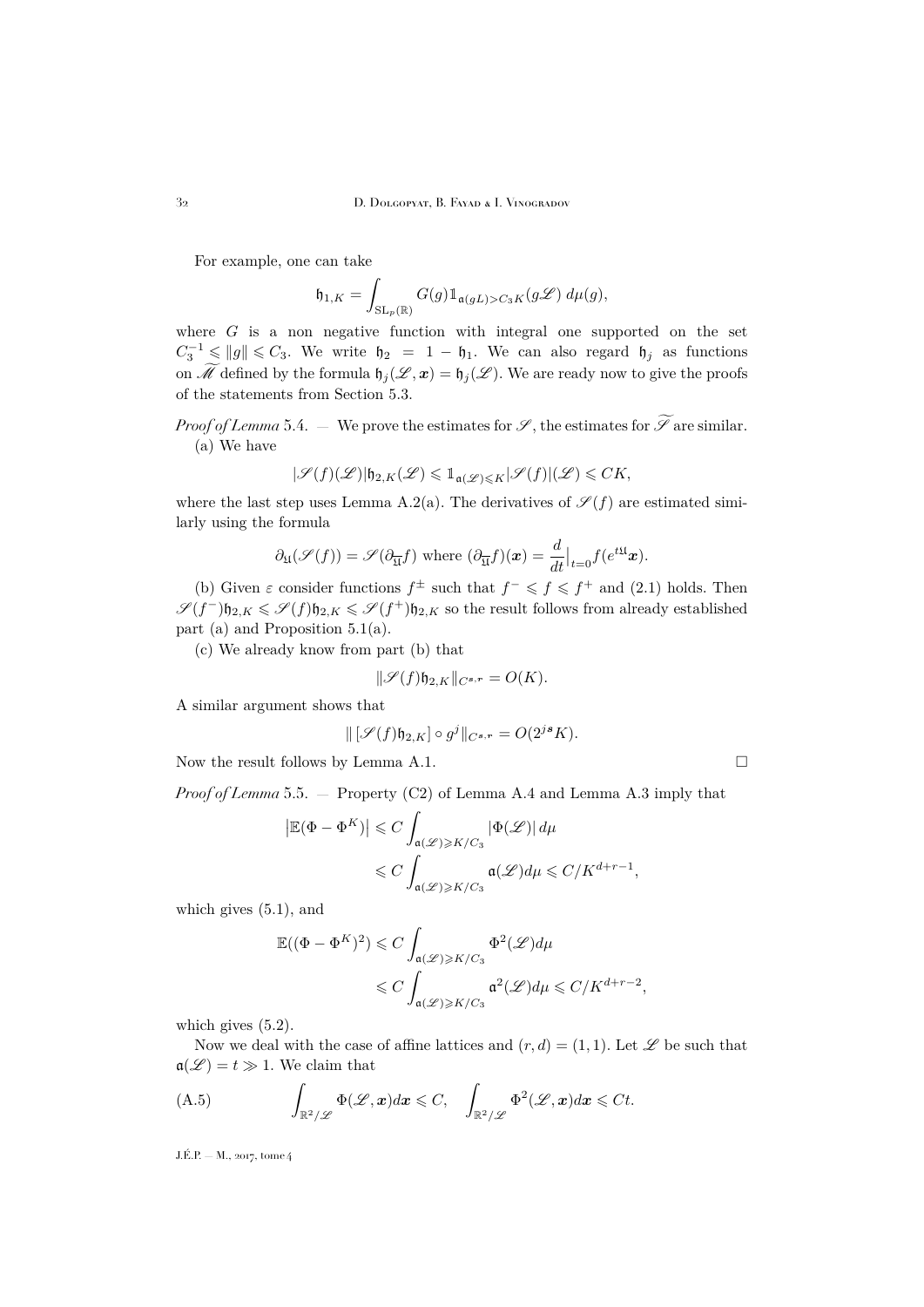This gives the required improvement of an extra power of  $t$  that is sufficient to verify [\(5.3\)](#page-22-3) and [\(5.4\)](#page-22-1) using Lemma [A.3.](#page-31-5)

To show [\(A.5\)](#page-32-0) let  $e_1$  be the shortest vector in  $\mathscr{L}$ . Note that  $|e_1|$  is of order  $1/t$ . Thus  $\mathscr L$  is contained in a union of lines going in the direction of  $e_1$  so that the distance between the lines is almost t. If we shift  $x$  in the direction perpendicular to  $e_1$  then the probability that one of the shifted lines intersects the ball of a fixed radius around the origin is  $O(1/t)$ . Since  $\Phi(\mathscr{L}, \mathbf{x}) = O(t)$  due to [\(A.3\)](#page-31-2), the estimate [\(A.5\)](#page-32-0) follows.

We now show that [\(5.1\)](#page-21-2) and [\(5.2\)](#page-21-3) hold if Haar measure is replaced by a measure having a C-centrally smoothable density with respect to Haar measure. We just prove [\(5.1\)](#page-21-2) in the lattice case, since the proofs of [\(5.2\)](#page-21-3) as well as the proofs for affine lattices are exactly the same.

$$
\left| \mathbb{E}_{\rho}(\Phi - \Phi^{K}) \right| = \int_{\mathscr{M}} 1_{\Phi(g^{\ell} \mathscr{L}) > K} \left| \Phi(g^{\ell} \mathscr{L}) \right| \rho(\mathscr{L}) d\mu
$$
  

$$
\leqslant C \int_{\mathscr{M}} 1_{\mathfrak{a}(g^{\ell} \mathscr{L}) > K/C} \mathfrak{a}(g^{\ell} \mathscr{L}) \rho(\mathscr{L}) d\mu,
$$

where the inequality follows from Lemma [A.2](#page-31-3) since  $\Phi = \mathscr{S}(f)$  with f having a compact support. Next, the K-central smoothability of  $\rho$  and Lemma [A.3](#page-31-5) imply that

$$
\int_{\mathcal{M}} 1_{\mathfrak{a}(g_{\ell}\mathscr{L}) > K/C} \mathfrak{a}(g_{\ell}\mathscr{L}) \rho(\mathscr{L}) d\mu = \int_{\mathscr{A}} \phi(a) \int_{\mathcal{M}} 1_{\mathfrak{a}(g_{\ell}a\mathscr{L}) > K/C} \rho(a\mathscr{L}) \mathfrak{a}(g_{\ell}(a\mathscr{L})) d\mu da
$$
  

$$
\leq C \int_{\mathcal{M}} 1_{\mathfrak{a}(g_{\ell}\mathscr{L}) > K/C} \mathfrak{a}(g_{\ell}\mathscr{L}) \left( \int_{\mathscr{A}} \phi(a) \rho(a\mathscr{L}) da \right) d\mu
$$
  

$$
\leq C \int_{\mathcal{M}} 1_{\mathfrak{a}(g_{\ell}\mathscr{L}) > K/C} \mathfrak{a}(g_{\ell}\mathscr{L}) d\mu
$$
  

$$
\leq C \int_{\mathfrak{a}(\mathscr{L}) > K/C} \mathfrak{a}(\mathscr{L}) d\mu \leq C K^{1-(d+r)}.
$$

Inequality [\(5.1\)](#page-21-2) is thus proved.

As for the case of affine lattices and  $(r, d) = (1, 1), (5.3)$  $(r, d) = (1, 1), (5.3)$  and  $(5.4)$  can be proved as in the case of Haar measure, if one makes the following two observations:

(1) Equation [\(A.5\)](#page-32-0) still holds for a measure with density  $\rho$ ;

(2) The tail estimate of Lemma [A.3](#page-31-5) can be proved for measures with centrally smoothable densities following the same lines as the proof of  $(5.1)$ .

*Proof of Lemma* [5.6.](#page-22-5) — Let U be the set of points obtained by issuing local centerstable manifolds through all points of Π. That is

$$
U = \bigcup_{\widetilde{\mathscr{L}}' \in \Pi, |\sigma| \leqslant 1, |\boldsymbol{b}| \leqslant 1} D_{\boldsymbol{t}} \overline{\Lambda}_{\boldsymbol{b}} \widetilde{\mathscr{L}}'.
$$

Let  $\mu_{\mathbb L}$  and  $\mu_{\mathbb G}$  denote the Haar measures on  $\mathbb L$  and  $\mathbb G$  respectively. Then

<span id="page-33-0"></span>
$$
\mathbb{P}_{\Pi}(|\Phi(g^{\ell}\widetilde{\mathscr{L}'})| > K) \leq C_1\mu_{\mathbb{G}}(\widehat{\mathscr{L}} \in U : |\mathfrak{a}(g^{\ell}\widehat{\mathscr{L}})| > K)
$$
  

$$
\leq C_2\mu_{\mathbb{G}}(\widehat{\mathscr{L}} \in \widetilde{\mathscr{M}} : |\mathfrak{a}(g^{\ell}\widehat{\mathscr{L}})| > K) \leq C/K^{d+r}.
$$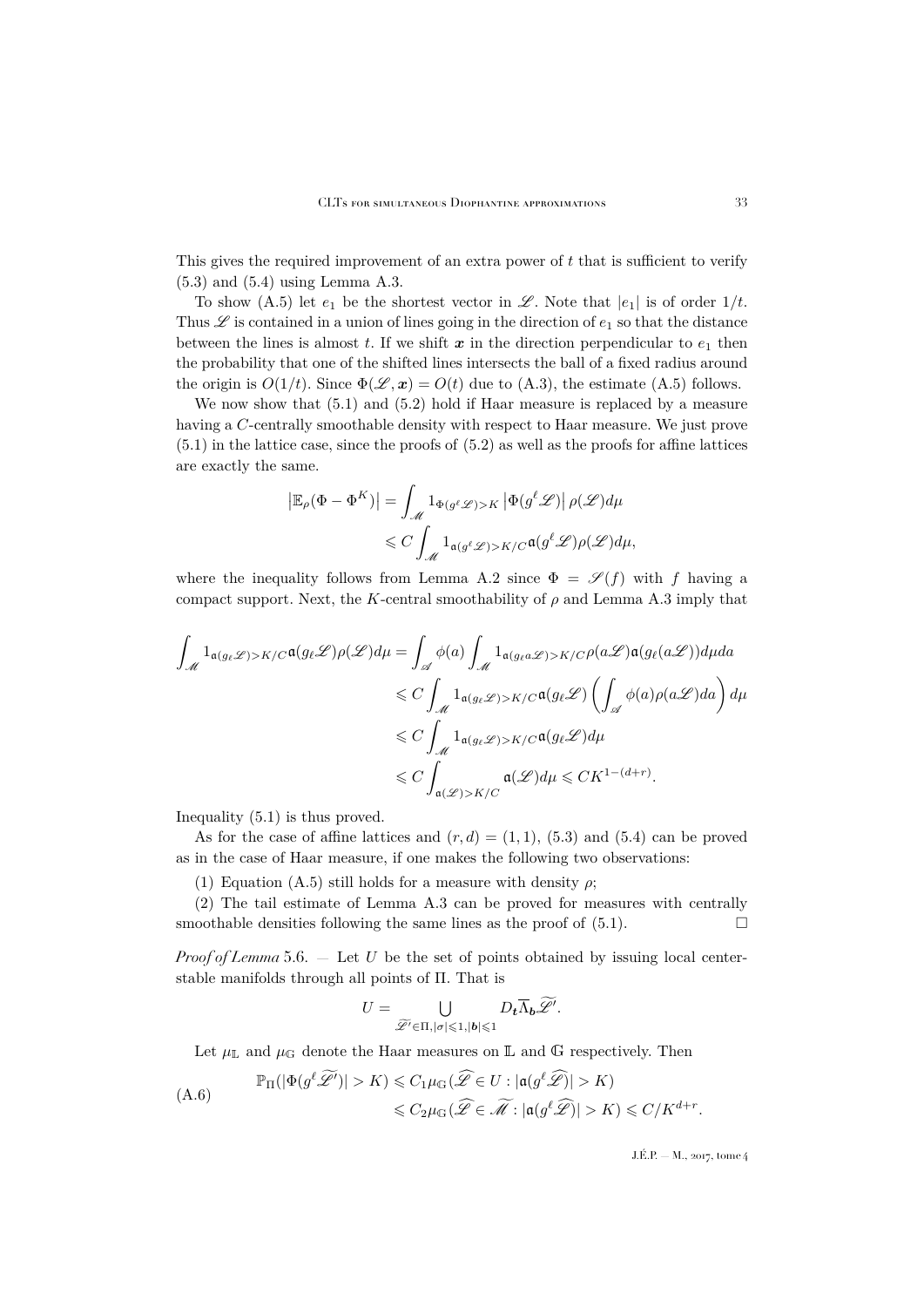Similarly for  $q \in \{1, 2\}$ ,

$$
\begin{aligned}\int_{\Pi}|\Phi_{\ell}(\widetilde{\mathscr{L}'})-\Phi_{\ell}^{K}(\widetilde{\mathscr{L}'})|^{q}\ d\mu_{\mathbb{L}}(\widetilde{\mathscr{L}'}) &\leqslant C\int_{\Pi}|\Phi(g^{\ell}\widetilde{\mathscr{L}'})|^{q}\mathbbm{1}_{\mathfrak{a}(g^{\ell}\widetilde{\mathscr{L}'})>K} \ d\mu_{\mathbb{L}}(\widetilde{\mathscr{L}'})\\ &\leqslant C\int_{U}|\mathfrak{a}(g^{\ell}\widetilde{\mathscr{L}'})|^{q}\mathbbm{1}_{\mathfrak{a}(g^{\ell}\widetilde{\mathscr{L}'})>K} \ d\mu_{\mathbb{G}}(\widetilde{\mathscr{L}}'),\end{aligned}
$$

where the last step follows from [\(A.3\)](#page-31-2). Since the integrand depends only on projection of  $\mathscr{L}'$  to  $\mathscr{M}$  the integral can be estimated by

$$
C\int_{\mathscr{M}} |\mathfrak{a}(g^{\ell}\mathscr{L})|^q 1_{\mathfrak{a}(g^{\ell}\mathscr{L}) > K} d\mu_{\mathbb{G}}(\mathscr{L}) = C\int_{\mathscr{M}} |\mathfrak{a}(\mathscr{L})|^q 1_{\mathfrak{a}(\mathscr{L}) > K} d\mu_{\mathbb{G}}(\mathscr{L}).
$$

Thus  $(5.6)$  and  $(5.7)$  follow Lemma [A.3.](#page-31-5)

*Proof of Lemma* [6.2.](#page-25-2) — We use the notation from the proof of Lemma [5.6.](#page-22-5) In view of [\(A.3\)](#page-31-2)

$$
\mathbb{P}_{\widehat{\Pi}(\widetilde{\mathscr{L}}^*)}\left(\widetilde{\mathscr{S}}(f)(g^n\widetilde{\mathscr{L}})\neq \Phi^K(g^n\widetilde{\mathscr{L}})\quad \text{or}\quad \widetilde{\mathscr{S}}(f)(g^n\widehat{\mathscr{L}})\neq \Phi^K(g^n\widehat{\mathscr{L}})\right)\\ \leqslant C_1\mu_{\mathbb{G}}(\overline{\mathscr{L}}\in U: |\mathfrak{a}(g^n\overline{\mathscr{L}})|>K),
$$

so the result follows from  $(A.6)$ .

#### <span id="page-34-0"></span>**REFERENCES**

- <span id="page-34-7"></span>[1] J. S. ATHREYA, A. GHOSH & J. TSENG – "Spiraling of approximations and spherical averages of Siegel transforms", *J. London Math. Soc. (2)* **91** (2015), no. 2, p. 383–404.
- <span id="page-34-8"></span>[2] \_\_\_\_\_\_, "Spherical averages of Siegel transforms for higher rank diagonal actions and applications", [arXiv:1407.3573](http://arxiv.org/abs/1407.3573), 2014.
- <span id="page-34-9"></span>[3] J. S. ATHREYA, A. PARRISH & J. TSENG – "Ergodic theory and Diophantine approximation for linear forms and translation surfaces", *Nonlinearity* **29** (2016), no. 8, p. 2173–2190.
- <span id="page-34-5"></span>[4] D. BADZIAHIN, V. V. BERESNEVICH & S. VELANI – "Inhomogeneous theory of dual Diophantine approximation on manifolds", *Adv. Math.* **232** (2013), p. 1–35.
- <span id="page-34-1"></span>[5] V. V. BERESNEVICH, V. I. BERNIK, D. Y. KLEINBOCK & G. A. MARGULIS – "Metric Diophantine approximation: the Khintchine-Groshev theorem for nondegenerate manifolds", *Moscow Math. J.* **2** (2002), no. 2, p. 203–225.
- <span id="page-34-4"></span>[6] V. V. Beresnevich & S. Velani – "Classical metric Diophantine approximation revisited: the Khintchine-Groshev theorem", *Internat. Math. Res. Notices* (2010), no. 1, p. 69–86.
- <span id="page-34-2"></span>[7] J. W. S. Cassels – *An introduction to Diophantine approximation*, Cambridge Tracts in Mathematics and Mathematical Physics, vol. 45, Cambridge University Press, New York, 1957.
- <span id="page-34-13"></span>[8] I. P. Cornfeld, S. V. Fomin & Ya. G. Sinaı˘ – *Ergodic theory*, Grundlehren Math. Wiss., vol. 245, Springer-Verlag, New York, 1982.
- <span id="page-34-6"></span>[9] S. G. Dani – "Divergent trajectories of flows on homogeneous spaces and Diophantine approximation", *J. reine angew. Math.* **359** (1985), p. 55–89, Erratum: *Ibid*, **360** (1985), p. 214.
- <span id="page-34-10"></span>[10] D. Dolgopyat – "Limit theorems for partially hyperbolic systems", *Trans. Amer. Math. Soc.* **356** (2004), no. 4, p. 1637–1689.
- <span id="page-34-12"></span>[11] D. Dolgopyat & B. Fayad – "Deviations of ergodic sums for toral translations II. Boxes",  $arXiv$ : [1211.4323](http://arxiv.org/abs/1211.4323), 2012.
- <span id="page-34-3"></span>[12] R. J. DUFFIN & A. C. SCHAEFFER – "Khintchine's problem in metric Diophantine approximation", *Duke Math. J.* **8** (1941), p. 243–255.
- <span id="page-34-14"></span>[13] S. EDWARDS – "The rate of mixing for diagonal flows on spaces of affine lattices", preprint, [diva2:618047](http://uu.diva-portal.org/smash/get/diva2:618047/FULLTEXT01.pdf), 2013.
- <span id="page-34-11"></span>[14] D. EL-Baz, J. MARKLOF & I. VINOGRADOV – "The distribution of directions in an affine lattice: twopoint correlations and mixed moments", *Internat. Math. Res. Notices* (2015), no. 5, p. 1371– 1400.